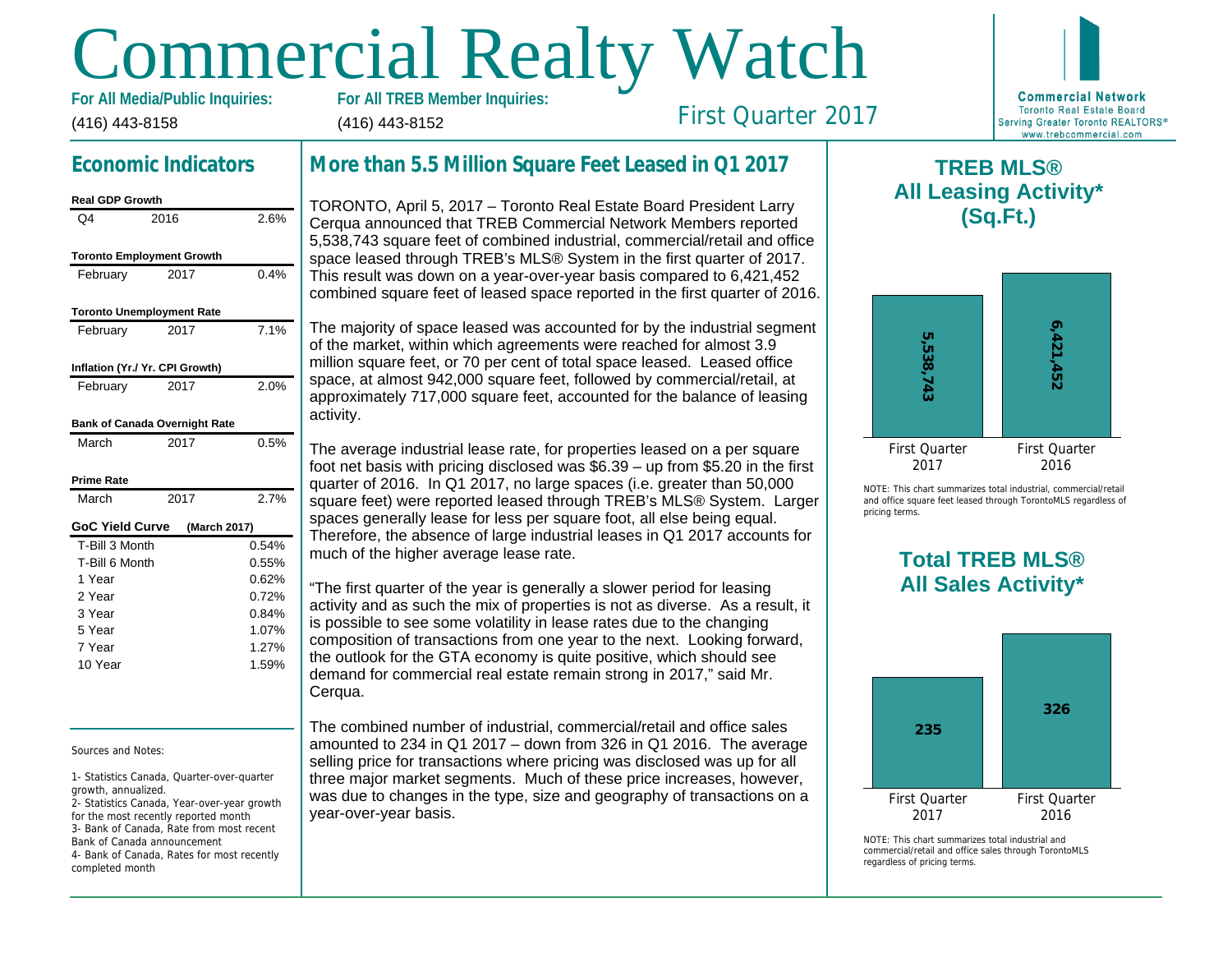Total TREB MLS® Leasing Activity\* (Millions of Square Feet Leased)

TREB MLS® Average Lease Rates (\$/So.

\* NOTE: This chart summarizes total industrial, commercial/retail and office square feet leased through TorontoMLS regardless of pricing terms. Source: TREB

Total TREB MLS® Sales Activity\* (Number of Sales)

\* NOTE: Average lease rates are reported only for those proper square foot net basis and for which the selling price was disclos Source: TREB

TREB MLS® Average Sales Price (\$/So.

\* NOTE: This chart summarizes total industrial and commercial/retail sales through TorontoMLS regardless of pricing terms. Source: TREB

\* NOTE: Average sale prices are reported only for those prope selling price was disclosed. Source: TREB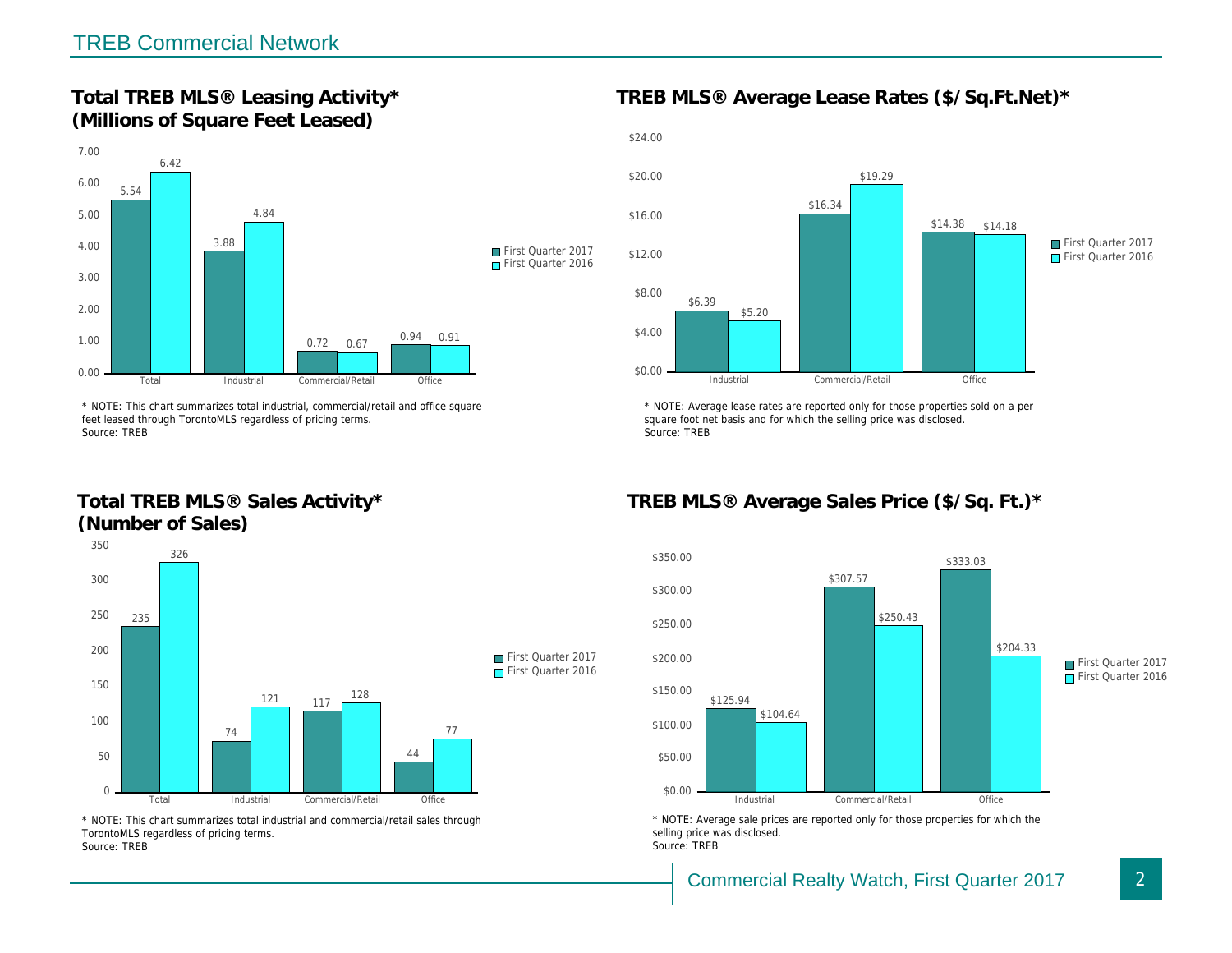## SUMMARY OF INDUSTRIAL LEASING

## TRANSACTIONS COMPLETED ON A PER SQUARE FOOT NET BASIS, WITH PRICING DISCLOSED\*

|                        |                 | <b>All Transactions</b> |                |                | 0 to 5,000 Sq Ft      |                          |                 | 5,001 to 15,000 Sq Ft    |                          |                | 15,001 to 50,000 Sq Ft |                  |
|------------------------|-----------------|-------------------------|----------------|----------------|-----------------------|--------------------------|-----------------|--------------------------|--------------------------|----------------|------------------------|------------------|
|                        | # Trans.        | Sq. Ft.                 | \$/SF Net      | # Trans.       | Sq. Ft.               | \$/SF Net                | # Trans.        | Sq. Ft.                  | \$/SF Net                | # Trans.       | Sq. Ft.                | \$/SF Ne         |
| <b>TREB Total</b>      | 189             | 1,144,294               | \$6.39         | 126            | 317,131               | \$7.14                   | 42              | 326,167                  | \$7.00                   | 21             | 500,996                | \$5.51           |
| <b>Halton Region</b>   | 8               | 65,289                  | \$5.83         | 5 <sup>1</sup> | 13,707                | \$7.99                   | $\overline{1}$  | 11,582                   | \$6.15                   | $\overline{2}$ | 40,000                 | \$5.00           |
| <b>Burlington</b>      | $\overline{2}$  | 23,750                  | \$4.16         | $\mathbf{1}$   | 3,750                 | \$5.00                   | $\mathbf{0}$    | $\blacksquare$           | $\omega$ .               | $\overline{1}$ | 20,000                 | \$4.00           |
| <b>Halton Hills</b>    | 0               | $\omega$                | $\blacksquare$ | 0              | $\sim$                | $\sim$                   | $\mathbf 0$     | $\blacksquare$           | $\blacksquare$           | $\mathbf 0$    | $\blacksquare$         | $\omega$         |
| Milton                 | $\overline{2}$  | 22,000                  | \$6.68         | $\mathbf{1}$   | 2,000                 | \$13.50                  | $\mathbf{0}$    | $\blacksquare$           | $\blacksquare$           | $\overline{1}$ | 20,000                 | \$6.00           |
| Oakville               | $\overline{4}$  | 19,539                  | \$6.91         | 3              | 7,957                 | \$8.01                   | $\mathbf{1}$    | 11,582                   | \$6.15                   | $\mathbf 0$    | $\blacksquare$         | $\blacksquare$   |
| Peel Region            | 58              | 290,174                 | \$6.64         | 42             | 108,684               | \$6.40                   | 12 <sub>2</sub> | 95,372                   | \$7.76                   | $\overline{4}$ | 86,118                 | \$5.71           |
| Brampton               | 8               | 53,106                  | \$9.24         | $\overline{4}$ | 10,994                | \$4.49                   | 3               | 26,336                   | \$12.72                  | $\mathbf{1}$   | 15,776                 | \$6.75           |
| Caledon                | $\mathbf{1}$    | 7,000                   | \$6.00         | $\mathbf{0}$   | ¥.                    | $\omega$                 | $\mathbf{1}$    | 7,000                    | \$6.00                   | $\overline{0}$ | $\omega$               | $\blacksquare$   |
| Mississauga            | 49              | 230,068                 | \$6.06         | 38             | 97,690                | \$6.61                   | 8               | 62,036                   | \$5.86                   | 3              | 70,342                 | \$5.48           |
| <b>Toronto</b>         | 64              | 425,584                 | \$6.07         | 38             | 95,915                | \$7.00                   | 18              | 132,749                  | \$6.50                   | 8              | 196,920                | \$5.32           |
| <b>Toronto West</b>    | 32              | 254,265                 | \$5.93         | 18             | 49,220                | \$7.77                   | 8               | 59,227                   | \$5.98                   | 6              | 145,818                | \$5.29           |
| <b>Toronto Central</b> | $\overline{2}$  | 10,384                  | \$6.66         | $\mathbf{1}$   | 3,902                 | \$8.00                   | $\mathbf{1}$    | 6,482                    | \$5.85                   | $\mathbf{0}$   | $\blacksquare$         | $\blacksquare$   |
| <b>Toronto East</b>    | 30              | 160,935                 | \$6.25         | 19             | 42,793                | \$6.02                   | 9               | 67,040                   | \$7.03                   | $\overline{2}$ | 51,102                 | \$5.40           |
| <b>York Region</b>     | 47              | 261,817                 | \$7.41         | 32             | 72,065                | \$8.91                   | 10 <sup>°</sup> | 80,234                   | \$7.16                   | 5 <sup>5</sup> | 109,518                | \$6.60           |
| Aurora                 | 2               | 3,369                   | \$7.89         | $\mathbf{2}$   | 3,369                 | \$7.89                   | $\mathbf 0$     | $\blacksquare$           | $\blacksquare$           | $\mathbf 0$    | $\blacksquare$         | $\sim$           |
| E. Gwillimbury         | $\mathbf{0}$    | $\omega$                | $\omega$       | $\mathbf{0}$   | $\omega$              | $\sim$                   | $\mathbf{0}$    | $\omega$                 | $\sim$                   | $\mathbf{0}$   | $\omega$               | $\sim$           |
| Georgina               | $\mathbf 0$     | $\sim$                  | $\sim$         | $\mathbf 0$    | $\omega$              | $\blacksquare$           | $\mathbf 0$     | $\blacksquare$           | $\overline{a}$           | $\mathbf 0$    | $\sim$                 | $\blacksquare$   |
| King                   | $\mathbf{0}$    | $\sim$                  | $\omega$       | $\mathbf{0}$   | ä,                    | $\blacksquare$           | $\mathbf{0}$    | $\Delta$                 | $\Delta$                 | $\mathbf{0}$   | $\Delta$               | $\sim$           |
| Markham                | 20              | 77,651                  | \$7.50         | 16             | 37,474                | \$8.93                   | 3               | 22,672                   | \$5.62                   | $\overline{1}$ | 17,505                 | \$6.90           |
| Newmarket              | $\mathbf{1}$    | 6,080                   | \$6.25         | $\mathbf{0}$   | ä,                    | $\blacksquare$           | $\mathbf{1}$    | 6,080                    | \$6.25                   | $\mathbf{0}$   |                        | $\blacksquare$   |
| Richmond Hill          | 4               | 27,596                  | \$6.97         | 3              | 7,254                 | \$7.86                   | $\mathbf 0$     | $\blacksquare$           | $\omega$                 | $\overline{1}$ | 20,342                 | \$6.65           |
| Vaughan                | 20              | 147,121                 | \$7.47         | 11             | 23,968                | \$9.35                   | $6\phantom{1}$  | 51,482                   | \$7.94                   | 3              | 71,671                 | \$6.51           |
| Whitchurch-Stouffville | 0               | $\sim$                  | $\omega$       | 0              | $\blacksquare$        | $\blacksquare$           | $\mathsf 0$     | $\blacksquare$           | $\blacksquare$           | $\mathbf 0$    | $\blacksquare$         | $\blacksquare$   |
| Durham Region          | 12 <sub>2</sub> | 101,430                 | \$4.72         | 9 <sup>°</sup> | 26,760                | \$5.52                   | $\mathbf{1}$    | 6,230                    | \$5.45                   | $\overline{2}$ | 68,440                 | \$4.34           |
| Ajax                   | 3               | 7,410                   | \$6.09         | 3              | 7,410                 | \$6.09                   | $\mathbf 0$     | $\blacksquare$           | $\sim$                   | $\mathbf 0$    | $\blacksquare$         | $\sim$           |
| <b>Brock</b>           | $\mathbf 0$     | $\omega$                | $\blacksquare$ | $\mathbf{0}$   | $\omega$              | $\blacksquare$           | $\mathbf 0$     | $\omega$                 | $\sim$                   | $\mathbf{0}$   | $\blacksquare$         | $\blacksquare$   |
| Clarington             | 0               | $\sim$                  | $\omega$       | $\mathbf 0$    | $\tilde{\phantom{a}}$ | $\blacksquare$           | $\mathbf 0$     | $\blacksquare$           | $\blacksquare$           | $\mathbf{0}$   | $\sim$                 | $\blacksquare$   |
| Oshawa                 | $\overline{2}$  | 6,376                   | \$4.97         | 2              | 6,376                 | \$4.97                   | $\mathbf{0}$    | $\sim$                   | $\sim$                   | $\mathbf{0}$   | $\sim$                 | $\sim$           |
| Pickering              | 5               | 57,833                  | \$4.45         | 3              | 12,163                | \$5.38                   | $\mathbf{1}$    | 6,230                    | \$5.45                   | $\mathbf{1}$   | 39,440                 | \$4.00           |
| Scugog                 | $\mathbf{0}$    | $\sim$                  | $\sim$         | $\mathbf{0}$   | ä,                    | $\omega$                 | $\mathbf{0}$    | $\omega$                 | $\blacksquare$           | $\mathbf{0}$   |                        | $\blacksquare$   |
| Uxbridge               | $\mathbf 0$     | $\sim$                  | $\omega$       | $\mathbf 0$    | $\mathbf{r}$          | $\blacksquare$           | $\mathbf 0$     | $\blacksquare$           | $\blacksquare$           | $\mathbf 0$    | $\blacksquare$         | $\blacksquare$   |
| Whitby                 | $\overline{2}$  | 29,811                  | \$4.85         | $\mathbf{1}$   | 811                   | \$6.75                   | $\mathbf 0$     | $\omega$                 | $\omega$                 | $\mathbf{1}$   | 29,000                 | \$4.80           |
| <b>Dufferin County</b> | $\overline{0}$  | $\omega$                | $\sim$         | $\overline{0}$ | $\omega$              | $\sim$                   | $\overline{0}$  | $\omega$                 | $\omega$                 | $\overline{0}$ | $\sim$                 | $\sim$           |
| Orangeville            | $\mathbf{0}$    | $\omega$                | $\sim$         | $\mathbf{0}$   | $\omega$              | $\omega$                 | $\mathbf{0}$    | $\omega$                 | $\blacksquare$           | $\overline{0}$ | $\omega$               | $\sim$           |
| <b>Simcoe County</b>   | $\overline{0}$  | $\sim$                  | $\blacksquare$ | $\overline{0}$ | $\omega$              | ÷                        | $\overline{0}$  | ÷                        | ÷                        | $\overline{0}$ | $\blacksquare$         | $\sigma_{\rm c}$ |
| Adjala-Tosorontio      | $\mathbf{0}$    | $\sim$                  | $\sim$         | $\mathbf{0}$   | $\sim$                | $\sim$                   | $\mathbf{0}$    | $\blacksquare$           | $\sim$                   | $\overline{0}$ | $\blacksquare$         | $\sim$           |
| <b>Bradford West</b>   | 0               | $\blacksquare$          | $\sim$         | $\mathbf 0$    | $\omega$              | $\blacksquare$           | $\mathbf 0$     | $\blacksquare$           | $\blacksquare$           | $\mathbf 0$    | $\blacksquare$         | $\blacksquare$   |
| Essa                   | $\mathbf{0}$    | $\sim$                  | $\sim$         | $\mathbf 0$    | $\sim$                | $\blacksquare$           | $\mathbf 0$     | $\sim$                   | $\sim$                   | $\mathbf{0}$   | $\sim$                 | $\blacksquare$   |
| Innisfil               | $\mathbf 0$     | $\sim$                  | $\sim$         | $\mathbf 0$    | $\blacksquare$        | $\overline{\phantom{a}}$ | $\mathbf 0$     | $\overline{\phantom{a}}$ | $\overline{\phantom{a}}$ | $\mathbf 0$    | $\blacksquare$         | $\blacksquare$   |
| <b>New Tecumseth</b>   | $\Omega$        | $\sim$                  |                | $\Omega$       | ä,                    | $\sim$                   | $\mathbf{0}$    | $\blacksquare$           | $\blacksquare$           | $\mathbf{0}$   | $\sim$                 | $\sim$           |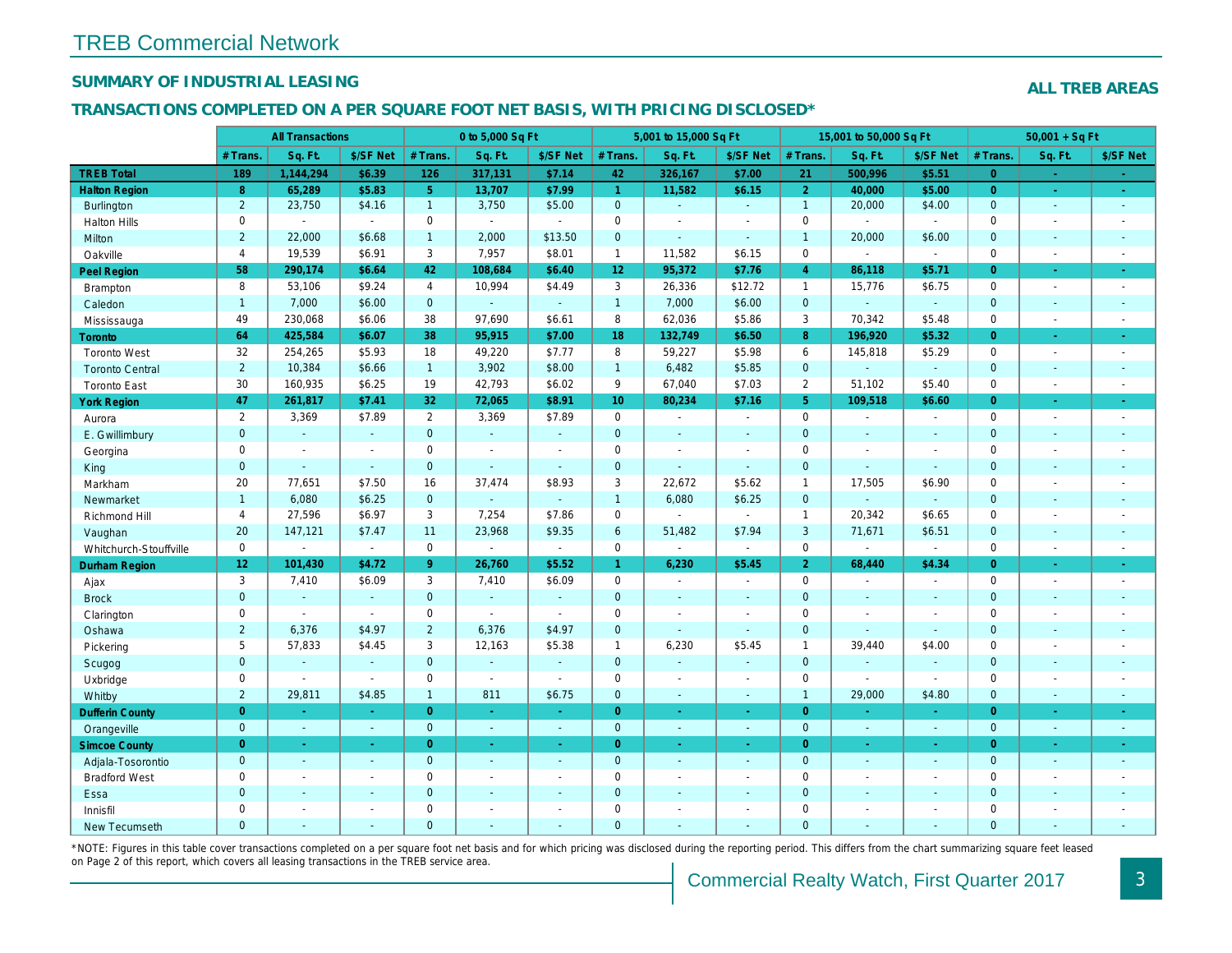## SUMMARY OF INDUSTRIAL LEASING

#### TRANSACTIONS COMPLETED ON A PER SQUARE FOOT NET BASIS, WITH PRICING DISCLOSED\*

|                              | <b>All Transactions</b> |                          |                      | 0 to 5,000 Sq Ft |                          |                          | 5,001 to 15,000 Sq Ft |                          |                          | 15,001 to 50,000 Sq Ft |                          |                             |
|------------------------------|-------------------------|--------------------------|----------------------|------------------|--------------------------|--------------------------|-----------------------|--------------------------|--------------------------|------------------------|--------------------------|-----------------------------|
|                              | # Trans.                | Sq. Ft.                  | \$/SF net            | # Trans.         | Sq. Ft.                  | \$/SF net                | # Trans.              | Sq. Ft.                  | \$/SF net                | # Trans.               | Sq. Ft.                  | \$/SF ne                    |
| <b>TREB Total</b>            | 189                     | 1,144,294                | \$6.39               | 126              | 317,131                  | \$7.14                   | 42                    | 326,167                  | \$7.00                   | 21                     | 500,996                  | \$5.51                      |
| <b>City of Toronto Total</b> | 64                      | 425,584                  | \$6.07               | 38               | 95,915                   | \$7.00                   | 18                    | 132,749                  | \$6.50                   | 8                      | 196,920                  | \$5.32                      |
| <b>Toronto West</b>          | 32                      | 254,265                  | \$5.93               | 18               | 49,220                   | \$7.77                   | $\boldsymbol{8}$      | 59,227                   | \$5.98                   | $6\phantom{1}6$        | 145,818                  | \$5.29                      |
| Toronto W01                  | $\mathbf 0$             | $\sim$                   | $\sim$               | $\mathbf 0$      | $\blacksquare$           | $\sim$                   | $\mathbf 0$           | $\blacksquare$           | $\blacksquare$           | $\mathbf 0$            | $\overline{\phantom{a}}$ | $\mathcal{L}_{\mathcal{A}}$ |
| Toronto W02                  | $\pmb{0}$               | $\sim$                   | $\blacksquare$       | $\mathbf 0$      | $\blacksquare$           | $\blacksquare$           | $\pmb{0}$             | $\blacksquare$           | $\blacksquare$           | $\mathbf 0$            | $\sim$                   | $\sim$                      |
| Toronto W03                  | $\mathbf 0$             | $\sim$                   | $\sim$               | $\mathbf 0$      | $\blacksquare$           | $\blacksquare$           | 0                     | $\sim$                   | $\sim$                   | 0                      |                          | $\sim$                      |
| Toronto W04                  | $\overline{2}$          | 27,185                   | \$5.61               | $\mathbf{0}$     | $\omega$                 | $\blacksquare$           | $\mathbf{1}$          | 6,185                    | \$6.00                   | $\overline{1}$         | 21,000                   | \$5.50                      |
| Toronto W05                  | 16                      | 137,055                  | \$5.76               | 8                | 21,233                   | \$6.52                   | 4                     | 31,004                   | \$5.65                   | $\overline{4}$         | 84,818                   | \$5.61                      |
| Toronto W06                  | $\overline{c}$          | 12,963                   | \$6.72               | $\mathbf{1}$     | 2,898                    | \$7.50                   | $\mathbf{1}$          | 10,065                   | \$6.50                   | $\mathbf 0$            | $\overline{\phantom{a}}$ | $\sim$                      |
| Toronto W07                  | $\mathbf 0$             | $\sim$                   | $\blacksquare$       | $\mathbf 0$      | $\blacksquare$           | $\blacksquare$           | $\mathbf 0$           | $\blacksquare$           | $\blacksquare$           | 0                      | $\overline{\phantom{a}}$ | $\sim$                      |
| Toronto W08                  | $\overline{a}$          | 14,550                   | \$11.41              | 3                | 8,550                    | \$15.04                  | $\mathbf{1}$          | 6,000                    | \$6.25                   | $\pmb{0}$              | $\blacksquare$           | $\sim$                      |
| Toronto W09                  | $\mathbf 0$             | $\blacksquare$           | $\blacksquare$       | $\mathbf 0$      | $\blacksquare$           | $\blacksquare$           | $\mathbf 0$           | $\blacksquare$           | $\blacksquare$           | 0                      | $\overline{\phantom{a}}$ | $\blacksquare$              |
| Toronto W10                  | 8                       | 62,512                   | \$5.00               | 6                | 16,539                   | \$5.65                   | $\mathbf{1}$          | 5,973                    | \$6.50                   | $\overline{1}$         | 40,000                   | \$4.50                      |
| <b>Toronto Central</b>       | $\overline{2}$          | 10,384                   | \$6.66               | $\mathbf{1}$     | 3,902                    | \$8.00                   | $\mathbf{1}$          | 6,482                    | \$5.85                   | $\overline{0}$         | $\sim$                   | $\blacksquare$              |
| <b>Toronto C01</b>           | $\pmb{0}$               | $\sim$                   | $\sim$               | $\mathbf{0}$     | $\sim$                   | $\sim$                   | $\mathbf 0$           | $\blacksquare$           | $\blacksquare$           | $\mathbf{0}$           | $\blacksquare$           | $\sim$                      |
| Toronto C02                  | $\mathbf 0$             | $\blacksquare$           | $\blacksquare$       | $\mathbf 0$      | $\blacksquare$           | $\overline{\phantom{a}}$ | $\mathbf 0$           | $\blacksquare$           | $\overline{\phantom{a}}$ | 0                      |                          | $\blacksquare$              |
| Toronto C03                  | $\pmb{0}$               | $\blacksquare$           | $\blacksquare$       | $\mathbf 0$      | $\blacksquare$           | $\blacksquare$           | 0                     | $\blacksquare$           | $\blacksquare$           | 0                      | $\overline{\phantom{a}}$ | $\blacksquare$              |
| Toronto C04                  | $\mathbf 0$             | $\overline{\phantom{a}}$ | $\blacksquare$       | $\mathbf 0$      | $\overline{a}$           | $\frac{1}{2}$            | 0                     | $\overline{\phantom{a}}$ | $\blacksquare$           | 0                      |                          | $\overline{\phantom{a}}$    |
| <b>Toronto C06</b>           | $\pmb{0}$               | $\blacksquare$           | $\blacksquare$       | $\mathbf 0$      | $\blacksquare$           | $\blacksquare$           | $\pmb{0}$             | $\blacksquare$           | $\blacksquare$           | $\pmb{0}$              | $\overline{\phantom{a}}$ | $\sim$                      |
| Toronto C07                  | $\mathsf 0$             | $\blacksquare$           | $\blacksquare$       | $\mathsf 0$      | $\overline{a}$           | $\frac{1}{2}$            | $\mathbf 0$           | $\blacksquare$           | $\blacksquare$           | 0                      |                          | $\overline{\phantom{a}}$    |
| <b>Toronto C08</b>           | $\mathbf 0$             | $\blacksquare$           | ٠                    | $\mathbf 0$      | $\blacksquare$           | $\blacksquare$           | $\mathbf 0$           | $\blacksquare$           | $\blacksquare$           | $\mathbf 0$            | $\blacksquare$           | $\sim$                      |
| Toronto C09                  | $\mathbf 0$             | $\blacksquare$           | $\ddot{\phantom{1}}$ | $\mathsf 0$      | $\blacksquare$           | ä,                       | $\mathbf 0$           | $\blacksquare$           | $\ddot{\phantom{1}}$     | $\mathbf 0$            |                          | $\sim$                      |
| Toronto C10                  | $\mathbf 0$             | $\blacksquare$           | $\blacksquare$       | $\mathbf 0$      | $\blacksquare$           | $\blacksquare$           | $\mathbf 0$           | $\blacksquare$           | $\blacksquare$           | $\mathbf 0$            | $\blacksquare$           | $\sim$                      |
| Toronto C11                  | $\mathsf 0$             | $\blacksquare$           | $\ddot{\phantom{1}}$ | $\mathsf 0$      | $\overline{a}$           | $\blacksquare$           | $\mathsf{O}\xspace$   | $\blacksquare$           | $\blacksquare$           | $\mathbf 0$            |                          | $\overline{\phantom{a}}$    |
| Toronto C12                  | $\mathbf 0$             | $\blacksquare$           | $\blacksquare$       | $\mathbf 0$      | $\blacksquare$           | $\blacksquare$           | $\pmb{0}$             | $\blacksquare$           | $\blacksquare$           | $\mathbf 0$            |                          | $\blacksquare$              |
| Toronto C13                  | $\mathbf{1}$            | 3,902                    | \$8.00               | $\mathbf{1}$     | 3,902                    | \$8.00                   | $\mathbf 0$           | $\blacksquare$           | $\blacksquare$           | $\mathbf 0$            |                          |                             |
| Toronto C14                  | $\pmb{0}$               | $\omega$                 | $\omega$             | $\mathbf{0}$     | $\omega$                 | $\blacksquare$           | $\mathbf 0$           | $\blacksquare$           | $\omega$                 | $\mathbf 0$            | $\blacksquare$           | $\sim$                      |
| Toronto C15                  | $\mathbf{1}$            | 6,482                    | \$5.85               | $\mathbf 0$      | $\sim$                   | $\blacksquare$           | $\mathbf{1}$          | 6,482                    | \$5.85                   | $\mathbf 0$            | $\sim$                   | $\blacksquare$              |
| <b>Toronto East</b>          | 30                      | 160,935                  | \$6.25               | 19               | 42,793                   | \$6.02                   | $9^{\circ}$           | 67,040                   | \$7.03                   | $\overline{2}$         | 51,102                   | \$5.40                      |
| Toronto E01                  | $\mathbf{1}$            | 9,081                    | \$14.00              | $\mathbf 0$      | $\blacksquare$           | $\blacksquare$           | $\mathbf{1}$          | 9,081                    | \$14.00                  | $\mathbf 0$            | $\overline{\phantom{a}}$ | $\blacksquare$              |
| Toronto E02                  | $\mathbf 0$             | $\omega$                 | $\sim$               | $\mathbf{0}$     | $\blacksquare$           | $\blacksquare$           | $\mathbf 0$           | $\omega$                 | $\blacksquare$           | $\mathbf 0$            | $\blacksquare$           | $\blacksquare$              |
| Toronto E03                  | $\mathbf 0$             | $\blacksquare$           | $\blacksquare$       | $\mathbf 0$      | ÷,                       | $\blacksquare$           | $\mathbf 0$           | $\sim$                   | $\blacksquare$           | $\mathbf 0$            | $\overline{\phantom{a}}$ | $\overline{\phantom{a}}$    |
| Toronto E04                  | 6                       | 20,629                   | \$8.02               | $\overline{4}$   | 10,017                   | \$5.93                   | $\overline{2}$        | 10,612                   | \$10.00                  | $\mathbf 0$            |                          | $\blacksquare$              |
| Toronto E05                  | $\mathbf{1}$            | 35,830                   | \$6.00               | $\mathbf 0$      | $\overline{\phantom{a}}$ | $\blacksquare$           | $\mathbf 0$           | $\blacksquare$           | $\blacksquare$           | $\overline{1}$         | 35,830                   | \$6.00                      |
| Toronto E06                  | $\pmb{0}$               | $\omega$                 | $\omega$             | $\mathbf{0}$     | $\omega$                 | $\blacksquare$           | $\mathbf 0$           | $\omega$                 | $\blacksquare$           | $\mathbf{0}$           | $\blacksquare$           | $\blacksquare$              |
| Toronto E07                  | 14                      | 57,305                   | \$5.28               | 9                | 17,698                   | \$5.74                   | $\sqrt{5}$            | 39,607                   | \$5.08                   | $\mathbf 0$            |                          | $\overline{\phantom{a}}$    |
| Toronto E08                  | $\pmb{0}$               | $\omega$                 | $\sim$               | $\mathbf 0$      | $\blacksquare$           | $\blacksquare$           | $\mathbf 0$           | $\blacksquare$           | $\blacksquare$           | 0                      | $\blacksquare$           | $\blacksquare$              |
| Toronto E09                  | $\mathbf{1}$            | 7,740                    | \$4.75               | 0                | $\blacksquare$           | $\blacksquare$           | $\mathbf{1}$          | 7,740                    | \$4.75                   | 0                      |                          |                             |
| Toronto E10                  | $\mathbf{1}$            | 4,204                    | \$7.15               | $\mathbf{1}$     | 4,204                    | \$7.15                   | $\pmb{0}$             | $\blacksquare$           | $\blacksquare$           | $\mathbf 0$            | $\blacksquare$           |                             |
| Toronto E11                  | 6                       | 26,146                   | \$4.89               | 5                | 10,874                   | \$6.14                   | $\mathbf 0$           | $\blacksquare$           | $\blacksquare$           | $\mathbf{1}$           | 15,272                   | \$4.00                      |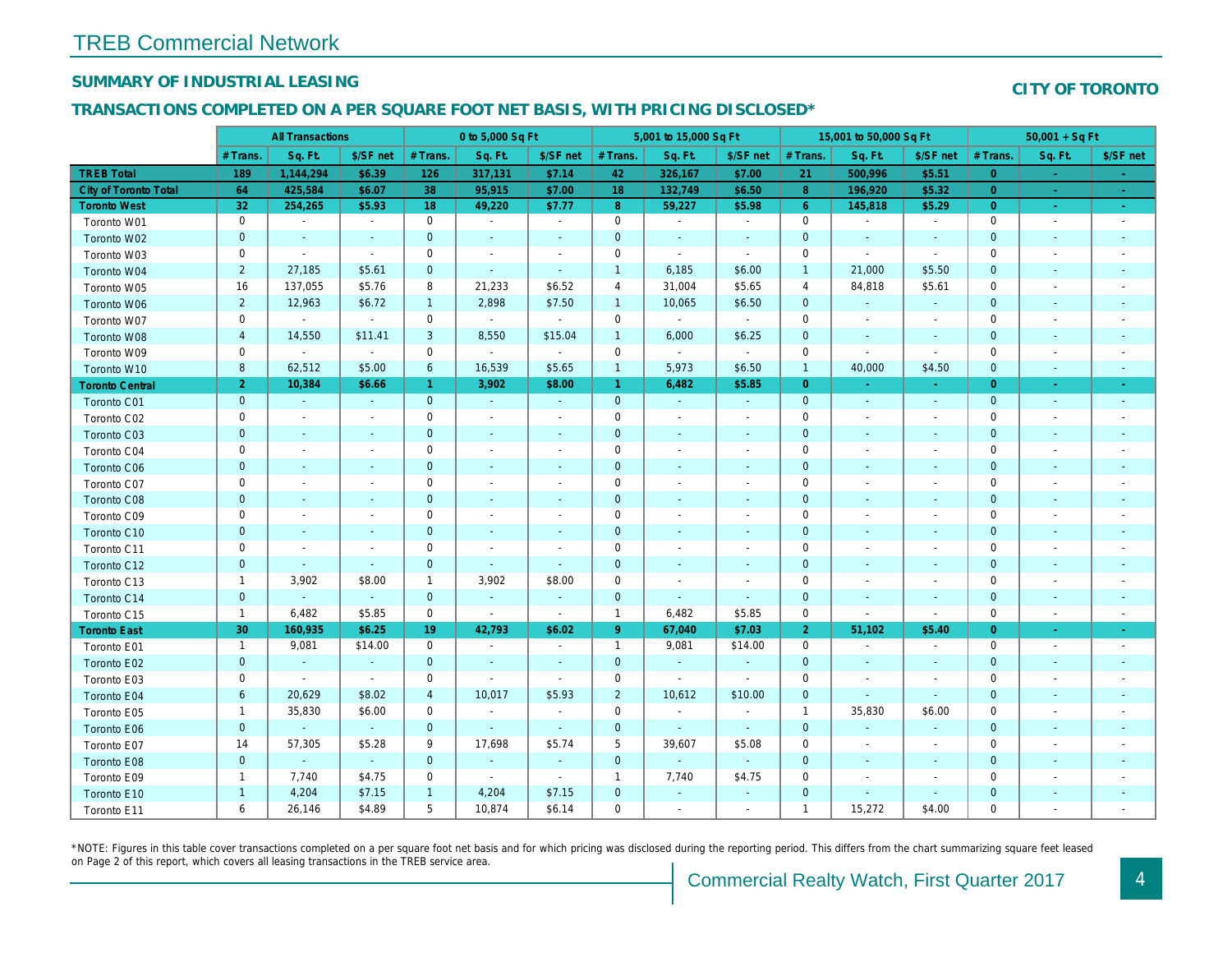## SUMMARY OF COMMERCIAL/RETAIL LEASING

#### TRANSACTIONS COMPLETED ON A PER SQUARE FOOT NET BASIS, WITH PRICING DISCLOSED\*

|                        | <b>All Transactions</b> |                |                | 0 to 1,000 Sq Ft      |                |                          | 1,001 to 2,500 Sq Ft |                  |                  | 2,001 to 5,000 Sq Ft |                |                          |
|------------------------|-------------------------|----------------|----------------|-----------------------|----------------|--------------------------|----------------------|------------------|------------------|----------------------|----------------|--------------------------|
|                        | # Trans.                | Sq. Ft.        | \$/SF Net      | # Trans.              | Sq. Ft.        | \$/SF Net                | # Trans.             | Sq. Ft.          | \$/SF Net        | # Trans.             | Sq. Ft.        | \$/SF Ne                 |
| <b>TREB Total</b>      | 149                     | 322,733        | \$16.34        | 59                    | 43,961         | \$28.68                  | 62                   | 90,611           | \$21.56          | 15                   | 52.922         | \$14.83                  |
| <b>Halton Region</b>   | $\overline{7}$          | 6,900          | \$28.28        | 5 <sup>1</sup>        | 4,379          | \$32.88                  | 2 <sup>1</sup>       | 2,521            | \$20.29          | $\overline{0}$       | $\bullet$      | $\sigma_{\rm c}$         |
| <b>Burlington</b>      | $\overline{2}$          | 2,171          | \$18.31        | 1                     | 850            | \$14.12                  | $\mathbf{1}$         | 1,321            | \$21.00          | $\mathbf{0}$         | $\blacksquare$ | $\blacksquare$           |
| <b>Halton Hills</b>    | 0                       | $\omega$       | $\sim$         | $\mathbf 0$           | $\sim$         | $\sim$                   | $\mathsf{O}$         | $\mathbf{r}$     | $\mathbf{r}$     | $\Omega$             | $\overline{a}$ | $\blacksquare$           |
| Milton                 | 3                       | 2,954          | \$22.55        | $\overline{2}$        | 1,754          | \$24.63                  | $\mathbf{1}$         | 1,200            | \$19.50          | $\mathbf{0}$         | $\omega$       | $\blacksquare$           |
| Oakville               | $\overline{2}$          | 1,775          | \$50.01        | $\mathbf{2}^{\prime}$ | 1,775          | \$50.01                  | $\mathsf{O}$         | $\blacksquare$   | $\blacksquare$   | $\mathbf 0$          | $\blacksquare$ | $\blacksquare$           |
| <b>Peel Region</b>     | 28                      | 71,932         | \$13.81        | $\overline{7}$        | 5,675          | \$24.13                  | 13 <sub>1</sub>      | 19,092           | \$19.82          | 5 <sup>5</sup>       | 15,034         | \$12.87                  |
| <b>Brampton</b>        | 15                      | 29,075         | \$15.35        | 4                     | 3,114          | \$24.15                  | 9                    | 13,705           | \$18.32          | $\mathbf{1}$         | 3,200          | \$14.90                  |
| Caledon                | $\mathbf{0}$            | $\omega$       | $\omega$       | $\mathbf 0$           | $\omega$       | $\blacksquare$           | $\mathbf 0$          | $\blacksquare$   | $\sim$           | $\mathbf{0}$         | $\omega$       | $\blacksquare$           |
| Mississauga            | 13                      | 42,857         | \$12.76        | 3                     | 2,561          | \$24.10                  | 4                    | 5,387            | \$23.65          | $\overline{4}$       | 11,834         | \$12.32                  |
| <b>Toronto</b>         | 72                      | 173,926        | \$17.41        | 29                    | 21,148         | \$32.86                  | 29                   | 44,707           | \$25.09          | 6 <sup>°</sup>       | 23,534         | \$18.56                  |
| <b>Toronto West</b>    | 31                      | 106,585        | \$12.99        | 11                    | 8,527          | \$30.29                  | 12                   | 17,650           | \$20.01          | 3                    | 11,637         | \$16.98                  |
| <b>Toronto Central</b> | 23                      | 33,204         | \$34.24        | 10                    | 7,118          | \$40.03                  | 11                   | 16,732           | \$35.20          | $\overline{1}$       | 4,200          | \$40.24                  |
| <b>Toronto East</b>    | 18                      | 34,137         | \$14.86        | 8                     | 5,503          | \$27.55                  | 6                    | 10,325           | \$17.37          | $\overline{2}$       | 7,697          | \$9.11                   |
| <b>York Region</b>     | 28                      | 50,860         | \$15.40        | 12 <sub>2</sub>       | 9,022          | \$22.57                  | 12 <sub>1</sub>      | 15,777           | \$18.44          | $\overline{2}$       | 7,490          | \$9.80                   |
| Aurora                 | $\overline{4}$          | 3,765          | \$17.38        | $\overline{2}$        | 1,540          | \$22.21                  | $\overline{2}$       | 2,225            | \$14.04          | $\mathbf 0$          | $\blacksquare$ | $\sim$                   |
| E. Gwillimbury         | $\overline{0}$          | $\omega$       | $\omega$       | $\overline{0}$        | $\omega$       | $\mathbf{r}$             | $\mathbf{0}$         | $\Box$           | $\omega$         | $\overline{0}$       | $\Delta$       | $\sim$                   |
| Georgina               | $\mathbf{1}$            | 1,063          | \$22.58        | 0                     | $\blacksquare$ | $\sim$                   | $\mathbf{1}$         | 1,063            | \$22.58          | $\mathbf 0$          | $\blacksquare$ | $\blacksquare$           |
| King                   | $\mathbf{0}$            | $\sim$         | $\omega$       | $\mathbf 0$           | $\Delta$       | $\blacksquare$           | $\mathbf{0}$         | $\omega$         | $\omega$         | $\mathbf{0}$         | $\Delta$       | $\blacksquare$           |
| Markham                | 10                      | 13,178         | \$18.21        | 6                     | 4,302          | \$26.69                  | 3                    | 4,376            | \$19.34          | $\mathbf{1}$         | 4,500          | \$9.00                   |
| Newmarket              | $\overline{2}$          | 2,143          | \$21.53        | $\mathbf{1}$          | 920            | \$19.57                  | $\overline{1}$       | 1,223            | \$23.00          | $\mathbf{0}$         | $\omega$       | $\omega$                 |
| Richmond Hill          | $\mathbf{2}$            | 2,400          | \$27.25        | $\mathbf{1}$          | 400            | \$36.00                  | $\mathbf{1}$         | 2,000            | \$25.50          | $\mathbf 0$          | $\sim$         | $\blacksquare$           |
| Vaughan                | 9                       | 28,311         | \$12.09        | $\overline{2}$        | 1,860          | \$11.94                  | $\overline{4}$       | 4,890            | \$14.72          | $\mathbf{1}$         | 2,990          | \$11.00                  |
| Whitchurch-Stouffville | 0                       | $\blacksquare$ | $\blacksquare$ | 0                     | $\omega$       | $\blacksquare$           | $\mathsf{O}$         | $\omega$         | $\blacksquare$   | $\mathbf 0$          | $\omega$       | $\blacksquare$           |
| <b>Durham Region</b>   | 10 <sub>1</sub>         | 16,260         | \$13.42        | 3                     | 2,010          | \$20.60                  | 5 <sub>5</sub>       | 7,386            | \$12.94          | $\overline{2}$       | 6,864          | \$11.84                  |
| Ajax                   | 3                       | 4,886          | \$15.60        | $\mathbf{1}$          | 605            | \$28.76                  | $\mathbf{1}$         | 1,130            | \$13.00          | $\mathbf{1}$         | 3,151          | \$14.00                  |
| <b>Brock</b>           | $\overline{0}$          | $\omega$       | $\omega$       | $\overline{0}$        | $\omega$       | $\blacksquare$           | $\mathbf{0}$         | $\omega_{\rm c}$ | $\omega_{\rm c}$ | $\overline{0}$       | $\omega$       | $\blacksquare$           |
| Clarington             | $\mathbf{1}$            | 1,200          | \$10.00        | 0                     | $\sim$         | $\ddot{\phantom{1}}$     | $\mathbf{1}$         | 1,200            | \$10.00          | $\mathbf 0$          | $\blacksquare$ | $\sim$                   |
| Oshawa                 | $\mathbf{1}$            | 3,713          | \$10.00        | $\mathbf{0}$          | $\sim$         | $\blacksquare$           | $\mathbf 0$          | $\blacksquare$   | $\blacksquare$   | $\mathbf{1}$         | 3,713          | \$10.00                  |
| Pickering              | $\mathbf{2}$            | 2,956          | \$13.53        | $\mathbf{1}$          | 630            | \$22.86                  | $\mathbf{1}$         | 2,326            | \$11.00          | $\mathbf 0$          | $\blacksquare$ | $\overline{\phantom{a}}$ |
| Scugog                 | $\mathbf{0}$            | $\sim$         | $\sim$         | $\overline{0}$        | $\omega$       | $\overline{\phantom{a}}$ | $\overline{0}$       | $\omega_{\rm c}$ | $\blacksquare$   | $\mathbf{0}$         | $\Delta$       | $\sim$                   |
| Uxbridge               | 0                       | $\sim$         | $\blacksquare$ | $\mathbf 0$           | $\sim$         | $\sim$                   | $\mathsf{O}$         | ä,               | $\blacksquare$   | $\mathbf 0$          | $\blacksquare$ | $\blacksquare$           |
| Whitby                 | 3                       | 3,505          | \$15.09        | $\mathbf{1}$          | 775            | \$12.39                  | $\overline{2}$       | 2,730            | \$15.85          | $\mathbf{0}$         | $\omega$       | $\sim$                   |
| <b>Dufferin County</b> | $\overline{0}$          | $\sim$         | $\omega$       | $\overline{0}$        | $\Delta \phi$  | $\omega$                 | $\overline{0}$       | $\sim$           | $\omega_{\rm c}$ | $\overline{0}$       | $\omega$       | $\omega_{\rm c}$         |
| Orangeville            | $\mathbf{0}$            | $\omega$       | $\omega$       | $\mathbf 0$           | $\omega$       | $\omega$                 | $\overline{0}$       | $\omega$         | $\omega$         | $\mathbf{0}$         | $\omega$       | $\sim$                   |
| <b>Simcoe County</b>   | $\overline{4}$          | 2,855          | \$19.51        | 3                     | 1,727          | \$23.10                  | $\mathbf{1}$         | 1,128            | \$14.00          | $\overline{0}$       | $\blacksquare$ | $\sigma_{\rm c}$         |
| Adjala-Tosorontio      | $\overline{0}$          | $\sim$         | $\mathbf{r}$   | $\Omega$              | $\omega$       | ÷.                       | $\overline{0}$       | $\blacksquare$   | ÷.               | $\Omega$             | $\sim$         | $\sim$                   |
| <b>Bradford West</b>   | $\overline{2}$          | 1,815          | \$19.28        | $\mathbf{1}$          | 687            | \$27.94                  | $\mathbf{1}$         | 1,128            | \$14.00          | $\mathbf 0$          | $\blacksquare$ | $\blacksquare$           |
| Essa                   | $\mathbf{0}$            | $\omega$       | $\sim$         | $\mathbf{0}$          | $\omega$       | $\blacksquare$           | $\overline{0}$       | $\omega$         | $\blacksquare$   | $\mathbf{0}$         | $\blacksquare$ |                          |
| Innisfil               | $\mathbf{1}$            | 750            | \$17.20        | $\mathbf{1}$          | 750            | \$17.20                  | $\mathsf{O}$         | $\blacksquare$   | $\blacksquare$   | $\mathbf 0$          | $\blacksquare$ | $\blacksquare$           |
| <b>New Tecumseth</b>   | $\mathbf{1}$            | 290            | \$26.90        | $\mathbf{1}$          | 290            | \$26.90                  | $\mathbf{0}$         | ä,               | $\blacksquare$   | $\mathbf{0}$         | $\sim$         | $\sim$                   |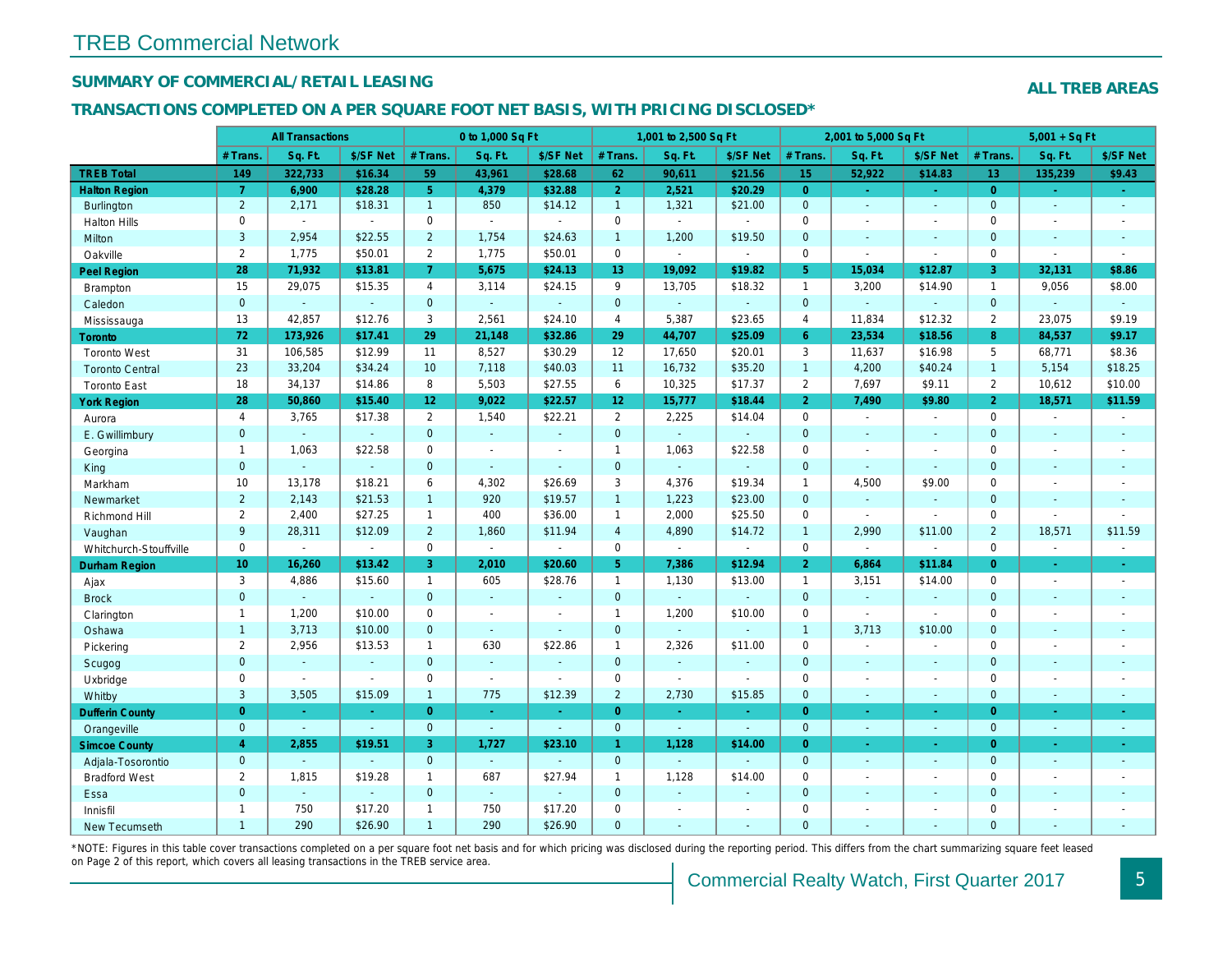## SUMMARY OF COMMERCIAL/RETAIL LEASING

## TRANSACTIONS COMPLETED ON A PER SQUARE FOOT NET BASIS, WITH PRICING DISCLOSED\*

|                              | <b>All Transactions</b> |                |                     | 0 to 1,000 Sq Ft |                |                          | 1,001 to 2,500 Sq Ft |                |                          | 2,001 to 5,000 Sq Ft |                |                          |
|------------------------------|-------------------------|----------------|---------------------|------------------|----------------|--------------------------|----------------------|----------------|--------------------------|----------------------|----------------|--------------------------|
|                              | # Trans.                | Sq. Ft.        | \$/SF Net           | # Trans.         | Sq. Ft.        | \$/SF Net                | # Trans.             | Sq. Ft.        | \$/SF Net                | # Trans.             | Sq. Ft.        | \$/SF Ne                 |
| <b>TREB Total</b>            | 149                     | 322,733        | \$16.34             | 59               | 43,961         | \$28.68                  | 62                   | 90,611         | \$21.56                  | 15                   | 52,922         | \$14.83                  |
| <b>City of Toronto Total</b> | 72                      | 173,926        | \$17.41             | 29               | 21,148         | \$32.86                  | 29                   | 44,707         | \$25.09                  | $6^{\circ}$          | 23,534         | \$18.56                  |
| <b>Toronto West</b>          | 31                      | 106,585        | \$12.99             | 11               | 8,527          | \$30.29                  | 12 <sub>2</sub>      | 17,650         | \$20.01                  | $\mathbf{3}$         | 11,637         | \$16.98                  |
| Toronto W01                  | 0                       | $\sim$         | $\sim$              | 0                | $\sim$         | $\sim$                   | $\mathbf 0$          | $\sim$         | $\sim$                   | $\mathbf 0$          | $\sim$         | $\blacksquare$           |
| Toronto W02                  | 9                       | 11,392         | \$27.77             | $\overline{4}$   | 3,260          | \$35.34                  | $\overline{4}$       | 5,182          | \$28.41                  | $\overline{1}$       | 2,950          | \$18.31                  |
| Toronto W03                  | $\mathbf{1}$            | 1,550          | \$17.03             | $\mathbf 0$      | $\sim$         | $\omega$                 | $\mathbf{1}$         | 1,550          | \$17.03                  | $\mathbf 0$          | $\blacksquare$ | $\blacksquare$           |
| Toronto W04                  | $\,6\,$                 | 49,334         | \$7.87              | $\overline{2}$   | 1,386          | \$34.18                  | $\mathbf 0$          | $\omega$       | $\omega$                 | $\mathbf{1}$         | 4,200          | \$18.57                  |
| Toronto W05                  | $\overline{7}$          | 30,851         | \$13.39             | 3                | 2,195          | \$27.12                  | $\overline{2}$       | 3,633          | \$11.41                  | 0                    | $\blacksquare$ |                          |
| Toronto W06                  | $\overline{4}$          | 4,158          | \$20.20             | $\overline{2}$   | 1,686          | \$21.48                  | $\overline{2}$       | 2,472          | \$19.33                  | $\mathbf{0}$         | $\sim$         | $\sim$                   |
| Toronto W07                  | 0                       | $\sim$         | $\sim$              | $\mathbf 0$      | $\sim$         | $\blacksquare$           | $\mathbf 0$          | $\sim$         | $\sim$                   | $\mathbf 0$          | $\blacksquare$ | $\overline{\phantom{a}}$ |
| Toronto W08                  | $\overline{2}$          | 3,253          | \$21.68             | $\mathbf{0}$     | $\blacksquare$ | $\blacksquare$           | $\overline{2}$       | 3,253          | \$21.68                  | $\mathbf{0}$         | $\sim$         | $\blacksquare$           |
| Toronto W09                  | 0                       | $\blacksquare$ | $\sim$              | 0                | $\blacksquare$ | $\overline{\phantom{a}}$ | $\mathbf 0$          | $\sim$         | $\blacksquare$           | 0                    | $\blacksquare$ | $\blacksquare$           |
| Toronto W10                  | $\overline{2}$          | 6,047          | \$14.13             | $\mathbf{0}$     | $\omega$       | $\sim$                   | $\overline{1}$       | 1,560          | \$12.69                  | $\overline{1}$       | 4,487          | \$14.63                  |
| <b>Toronto Central</b>       | 23                      | 33,204         | \$34.24             | 10               | 7,118          | \$40.03                  | 11                   | 16,732         | \$35.20                  | $\overline{1}$       | 4,200          | \$40.24                  |
| Toronto C01                  | 7 <sup>7</sup>          | 11,117         | \$43.44             | 3                | 2,577          | \$49.87                  | 3                    | 4,340          | \$42.72                  | $\overline{1}$       | 4,200          | \$40.24                  |
| Toronto C02                  | 3                       | 3,100          | \$26.68             | $\overline{2}$   | 1,650          | \$31.67                  | $\mathbf{1}$         | 1,450          | \$21.00                  | $\mathbf 0$          | $\blacksquare$ | $\sim$                   |
| Toronto C03                  | $\overline{2}$          | 2,130          | \$30.08             | $\mathbf{1}$     | 960            | \$17.50                  | $\mathbf{1}$         | 1,170          | \$40.41                  | $\mathbf{0}$         | $\blacksquare$ | $\blacksquare$           |
| Toronto C04                  | 2                       | 2,100          | \$45.24             | $\mathbf{1}$     | 400            | \$24.99                  | $\mathbf{1}$         | 1,700          | \$50.00                  | 0                    | $\blacksquare$ | $\overline{\phantom{a}}$ |
| Toronto C06                  | $\mathbf 0$             | $\bullet$      | $\omega_{\rm{eff}}$ | $\mathbf{0}$     | $\omega$       | $\sim$                   | $\mathbf 0$          | $\blacksquare$ | $\sim$                   | $\mathbf 0$          | $\blacksquare$ | $\blacksquare$           |
| Toronto C07                  | $\mathbf{1}$            | 231            | \$51.95             | $\mathbf{1}$     | 231            | \$51.95                  | $\mathbf 0$          | $\mathbf{r}$   | $\omega$                 | $\mathbf 0$          | $\blacksquare$ | $\blacksquare$           |
| Toronto C08                  | $\overline{2}$          | 3,596          | \$19.01             | $\mathbf 0$      | $\omega$       | $\blacksquare$           | $\overline{2}$       | 3,596          | \$19.01                  | $\mathbf 0$          | $\sim$         | $\sim$                   |
| Toronto C09                  | 0                       | $\mathbf{r}$   | $\sim$              | 0                | $\sim$         | $\sim$                   | $\mathbf 0$          | $\omega$       | $\sim$                   | 0                    | $\blacksquare$ | $\overline{\phantom{a}}$ |
| Toronto C10                  | $\overline{2}$          | 2,100          | \$41.29             | $\mathbf{1}$     | 800            | \$35.25                  | $\mathbf{1}$         | 1,300          | \$45.00                  | $\mathbf{0}$         | $\blacksquare$ | $\blacksquare$           |
| Toronto C11                  | 0                       | $\blacksquare$ | $\sim$              | $\mathbf 0$      | $\mathbf{r}$   | $\sim$                   | $\mathbf 0$          | $\blacksquare$ | $\omega$                 | $\mathbf{0}$         | $\sim$         | $\blacksquare$           |
| Toronto C12                  | $\mathbf{0}$            | $\bullet$      | $\sim$              | $\mathbf 0$      | $\blacksquare$ | $\blacksquare$           | $\mathbf 0$          | $\blacksquare$ | $\blacksquare$           | $\mathbf 0$          | $\blacksquare$ | $\blacksquare$           |
| Toronto C13                  | 0                       | $\blacksquare$ | $\blacksquare$      | $\mathbf 0$      | $\sim$         | $\blacksquare$           | 0                    | $\blacksquare$ | $\blacksquare$           | 0                    | $\blacksquare$ | $\blacksquare$           |
| Toronto C14                  | $\mathbf{1}$            | 500            | \$74.40             | $\mathbf{1}$     | 500            | \$74.40                  | $\mathbf 0$          | $\blacksquare$ | $\omega$                 | $\mathbf{0}$         | $\omega$       | $\blacksquare$           |
| Toronto C15                  | 3                       | 8,330          | \$24.98             | 0                | $\blacksquare$ | $\mathbf{r}$             | $\overline{2}$       | 3,176          | \$35.91                  | $\mathbf 0$          | $\sim$         | $\blacksquare$           |
| <b>Toronto East</b>          | 18                      | 34,137         | \$14.86             | 8                | 5,503          | \$27.55                  | 6 <sup>°</sup>       | 10,325         | \$17.37                  | $\overline{2}$       | 7,697          | \$9.11                   |
| Toronto E01                  | $\overline{2}$          | 1,300          | \$43.85             | $\overline{2}$   | 1,300          | \$43.85                  | $\mathbf 0$          | $\sim$         | $\sim$                   | $\mathbf 0$          | $\blacksquare$ | $\sim$                   |
| Toronto E02                  | $\mathbf{0}$            | $\omega$       | $\omega$ .          | $\mathbf{0}$     | $\omega$       | $\omega$                 | $\mathbf 0$          | $\omega$       | $\omega$                 | $\mathbf{0}$         | $\omega$       | $\omega$                 |
| Toronto E03                  | 3                       | 6,500          | \$13.33             | $\mathbf 0$      | $\mathbf{r}$   | $\blacksquare$           | $\overline{2}$       | 3,300          | \$21.36                  | $\mathbf{1}$         | 3,200          | \$5.04                   |
| Toronto E04                  | 6                       | 16,237         | \$12.20             | $\mathbf{1}$     | 1,000          | \$16.50                  | 3                    | 4,625          | \$16.32                  | $\mathbf 0$          | $\omega$       | $\blacksquare$           |
| Toronto E05                  | $\mathbf{1}$            | 2,400          | \$13.90             | $\mathbf 0$      | $\blacksquare$ | $\blacksquare$           | $\mathbf{1}$         | 2,400          | \$13.90                  | $\mathbf 0$          | $\blacksquare$ | $\blacksquare$           |
| Toronto E06                  | $\mathbf 0$             | $\omega$       | $\sim$              | $\mathbf{0}$     | $\omega$       | $\mathcal{L}$            | $\mathbf{0}$         | $\omega$       | $\Delta$                 | $\mathbf{0}$         | $\omega$       | $\blacksquare$           |
| Toronto E07                  | 3                       | 6,052          | \$12.20             | $\overline{2}$   | 1,555          | \$12.79                  | $\mathbf 0$          | $\blacksquare$ | $\blacksquare$           | $\overline{1}$       | 4,497          | \$12.00                  |
| Toronto E08                  | $\mathbf{0}$            | $\sim$         | $\omega$            | $\mathbf{0}$     | $\sim$         | $\sim$                   | $\mathbf{0}$         | $\sim$         | $\sim$                   | $\mathbf{0}$         | $\omega$       | $\sim$                   |
| Toronto E09                  | 0                       | $\blacksquare$ | $\sim$              | $\mathbf 0$      | $\sim$         | $\blacksquare$           | $\mathbf 0$          | $\blacksquare$ | $\sim$                   | $\mathbf 0$          | $\blacksquare$ | $\blacksquare$           |
| Toronto E10                  | $\mathbf{1}$            | 700            | \$14.57             | $\mathbf{1}$     | 700            | \$14.57                  | $\mathbf 0$          | $\sim$         | $\sim$                   | $\mathbf{0}$         | $\blacksquare$ | $\blacksquare$           |
| Toronto E11                  | $\overline{2}$          | 948            | \$50.63             | $\overline{2}$   | 948            | \$50.63                  | $\mathbf 0$          | $\blacksquare$ | $\overline{\phantom{a}}$ | $\mathbf 0$          | $\blacksquare$ | $\blacksquare$           |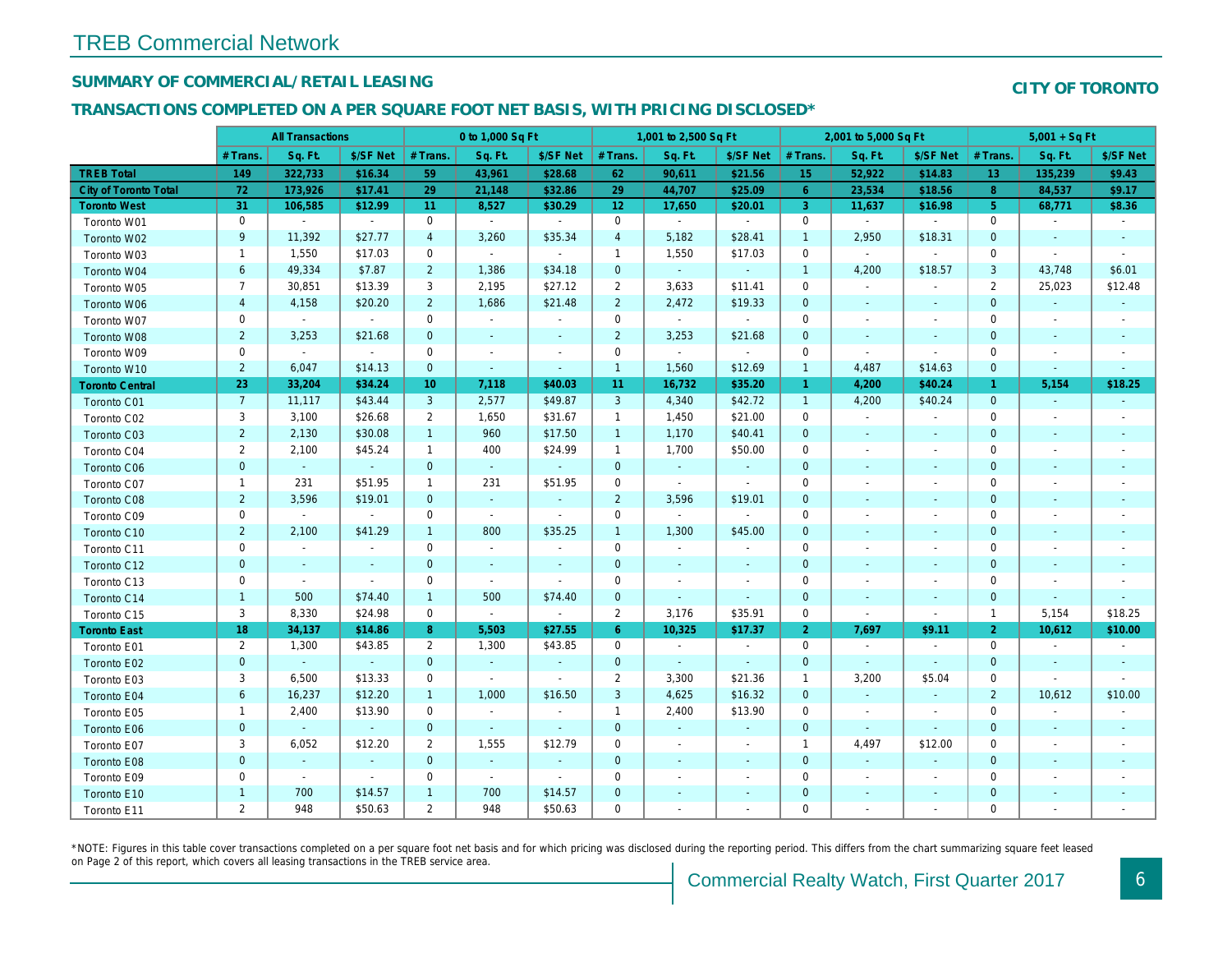## SUMMARY OF OFFICE LEASING

## TRANSACTIONS COMPLETED ON A PER SQUARE FOOT NET BASIS, WITH PRICING DISCLOSED\*

|                        |                | <b>All Transactions</b> |                |                 | 0 to 1,000 Sq Ft         |                      |                      | 1,001 to 2,500 Sq Ft  |                      |                | 2,001 to 5,000 Sq Ft  |                          |
|------------------------|----------------|-------------------------|----------------|-----------------|--------------------------|----------------------|----------------------|-----------------------|----------------------|----------------|-----------------------|--------------------------|
|                        | # Trans.       | Sq. Ft.                 | \$/SF Net      | # Trans.        | Sq. Ft.                  | \$/SF Net            | # Trans.             | Sq. Ft.               | \$/SF Net            | # Trans.       | Sq. Ft.               | \$/SF Ne                 |
| <b>TREB Total</b>      | 123            | 193,722                 | \$14.38        | 50              | 33,756                   | \$17.76              | 55                   | 86,759                | \$14.40              | 14             | 44,832                | \$13.58                  |
| <b>Halton Region</b>   | $\overline{3}$ | 3,026                   | \$16.79        | $\overline{2}$  | 1,156                    | \$18.00              | $\blacktriangleleft$ | 1,870                 | \$16.04              | $\overline{0}$ | $\blacksquare$        | $\sigma_{\rm c}$         |
| <b>Burlington</b>      | $\mathbf 0$    | $\sim$                  | $\Delta$       | $\overline{0}$  | $\omega$                 | $\blacksquare$       | $\mathbf{0}$         | $\omega$              | $\blacksquare$       | $\mathbf{0}$   | $\blacksquare$        | $\sim$                   |
| <b>Halton Hills</b>    | 0              | $\mathbf{r}$            | ÷.             | $\mathbf 0$     | $\mathbf{r}$             | $\blacksquare$       | $\mathbf 0$          | ä,                    | $\ddot{\phantom{1}}$ | $\mathbf 0$    | $\sim$                | $\blacksquare$           |
| <b>Milton</b>          | $\mathbf{1}$   | 700                     | \$18.00        | $\mathbf{1}$    | 700                      | \$18.00              | $\mathbf 0$          | $\omega$              | $\sim$               | $\mathbf{0}$   | $\Delta$              | $\blacksquare$           |
| Oakville               | $\overline{2}$ | 2,326                   | \$16.43        | $\mathbf{1}$    | 456                      | \$18.00              | $\mathbf{1}$         | 1,870                 | \$16.04              | $\mathbf 0$    | $\omega$              | $\sim$                   |
| <b>Peel Region</b>     | 25             | 36,921                  | \$13.71        | 9 <sup>°</sup>  | 6,326                    | \$16.09              | 13 <sup>°</sup>      | 20,535                | \$13.38              | 3              | 10,060                | \$12.88                  |
| Brampton               | 3              | 3,497                   | \$13.84        | $\overline{2}$  | 1,166                    | \$22.51              | $\mathbf{1}$         | 2,331                 | \$9.50               | $\mathbf 0$    | $\blacksquare$        | $\sim$                   |
| Caledon                | $\mathbf{1}$   | 820                     | \$21.95        | $\mathbf{1}$    | 820                      | \$21.95              | $\mathbf 0$          | $\omega$              | $\omega$             | $\mathbf{0}$   | $\omega$              | $\blacksquare$           |
| Mississauga            | 21             | 32,604                  | \$13.49        | 6               | 4,340                    | \$13.25              | 12                   | 18,204                | \$13.88              | 3              | 10,060                | \$12.88                  |
| Toronto                | 57             | 70,491                  | \$17.97        | 29              | 19,339                   | \$18.82              | 23                   | 33,748                | \$17.86              | 5 <sup>5</sup> | 17,404                | \$17.25                  |
| <b>Toronto West</b>    | 18             | 24,466                  | \$14.00        | 6               | 4,050                    | \$15.65              | 10                   | 13,936                | \$14.21              | $\overline{2}$ | 6,480                 | \$12.52                  |
| <b>Toronto Central</b> | 30             | 35,799                  | \$21.17        | 18              | 12,487                   | \$19.95              | 10 <sup>°</sup>      | 16,301                | \$21.12              | $\overline{2}$ | 7,011                 | \$23.44                  |
| <b>Toronto East</b>    | 9              | 10,226                  | \$16.29        | 5               | 2,802                    | \$18.33              | 3                    | 3,511                 | \$17.22              | $\overline{1}$ | 3,913                 | \$14.00                  |
| <b>York Region</b>     | 35             | 76,348                  | \$11.54        | 10 <sup>1</sup> | 6,935                    | \$16.32              | 16 <sup>°</sup>      | 26,470                | \$10.62              | 5 <sup>5</sup> | 14,568                | \$10.86                  |
| Aurora                 | $\mathsf 0$    | $\blacksquare$          | $\blacksquare$ | 0               | $\blacksquare$           | $\blacksquare$       | $\mathsf 0$          | $\blacksquare$        | $\blacksquare$       | $\mathbf 0$    | $\blacksquare$        | $\blacksquare$           |
| E. Gwillimbury         | $\mathbf 0$    | $\sim$                  | $\sim$         | $\mathbf{0}$    | $\blacksquare$           | $\blacksquare$       | $\mathbf{0}$         | $\blacksquare$        | $\sim$               | $\overline{0}$ | $\sim$                | $\blacksquare$           |
| Georgina               | 0              | $\sim$                  | $\sim$         | $\mathbf 0$     | $\blacksquare$           | $\blacksquare$       | $\mathbf 0$          | $\blacksquare$        | $\sim$               | $\mathbf 0$    | $\blacksquare$        | $\blacksquare$           |
| King                   | $\mathbf{1}$   | 2,500                   | \$7.20         | $\overline{0}$  | $\omega$                 | $\sim$               | $\overline{1}$       | 2,500                 | \$7.20               | $\mathbf{0}$   | $\Delta$              | $\sim$                   |
| Markham                | 12             | 22,426                  | \$12.35        | 5               | 3,440                    | \$16.68              | $\overline{4}$       | 6,477                 | \$11.34              | $\overline{2}$ | 5,939                 | \$11.89                  |
| Newmarket              | 3              | 2,438                   | \$12.43        | $\overline{2}$  | 1,319                    | \$13.65              | $\overline{1}$       | 1,119                 | \$11.00              | $\mathbf{0}$   | $\omega$              |                          |
| Richmond Hill          | $\overline{7}$ | 23,115                  | \$10.44        | $\mathbf 0$     | $\bullet$                | $\blacksquare$       | 3                    | 5,031                 | \$9.70               | $\overline{2}$ | 5,729                 | \$10.48                  |
| Vaughan                | 9              | 22,693                  | \$12.98        | $\mathbf{1}$    | 1,000                    | \$18.30              | $6\phantom{a}$       | 9,343                 | \$13.73              | $\overline{1}$ | 2,900                 | \$9.50                   |
| Whitchurch-Stouffville | 3              | 3,176                   | \$6.17         | $\overline{2}$  | 1,176                    | \$16.58              | $\mathbf{1}$         | 2,000                 | \$0.05               | $\mathbf 0$    | $\blacksquare$        | $\blacksquare$           |
| Durham Region          | 3 <sup>1</sup> | 6,936                   | \$11.76        | $\overline{0}$  | $\omega$                 | $\frac{1}{\sqrt{2}}$ | 2 <sup>7</sup>       | 4,136                 | \$14.71              | $\mathbf{1}$   | 2,800                 | \$7.41                   |
| Ajax                   | $\mathbf 0$    | $\sim$                  | $\sim$         | $\mathbf 0$     | $\sim$                   | $\blacksquare$       | $\mathbf 0$          | $\blacksquare$        | $\sim$               | $\Omega$       | $\sim$                | $\sim$                   |
| <b>Brock</b>           | $\mathbf 0$    | $\omega$                | $\Box$         | $\mathbf{0}$    | $\omega$                 | $\blacksquare$       | $\mathbf{0}$         | $\omega$              | ä,                   | $\mathbf{0}$   | $\omega$              | $\blacksquare$           |
| Clarington             | $\mathbf{1}$   | 2,800                   | \$7.41         | $\mathbf 0$     | $\overline{a}$           | $\blacksquare$       | $\mathbf 0$          | $\tilde{\phantom{a}}$ | $\blacksquare$       | $\overline{1}$ | 2,800                 | \$7.41                   |
| Oshawa                 | 1              | 2,000                   | \$19.80        | $\overline{0}$  | $\blacksquare$           | $\blacksquare$       | $\overline{1}$       | 2,000                 | \$19.80              | $\mathbf{0}$   | $\omega$              | $\blacksquare$           |
| Pickering              | $\mathsf 0$    | $\sim$                  | $\sim$         | $\mathbf 0$     | $\blacksquare$           | $\blacksquare$       | $\mathbf 0$          | $\blacksquare$        | $\blacksquare$       | $\Omega$       | $\blacksquare$        | $\blacksquare$           |
| Scugog                 | $\mathbf 0$    | $\blacksquare$          | $\omega$       | $\mathbf{0}$    | $\blacksquare$           | $\blacksquare$       | $\mathbf{0}$         | $\sim$                | $\blacksquare$       | $\mathbf{0}$   | $\blacksquare$        | $\blacksquare$           |
| Uxbridge               | $\mathbf 0$    | $\blacksquare$          | $\sim$         | $\mathbf 0$     | $\blacksquare$           | $\blacksquare$       | $\mathbf 0$          | $\blacksquare$        | $\omega$             | $\mathbf 0$    | $\sim$                | $\overline{\phantom{a}}$ |
| Whitby                 | $\mathbf{1}$   | 2,136                   | \$9.95         | $\overline{0}$  | $\blacksquare$           | $\sim$               | $\overline{1}$       | 2,136                 | \$9.95               | $\mathbf{0}$   | $\blacksquare$        | $\sim$                   |
| <b>Dufferin County</b> | $\pmb{0}$      | <b>Co</b>               | $\sim$         | $\overline{0}$  | ÷.                       | $\omega$             | $\overline{0}$       | ÷.                    | $\sim$               | $\overline{0}$ | ÷.                    | $\sim$                   |
| Orangeville            | $\mathbf{0}$   | $\omega$                | $\omega$       | $\overline{0}$  | $\omega$                 | $\blacksquare$       | $\mathbf{0}$         | $\omega$              | $\blacksquare$       | $\mathbf{0}$   | $\blacksquare$        | $\bullet$ .              |
| <b>Simcoe County</b>   | $\overline{0}$ | $\omega$                | $\omega$       | $\overline{0}$  | ä,                       | $\omega$             | $\overline{0}$       | $\omega$              | $\omega$             | $\overline{0}$ | $\omega$              | $\omega_{\rm c}$         |
| Adjala-Tosorontio      | $\mathbf 0$    | $\sim$                  | $\sim$         | $\overline{0}$  | $\Delta$                 | $\blacksquare$       | $\mathbf{0}$         | $\Delta$              | $\blacksquare$       | $\overline{0}$ | $\Delta$              | $\sim$                   |
| <b>Bradford West</b>   | 0              | $\blacksquare$          | $\blacksquare$ | $\pmb{0}$       | $\overline{\phantom{a}}$ | $\omega$             | $\mathsf 0$          | $\tilde{\phantom{a}}$ | $\blacksquare$       | $\mathbf 0$    | $\tilde{\phantom{a}}$ | $\omega$                 |
| Essa                   | $\mathbf 0$    |                         |                | $\mathbf 0$     | $\blacksquare$           | $\blacksquare$       | $\mathbf{0}$         | $\blacksquare$        | $\blacksquare$       | $\mathbf{0}$   | $\blacksquare$        | $\blacksquare$           |
| Innisfil               | 0              | $\blacksquare$          | $\blacksquare$ | $\mathbf 0$     | $\blacksquare$           | $\blacksquare$       | $\mathbf 0$          | $\blacksquare$        | $\blacksquare$       | $\mathbf 0$    | $\blacksquare$        | $\blacksquare$           |
| <b>New Tecumseth</b>   | $\Omega$       |                         |                | $\Omega$        |                          |                      | $\overline{0}$       |                       |                      | $\Omega$       |                       |                          |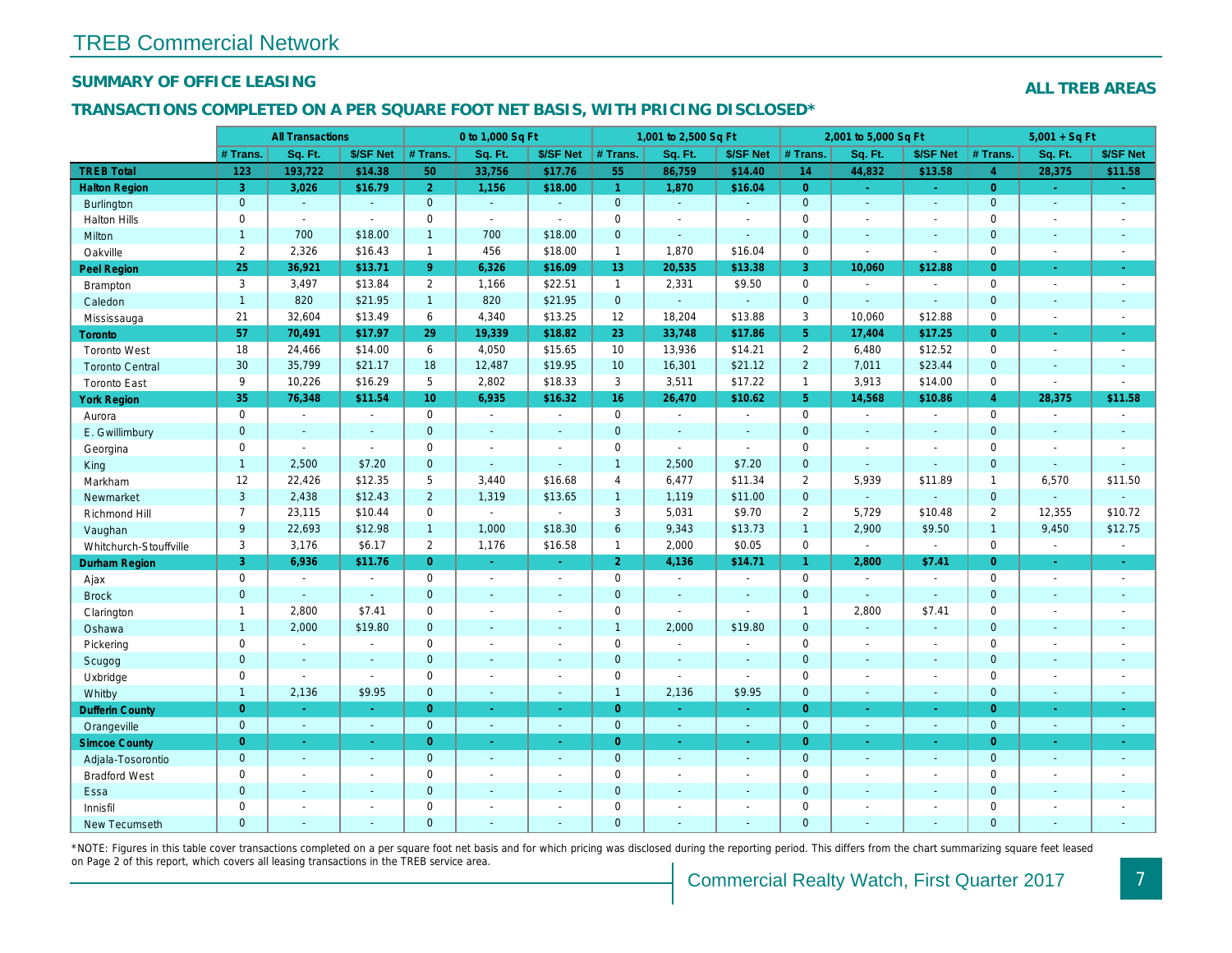## SUMMARY OF OFFICE LEASING

## TRANSACTIONS COMPLETED ON A PER SQUARE FOOT NET BASIS, WITH PRICING DISCLOSED\*

|                              | <b>All Transactions</b> |                |                | 0 to 1,000 Sq Ft |                |                          | 1,001 to 2,500 Sq Ft |                |                          | 2,001 to 5,000 Sq Ft |                          |                          |
|------------------------------|-------------------------|----------------|----------------|------------------|----------------|--------------------------|----------------------|----------------|--------------------------|----------------------|--------------------------|--------------------------|
|                              | # Trans.                | Sq. Ft.        | \$/SF net      | # Trans.         | Sq. Ft.        | \$/SF net                | # Trans.             | Sq. Ft.        | \$/SF net                | # Trans.             | Sq. Ft.                  | \$/SF ne                 |
| <b>TREB Total</b>            | 123                     | 193,722        | \$14.38        | 50               | 33,756         | \$17.76                  | 55                   | 86,759         | \$14.40                  | 14                   | 44,832                   | \$13.58                  |
| <b>City of Toronto Total</b> | 57                      | 70,491         | \$17.97        | 29               | 19,339         | \$18.82                  | 23                   | 33,748         | \$17.86                  | 5 <sup>5</sup>       | 17,404                   | \$17.25                  |
| <b>Toronto West</b>          | 18                      | 24,466         | \$14.00        | $6^{\circ}$      | 4,050          | \$15.65                  | 10 <sup>°</sup>      | 13,936         | \$14.21                  | $\overline{2}$       | 6,480                    | \$12.52                  |
| Toronto W01                  | $\mathbf 0$             | $\sim$         | $\sim$         | $\mathbf 0$      | $\blacksquare$ | $\blacksquare$           | $\mathbf 0$          | $\blacksquare$ | $\blacksquare$           | $\mathbf 0$          | $\sim$                   | $\sim$                   |
| Toronto W02                  | $\mathbf{1}$            | 2,200          | \$22.64        | $\mathbf 0$      | $\blacksquare$ | $\blacksquare$           | $\mathbf{1}$         | 2,200          | \$22.64                  | $\mathbf 0$          | $\sim$                   | $\sim$                   |
| Toronto W03                  | 0                       | $\sim$         | $\sim$         | $\mathbf 0$      | $\blacksquare$ | $\blacksquare$           | 0                    | $\blacksquare$ | $\blacksquare$           | 0                    | $\sim$                   | $\sim$                   |
| Toronto W04                  | $\mathbf{1}$            | 3,348          | \$13.00        | $\mathbf{0}$     | $\omega$       | $\blacksquare$           | $\mathbf 0$          | $\omega$       | $\blacksquare$           | $\mathbf{1}$         | 3,348                    | \$13.00                  |
| Toronto W05                  | 9                       | 9,052          | \$12.44        | 3                | 1,614          | \$11.59                  | 6                    | 7,438          | \$12.62                  | 0                    | $\blacksquare$           |                          |
| Toronto W06                  | $\mathbf{1}$            | 685            | \$23.65        | $\mathbf{1}$     | 685            | \$23.65                  | $\pmb{0}$            | $\blacksquare$ |                          | $\mathbf 0$          | $\blacksquare$           | $\sim$                   |
| Toronto W07                  | $\mathbf{1}$            | 1,000          | \$21.60        | $\mathbf{1}$     | 1,000          | \$21.60                  | $\mathbf 0$          | $\blacksquare$ | $\sim$                   | $\mathbf 0$          | $\blacksquare$           | $\sim$                   |
| Toronto W08                  | $\mathbf{1}$            | 3,132          | \$12.00        | $\mathbf{0}$     | $\omega$       | $\blacksquare$           | $\mathbf 0$          | $\sim$         | $\blacksquare$           | $\overline{1}$       | 3,132                    | \$12.00                  |
| Toronto W09                  | 0                       | $\omega$       | $\sim$         | $\mathbf 0$      | $\blacksquare$ | $\blacksquare$           | $\mathbf 0$          | $\sim$         | $\blacksquare$           | $\mathbf 0$          | $\sim$                   | $\blacksquare$           |
| Toronto W10                  | $\overline{4}$          | 5,049          | \$12.12        | $\mathbf{1}$     | 751            | \$9.16                   | 3                    | 4,298          | \$12.63                  | $\mathbf 0$          | $\blacksquare$           | $\blacksquare$           |
| <b>Toronto Central</b>       | 30                      | 35,799         | \$21.17        | 18               | 12,487         | \$19.95                  | 10 <sup>°</sup>      | 16,301         | \$21.12                  | 2 <sup>1</sup>       | 7,011                    | \$23.44                  |
| Toronto C01                  | $\overline{7}$          | 10,315         | \$31.28        | 3                | 2,048          | \$30.03                  | 3                    | 4,540          | \$35.37                  | $\overline{1}$       | 3,727                    | \$27.00                  |
| Toronto C02                  | 3                       | 2,450          | \$29.08        | $\overline{2}$   | 1,000          | \$40.80                  | $\mathbf{1}$         | 1,450          | \$21.00                  | $\mathbf 0$          | $\blacksquare$           | $\sim$                   |
| Toronto C03                  | $\mathbf{1}$            | 712            | \$20.22        | $\mathbf{1}$     | 712            | \$20.22                  | 0                    | $\blacksquare$ |                          | $\mathbf 0$          | $\blacksquare$           | $\blacksquare$           |
| Toronto C04                  | $\overline{c}$          | 1,708          | \$20.30        | $\mathbf{1}$     | 450            | \$26.53                  | $\mathbf{1}$         | 1,258          | \$18.08                  | 0                    |                          |                          |
| <b>Toronto C06</b>           | $\pmb{0}$               | $\omega$       | $\omega$       | $\mathbf{0}$     | $\blacksquare$ | $\blacksquare$           | $\mathbf 0$          | $\blacksquare$ | $\blacksquare$           | $\pmb{0}$            | $\overline{\phantom{a}}$ |                          |
| Toronto C07                  | $\mathbf{1}$            | 1,858          | \$14.50        | $\mathbf 0$      | $\blacksquare$ | $\overline{\phantom{a}}$ | $\mathbf{1}$         | 1,858          | \$14.50                  | $\mathbf 0$          | $\blacksquare$           |                          |
| Toronto C08                  | $\overline{2}$          | 4,884          | \$22.87        | $\mathbf{0}$     | $\blacksquare$ | $\blacksquare$           | $\mathbf{1}$         | 1,600          | \$30.00                  | $\overline{1}$       | 3,284                    | \$19.40                  |
| Toronto C09                  | $\mathsf 0$             | $\blacksquare$ | $\sim$         | $\mathbf 0$      | $\sim$         | $\blacksquare$           | $\mathbf 0$          | $\sim$         | $\blacksquare$           | $\mathbf 0$          | $\overline{\phantom{a}}$ | $\overline{\phantom{a}}$ |
| Toronto C10                  | $\mathbf{1}$            | 220            | \$38.18        | $\mathbf{1}$     | 220            | \$38.18                  | $\mathbf 0$          | $\sim$         | $\blacksquare$           | $\mathbf 0$          | $\blacksquare$           | $\sim$                   |
| Toronto C11                  | 0                       | $\omega$       | $\blacksquare$ | $\mathbf 0$      | $\sim$         | $\sim$                   | $\mathbf 0$          | $\blacksquare$ | $\overline{a}$           | $\mathbf 0$          |                          |                          |
| Toronto C12                  | 1                       | 776            | \$12.00        | $\mathbf{1}$     | 776            | \$12.00                  | $\mathbf 0$          | $\blacksquare$ | $\blacksquare$           | $\mathbf 0$          | $\blacksquare$           | $\blacksquare$           |
| Toronto C13                  | 3                       | 3,398          | \$10.87        | $\overline{2}$   | 1,595          | \$11.62                  | $\mathbf{1}$         | 1,803          | \$10.20                  | $\mathbf 0$          |                          |                          |
| Toronto C14                  | $\overline{7}$          | 7,758          | \$13.44        | $\overline{5}$   | 3,966          | \$16.91                  | $\overline{2}$       | 3,792          | \$9.81                   | $\mathbf 0$          | $\blacksquare$           | $\blacksquare$           |
| Toronto C15                  | $\overline{2}$          | 1,720          | \$10.00        | $\overline{2}$   | 1,720          | \$10.00                  | $\mathbf 0$          | $\bullet$      | $\blacksquare$           | $\mathbf 0$          | $\blacksquare$           | $\blacksquare$           |
| <b>Toronto East</b>          | 9                       | 10,226         | \$16.29        | 5 <sub>5</sub>   | 2,802          | \$18.33                  | 3                    | 3,511          | \$17.22                  | $\mathbf{1}$         | 3,913                    | \$14.00                  |
| Toronto E01                  | $\mathbf{1}$            | 608            | \$31.58        | $\mathbf{1}$     | 608            | \$31.58                  | $\mathbf 0$          | $\blacksquare$ | $\blacksquare$           | $\mathbf 0$          | $\overline{\phantom{a}}$ | $\blacksquare$           |
| Toronto E02                  | $\mathbf 0$             | $\omega$       | $\omega$       | $\overline{0}$   | $\omega$       | $\blacksquare$           | $\mathbf 0$          | $\sim$         | $\blacksquare$           | $\mathbf 0$          | $\blacksquare$           | $\sim$                   |
| Toronto E03                  | 0                       | $\blacksquare$ | $\sim$         | $\mathbf 0$      | $\sim$         | $\blacksquare$           | $\mathsf{O}\xspace$  | $\sim$         | $\blacksquare$           | $\mathbf 0$          | $\sim$                   | $\overline{\phantom{a}}$ |
| Toronto E04                  | $\overline{2}$          | 464            | \$6.21         | $\overline{2}$   | 464            | \$6.21                   | $\mathbf 0$          | $\blacksquare$ | $\blacksquare$           | $\mathbf 0$          | $\sim$                   | $\blacksquare$           |
| Toronto E05                  | $\mathbf{1}$            | 1,200          | \$21.80        | $\mathbf 0$      | $\blacksquare$ | $\blacksquare$           | $\mathbf{1}$         | 1,200          | \$21.80                  | $\mathbf 0$          | $\sim$                   | $\overline{\phantom{a}}$ |
| Toronto E06                  | $\pmb{0}$               | $\omega$       | $\omega$       | $\mathbf{0}$     | $\sim$         | $\blacksquare$           | $\mathbf 0$          | $\omega$       | $\omega$                 | $\mathbf 0$          | $\blacksquare$           | $\blacksquare$           |
| Toronto E07                  | $\overline{2}$          | 4,986          | \$12.09        | $\mathbf 0$      | $\overline{a}$ | $\blacksquare$           | $\mathbf{1}$         | 1,073          | \$5.11                   | $\overline{1}$       | 3,913                    | \$14.00                  |
| Toronto E08                  | $\pmb{0}$               | $\blacksquare$ | $\omega$       | $\mathbf{0}$     | $\blacksquare$ | $\blacksquare$           | $\mathbf 0$          | $\blacksquare$ | $\blacksquare$           | $\mathbf 0$          | $\blacksquare$           | $\sim$                   |
| Toronto E09                  | 1                       | 1,000          | \$14.87        | $\mathbf{1}$     | 1,000          | \$14.87                  | 0                    | $\blacksquare$ | $\overline{\phantom{a}}$ | 0                    | $\overline{\phantom{a}}$ | $\overline{\phantom{a}}$ |
| Toronto E10                  | $\mathbf{1}$            | 730            | \$19.73        | $\mathbf{1}$     | 730            | \$19.73                  | $\mathbf 0$          | $\blacksquare$ | $\blacksquare$           | $\pmb{0}$            | $\blacksquare$           | $\sim$                   |
| Toronto E11                  | $\mathbf{1}$            | 1,238          | \$23.26        | $\mathbf 0$      | $\sim$         | $\blacksquare$           | $\mathbf{1}$         | 1,238          | \$23.26                  | 0                    |                          | $\overline{\phantom{a}}$ |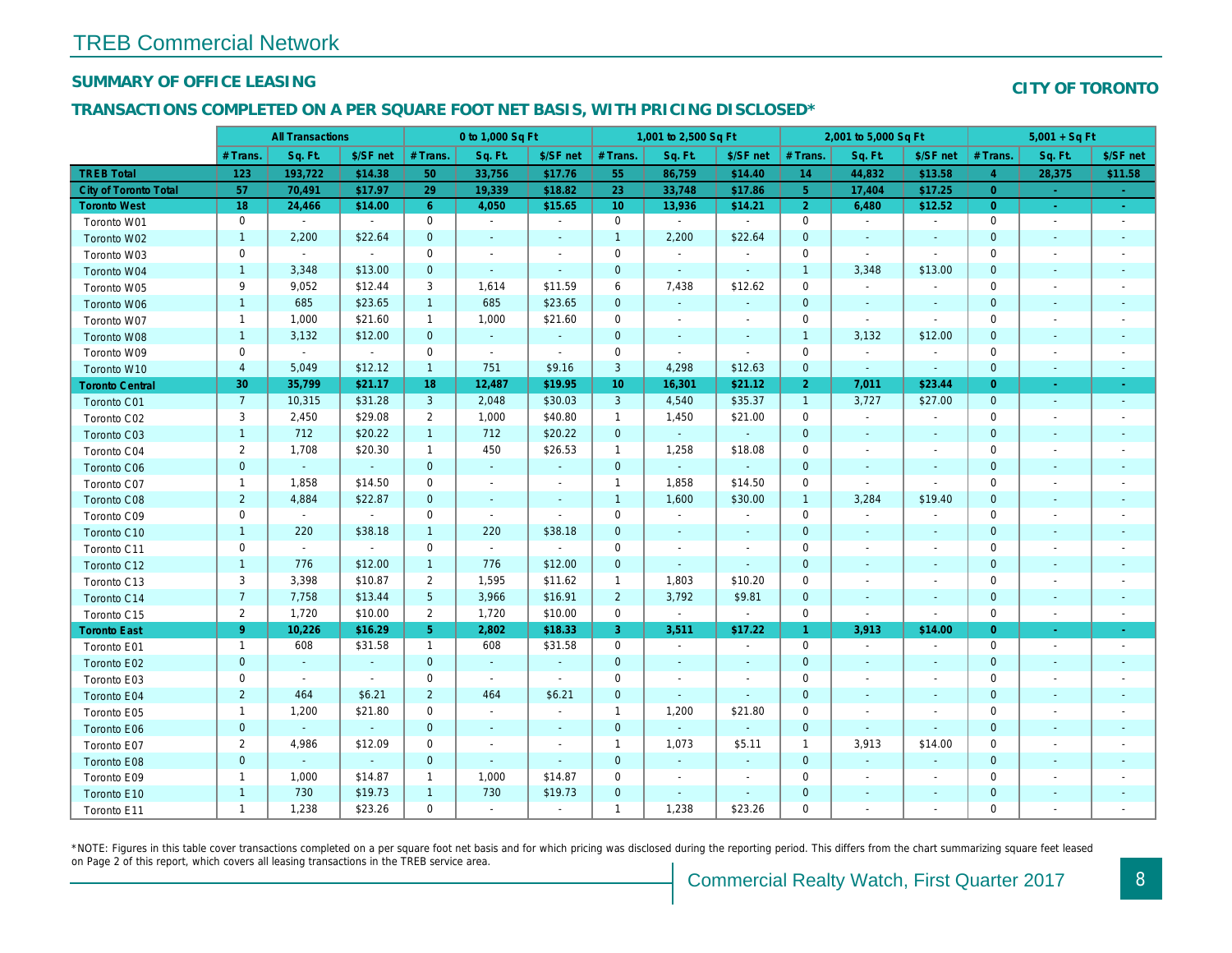## SUMMARY OF INDUSTRIAL SALES

## TRANSACTIONS COMPLETED WITH PRICING DISCLOSED

|                        | <b>All Transactions</b> |                |                | 0 to 5,000 Sq Ft |                |                     | 5,001 to 15,000 Sq Ft |                       |                          | 15,001 to 50,000 Sq Ft |                |                  |
|------------------------|-------------------------|----------------|----------------|------------------|----------------|---------------------|-----------------------|-----------------------|--------------------------|------------------------|----------------|------------------|
|                        | # Trans                 | Sq. Ft.        | \$/SF Net      | # Trans.         | Sq. Ft.        | \$/SF Net           | # Trans.              | Sq. Ft.               | \$/SF Net                | # Trans.               | Sq. Ft.        | \$/SF Ne         |
| <b>TREB Total</b>      | 74                      | 773,023        | \$125.94       | 52               | 115,366        | \$203.42            | 12                    | 95,733                | \$181.64                 | $\overline{7}$         | 193,488        | \$145.7          |
| <b>Halton Region</b>   | $\overline{3}$          | 99,288         | \$120.86       | $\overline{0}$   | $\sim$         | $\omega_{\rm{eff}}$ | $\mathbf{1}$          | 5,420                 | \$396.68                 | $\mathbf{1}$           | 35,912         | \$116.95         |
| <b>Burlington</b>      | $\mathbf{1}$            | 35,912         | \$116.95       | $\mathbf{0}$     | $\sim$         | $\blacksquare$      | $\mathbf{0}$          | $\omega$              | $\omega$                 | $\overline{1}$         | 35,912         | \$116.95         |
| <b>Halton Hills</b>    | $\mathbf{1}$            | 57,956         | \$97.49        | $\Omega$         | $\overline{a}$ |                     | $\pmb{0}$             | ä,                    | $\overline{a}$           | $\mathbf 0$            | $\overline{a}$ | $\blacksquare$   |
| Milton                 | $\mathbf{1}$            | 5,420          | \$396.68       | $\mathbf{0}$     | $\sim$         | $\blacksquare$      | $\mathbf{1}$          | 5,420                 | \$396.68                 | $\mathbf 0$            | $\blacksquare$ | $\blacksquare$   |
| Oakville               | $\mathbf{0}$            | $\blacksquare$ | $\blacksquare$ | $\mathbf{0}$     | $\mathbf{r}$   | $\sim$              | 0                     | $\tilde{\phantom{a}}$ | $\sim$                   | $\mathbf 0$            | $\blacksquare$ | $\blacksquare$   |
| Peel Region            | 26                      | 289,555        | \$142.93       | 18               | 38,511         | \$224.69            | 3                     | 23,551                | \$173.24                 | $\overline{4}$         | 120,863        | \$152.27         |
| Brampton               | 3                       | 7,820          | \$150.26       | 3                | 7,820          | \$150.26            | 0                     | $\tilde{\phantom{a}}$ | $\blacksquare$           | $\mathbf 0$            | $\blacksquare$ | $\sim$           |
| Caledon                | $\mathbf{1}$            | 1,704          | \$557.51       | $\mathbf{1}$     | 1,704          | \$557.51            | $\mathbf 0$           | $\blacksquare$        | $\blacksquare$           | $\mathbf 0$            | $\blacksquare$ | $\omega$         |
| Mississauga            | 22                      | 280,031        | \$140.21       | 14               | 28,987         | \$225.21            | 3                     | 23,551                | \$173.24                 | $\overline{4}$         | 120,863        | \$152.27         |
| <b>Toronto</b>         | 27                      | 305,127        | \$100.49       | 19               | 45,515         | \$180.54            | 7 <sup>1</sup>        | 55,762                | \$180.16                 | $\Omega$               | ÷.             | $\omega_{\rm c}$ |
| <b>Toronto West</b>    | 17                      | 87,267         | \$186.46       | 10               | 31,505         | \$197.62            | $\overline{7}$        | 55,762                | \$180.16                 | $\mathbf 0$            | $\blacksquare$ | $\sim$           |
| <b>Toronto Central</b> | $\mathbf{0}$            | $\sim$         | $\blacksquare$ | $\overline{0}$   |                |                     | $\mathbf 0$           | $\omega$              | $\blacksquare$           | $\mathbf 0$            | $\blacksquare$ | $\blacksquare$   |
| <b>Toronto East</b>    | 10                      | 217,860        | \$66.06        | 9                | 14,010         | \$142.15            | $\pmb{0}$             | $\blacksquare$        | $\sim$                   | $\mathbf 0$            | $\blacksquare$ | $\blacksquare$   |
| <b>York Region</b>     | 15                      | 44,571         | \$207.64       | 14               | 28,221         | \$221.63            | $\overline{0}$        | $\blacksquare$        | $\blacksquare$           | $\mathbf{1}$           | 16,350         | \$183.49         |
| Aurora                 | $\mathbf 0$             | $\sim$         | $\blacksquare$ | $\mathbf 0$      | $\sim$         | $\blacksquare$      | 0                     | $\sim$                | $\blacksquare$           | $\mathbf 0$            | $\blacksquare$ | $\blacksquare$   |
| E. Gwillimbury         | $\mathbf{0}$            | $\sim$         | $\sim$         | $\mathbf{0}$     | ÷.             | $\sim$              | $\mathbf 0$           | $\blacksquare$        | $\blacksquare$           | $\mathbf{0}$           | $\blacksquare$ | $\blacksquare$   |
| Georgina               | $\mathbf 0$             | $\blacksquare$ | $\blacksquare$ | $\mathbf 0$      | $\sim$         | $\sim$              | $\pmb{0}$             | $\blacksquare$        | $\blacksquare$           | $\mathbf 0$            | $\sim$         | $\sim$           |
| King                   | $\overline{0}$          | $\sim$         | $\blacksquare$ | $\mathbf{0}$     | $\sim$         | $\sim$              | $\mathbf 0$           | $\sim$                | $\blacksquare$           | $\mathbf{0}$           | $\blacksquare$ | $\blacksquare$   |
| Markham                | 3                       | 19,010         | \$195.06       | $\overline{2}$   | 2,660          | \$266.17            | $\mathbf 0$           | $\blacksquare$        | $\blacksquare$           | $\mathbf{1}$           | 16,350         | \$183.49         |
| Newmarket              | 3                       | 6,322          | \$185.07       | 3                | 6,322          | \$185.07            | $\mathbf{0}$          | $\sim$                | $\blacksquare$           | $\mathbf{0}$           | $\omega$       | $\sim$           |
| Richmond Hill          | $\overline{2}$          | 3,923          | \$318.63       | $\overline{2}$   | 3,923          | \$318.63            | $\mathbf 0$           | $\blacksquare$        | $\blacksquare$           | $\mathbf 0$            | $\sim$         | $\blacksquare$   |
| Vaughan                | $6\phantom{a}$          | 14,203         | \$200.42       | 6                | 14,203         | \$200.42            | $\mathbf{0}$          | $\mathbf{r}$          | $\sim$                   | $\mathbf{0}$           | $\blacksquare$ | $\sim$           |
| Whitchurch-Stouffville | $\mathbf{1}$            | 1,113          | \$251.57       | $\mathbf{1}$     | 1,113          | \$251.57            | 0                     | $\blacksquare$        | $\sim$                   | $\mathbf 0$            | $\blacksquare$ | $\blacksquare$   |
| Durham Region          | 3                       | 34,482         | \$117.47       | $\mathbf{1}$     | 3,119          | \$109.97            | $\mathbf{1}$          | 11,000                | \$101.14                 | $\mathbf{1}$           | 20,363         | \$127.44         |
| Ajax                   | $\mathbf 0$             | $\blacksquare$ | $\blacksquare$ | $\mathbf 0$      | $\sim$         | $\blacksquare$      | $\pmb{0}$             | $\blacksquare$        | $\blacksquare$           | $\mathbf 0$            | $\blacksquare$ | $\blacksquare$   |
| <b>Brock</b>           | $\mathbf{0}$            | $\sim$         | $\omega$       | $\mathbf{0}$     | ÷.             | $\sim$              | $\mathbf 0$           | $\omega$              | $\sim$                   | $\mathbf{0}$           | $\blacksquare$ | $\blacksquare$   |
| Clarington             | $\mathbf{1}$            | 11,000         | \$101.14       | 0                | $\sim$         |                     | $\mathbf{1}$          | 11,000                | \$101.14                 | $\mathbf 0$            | $\overline{a}$ | $\blacksquare$   |
| Oshawa                 | $\mathbf{0}$            |                | $\blacksquare$ | $\overline{0}$   | $\sim$         | $\sim$              | $\mathbf 0$           | $\blacksquare$        | $\blacksquare$           | $\mathbf{0}$           | $\blacksquare$ | $\blacksquare$   |
| Pickering              | $\overline{2}$          | 23,482         | \$125.12       | $\mathbf{1}$     | 3,119          | \$109.97            | 0                     | $\blacksquare$        | $\blacksquare$           | $\mathbf{1}$           | 20,363         | \$127.44         |
| Scugog                 | $\overline{0}$          | $\blacksquare$ | $\sim$         | $\mathbf{0}$     | $\Delta$       | $\blacksquare$      | $\mathbf 0$           | $\blacksquare$        | $\blacksquare$           | $\mathbf{0}$           | $\blacksquare$ | $\blacksquare$   |
| Uxbridge               | $\mathbf 0$             | $\blacksquare$ | $\blacksquare$ | $\mathbf 0$      | $\sim$         |                     | $\mathbf 0$           | $\blacksquare$        | $\overline{\phantom{a}}$ | $\mathbf 0$            | $\blacksquare$ | $\blacksquare$   |
| Whitby                 | $\mathbf{0}$            | $\sim$         | $\sim$         | $\mathbf{0}$     | $\sim$         | $\sim$              | $\mathbf 0$           | $\blacksquare$        | $\omega$                 | $\mathbf{0}$           | $\blacksquare$ | $\sim$           |
| <b>Dufferin County</b> | $\overline{0}$          | ÷.             | $\sim$         | $\overline{0}$   | a.             | $\sim$              | $\overline{0}$        | ÷.                    | ×.                       | $\overline{0}$         | ×.             | $\sim$           |
| Orangeville            | $\mathbf{0}$            | $\omega$       | $\omega$       | $\mathbf{0}$     | $\omega$       | $\omega$            | $\mathbf{0}$          | $\omega$              | $\omega$                 | $\mathbf 0$            | $\omega$       | $\omega_{\rm c}$ |
| <b>Simcoe County</b>   | $\overline{0}$          | $\omega$       | $\Delta \tau$  | $\overline{0}$   | $\omega$       | $\omega$            | $\overline{0}$        | ä,                    | $\omega$                 | $\overline{0}$         | $\blacksquare$ | $\sim$           |
| Adjala-Tosorontio      | $\mathbf{0}$            | $\sim$         | $\sim$         | $\mathbf{0}$     | $\sim$         | $\sim$              | $\mathbf 0$           | $\Delta$              | $\blacksquare$           | $\mathbf 0$            | $\blacksquare$ | $\sim$           |
| <b>Bradford West</b>   | $\mathbf 0$             | $\blacksquare$ | $\omega$       | $\mathbf 0$      | $\sim$         | $\sim$              | $\pmb{0}$             | $\blacksquare$        | $\blacksquare$           | $\mathbf 0$            | $\overline{a}$ | $\blacksquare$   |
| Essa                   | $\mathbf{0}$            | $\sim$         | $\sim$         | $\mathbf{0}$     |                | $\sim$              | $\pmb{0}$             | $\blacksquare$        | $\blacksquare$           | $\mathbf 0$            | $\blacksquare$ |                  |
| Innisfil               | $\mathbf 0$             | $\blacksquare$ | $\blacksquare$ | $\mathbf 0$      | $\blacksquare$ | $\blacksquare$      | $\mathbf 0$           | $\blacksquare$        | $\blacksquare$           | $\mathbf 0$            | $\blacksquare$ | $\blacksquare$   |
| <b>New Tecumseth</b>   | $\Omega$                |                |                | $\Omega$         |                |                     | $\Omega$              |                       |                          | $\Omega$               |                |                  |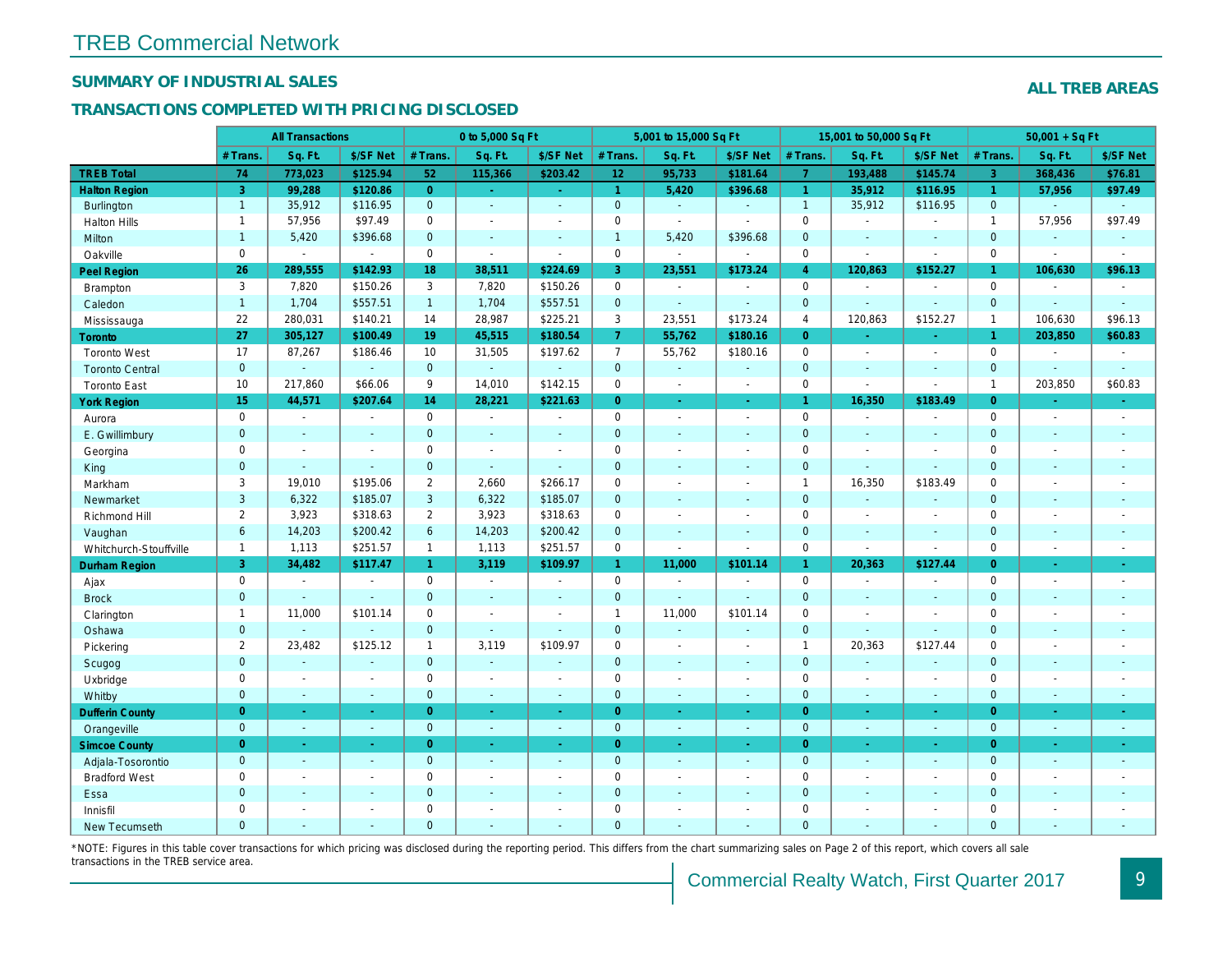## SUMMARY OF INDUSTRIAL SALES - CONDOMINIUM BREAKOUT

#### TRANSACTIONS COMPLETED WITH PRICING DISCLOSED

| Sq. Ft.<br>\$/SF Net<br># Trans.<br>Sq. Ft.<br>\$/SF Net<br># Trans.<br>Sq. Ft.<br>\$/SF Net<br># Trans.<br>Sq. Ft.<br># Trans.<br><b>TREB Total</b><br>49<br>45<br>116,989<br>\$184.12<br>90,476<br>\$192.43<br>$\overline{4}$<br>26,513<br>\$155.77<br>$\overline{0}$<br>$\sim$<br>$\sim$<br>$\overline{0}$<br>$\overline{0}$<br>$\overline{0}$<br><b>Halton Region</b><br>$\overline{0}$<br>$\sim$<br>$\sim$ .<br>$\omega_{\rm c}$<br>$\omega_{\rm{eff}}$<br>$\omega_{\rm c}$<br>$\omega_{\rm{eff}}$<br>$\omega$<br>$\sim$<br>$\mathbf{0}$<br>$\overline{0}$<br>$\mathbf{0}$<br>$\mathbf 0$<br>Burlington<br>$\blacksquare$<br>$\blacksquare$<br>$\omega$<br>$\omega$<br>$\omega$<br>$\sim$<br>$\sim$<br>$\sim$<br>$\mathbf 0$<br>$\mathbf 0$<br>$\pmb{0}$<br>$\mathbf 0$<br><b>Halton Hills</b><br>$\sim$<br>$\overline{a}$<br>$\blacksquare$<br>$\blacksquare$<br>$\blacksquare$<br>L.<br>$\sim$<br>$\blacksquare$<br>$\mathbf{0}$<br>$\pmb{0}$<br>$\mathbf{0}$<br>$\mathbf{0}$<br>Milton<br>$\sim$<br>$\sim$<br>$\blacksquare$<br>$\blacksquare$<br>$\blacksquare$<br>$\blacksquare$<br>$\sim$<br>$\sim$<br>$\mathbf 0$<br>$\mathbf 0$<br>0<br>$\mathbf 0$<br>Oakville<br>$\blacksquare$<br>$\blacksquare$<br>$\mathbf{r}$<br>$\overline{\phantom{a}}$<br>$\sim$<br>$\blacksquare$<br>$\sim$<br>$\sim$<br>18<br>44,959<br>\$190.24<br>16<br>33,809<br>\$200.33<br>$\overline{2}$<br>11,150<br>\$159.64<br>Peel Region<br>$\overline{0}$<br>$\blacksquare$<br>$\sim$<br>3<br>3<br>$\mathbf 0$<br>$\mathbf 0$<br>7,820<br>\$150.26<br>7,820<br>\$150.26<br>Brampton<br>$\blacksquare$<br>$\sim$<br>$\blacksquare$<br>$\sim$<br>$\mathbf{0}$<br>$\mathbf{0}$<br>$\mathbf{0}$<br>$\mathbf 0$<br>$\omega$<br>Caledon<br>$\omega$<br>$\Delta$<br>$\Delta$<br>$\blacksquare$<br>ä,<br>$\omega$<br>$\sim$<br>$\overline{2}$<br>15<br>37,139<br>\$198.66<br>25,989<br>\$215.40<br>\$159.64<br>$\mathbf 0$<br>13<br>11,150<br>Mississauga<br>$\blacksquare$<br>$\sim$<br>16<br>\$157.04<br>14<br>25,327<br>\$159.51<br>2 <sup>1</sup><br>15,363<br>40,690<br>\$152.96<br>$\overline{0}$<br>Toronto<br>$\blacksquare$<br>÷<br>$\overline{7}$<br>$\overline{2}$<br>26,680<br>\$164.86<br>5<br>11,317<br>\$181.01<br>15,363<br>\$152.96<br>$\mathbf 0$<br><b>Toronto West</b><br>$\blacksquare$<br>$\sim$<br>$\pmb{0}$<br>$\mathbf{0}$<br>$\mathbf{0}$<br>$\mathbf 0$<br><b>Toronto Central</b><br>$\Delta$<br>$\omega$<br>$\blacksquare$<br>$\blacksquare$<br>$\sim$<br>$\blacksquare$<br>$\blacksquare$<br>$\blacksquare$<br>9<br>14,010<br>\$142.15<br>14,010<br>\$142.15<br>$\pmb{0}$<br>9<br>$\mathbf 0$<br><b>Toronto East</b><br>$\blacksquare$<br>$\blacksquare$<br>$\blacksquare$<br>$\sim$<br>14<br>14<br>$\overline{0}$<br>$\overline{0}$<br><b>York Region</b><br>28,221<br>\$221.63<br>28,221<br>\$221.63<br>$\omega$<br>÷.<br>÷.<br>$\sim$<br>$\pmb{0}$<br>$\mathbf 0$<br>0<br>$\mathbf 0$<br>Aurora<br>$\sim$<br>$\blacksquare$<br>$\blacksquare$<br>$\blacksquare$<br>$\sim$<br>$\blacksquare$<br>$\blacksquare$<br>$\sim$<br>$\mathbf{0}$<br>$\mathbf 0$<br>$\mathbf{0}$<br>$\mathbf{0}$<br>E. Gwillimbury<br>$\sim$<br>$\sim$<br>$\sim$<br>$\sim$<br>$\sim$<br>$\blacksquare$<br>$\blacksquare$<br>$\sim$<br>$\mathbf 0$<br>$\pmb{0}$<br>$\mathbf 0$<br>$\mathbf 0$<br>Georgina<br>$\blacksquare$<br>$\sim$<br>$\blacksquare$<br>$\blacksquare$<br>$\sim$<br>$\overline{a}$<br>$\sim$<br>$\overline{a}$<br>$\mathbf{0}$<br>$\mathbf{0}$<br>$\mathbf 0$<br>$\mathbf{0}$<br>$\omega$<br>King<br>$\omega$<br>$\Delta$<br>$\mathbf{r}$<br>$\sim$<br>$\blacksquare$<br>$\blacksquare$<br>$\sim$<br>$\overline{2}$<br>2,660<br>\$266.17<br>$\overline{2}$<br>2,660<br>\$266.17<br>$\pmb{0}$<br>$\mathbf 0$<br>Markham<br>$\tilde{\phantom{a}}$<br>$\blacksquare$<br>$\blacksquare$<br>$\blacksquare$<br>3<br>3<br>6,322<br>\$185.07<br>6,322<br>\$185.07<br>$\pmb{0}$<br>$\mathbf{0}$<br>Newmarket<br>ä,<br>$\blacksquare$<br>$\blacksquare$<br>$\blacksquare$<br>$\overline{2}$<br>2<br>3,923<br>\$318.63<br>3,923<br>\$318.63<br>$\pmb{0}$<br>$\mathbf 0$<br>Richmond Hill<br>$\blacksquare$<br>$\blacksquare$<br>$\blacksquare$<br>$\blacksquare$<br>$6\phantom{a}$<br>14,203<br>\$200.42<br>6<br>14,203<br>\$200.42<br>$\mathbf 0$<br>$\mathbf 0$<br>Vaughan<br>$\omega$<br>$\omega$<br>$\blacksquare$<br>$\sim$<br>\$251.57<br>\$251.57<br>$\mathbf{1}$<br>1,113<br>$\mathbf{1}$<br>1,113<br>$\mathsf{O}$<br>$\mathbf 0$<br>Whitchurch-Stouffville<br>$\sim$<br>$\blacksquare$<br>$\overline{a}$<br>$\blacksquare$<br>1 <sup>1</sup><br>3,119<br>\$109.97<br>3,119<br>\$109.97<br>$\overline{0}$<br>$\overline{0}$<br>$\mathbf{1}$<br><b>Durham Region</b><br>$\blacksquare$<br>$\omega$<br>$\sigma$<br>$\blacksquare$<br>$\mathbf 0$<br>$\mathbf 0$<br>0<br>$\mathbf 0$<br>Ajax<br>$\blacksquare$<br>$\sim$<br>$\sim$<br>$\blacksquare$<br>$\blacksquare$<br>$\blacksquare$<br>$\blacksquare$<br>$\sim$<br>$\mathbf{0}$<br>$\mathbf{0}$<br>$\pmb{0}$<br>$\mathbf 0$<br><b>Brock</b><br>$\sim$<br>$\blacksquare$<br>$\blacksquare$<br>$\blacksquare$<br>$\blacksquare$<br>$\blacksquare$<br>$\blacksquare$<br>$\blacksquare$<br>$\mathbf 0$<br>$\mathbf 0$<br>$\mathbf 0$<br>$\mathbf 0$<br>Clarington<br>$\sim$<br>$\blacksquare$<br>$\blacksquare$<br>$\sim$<br>$\blacksquare$<br>$\sim$<br>$\blacksquare$<br>$\blacksquare$<br>$\mathbf{0}$<br>$\mathbf 0$<br>$\mathbf{0}$<br>$\mathbf 0$<br>Oshawa<br>$\sim$<br>$\sim$<br>$\sim$<br>$\sim$<br>$\blacksquare$<br>$\blacksquare$<br>$\blacksquare$<br>$\sim$<br>\$109.97<br>\$109.97<br>$\pmb{0}$<br>$\mathsf 0$<br>$\mathbf{1}$<br>3,119<br>$\mathbf{1}$<br>3,119<br>Pickering<br>L.<br>$\blacksquare$<br>$\blacksquare$<br>$\sim$<br>$\mathbf{0}$<br>$\mathbf{0}$<br>$\mathbf 0$<br>$\mathbf 0$<br>Scugog<br>$\sim$<br>$\Delta$<br>$\blacksquare$<br>$\sim$<br>$\blacksquare$<br>$\blacksquare$<br>$\blacksquare$<br>$\blacksquare$<br>$\mathbf 0$<br>$\mathbf 0$<br>$\pmb{0}$<br>$\mathbf 0$<br>Uxbridge<br>$\blacksquare$<br>$\blacksquare$<br>$\sim$<br>$\blacksquare$<br>$\blacksquare$<br>$\blacksquare$<br>$\blacksquare$<br>$\sim$<br>$\mathbf 0$<br>$\pmb{0}$<br>$\mathbf{0}$<br>$\mathbf 0$<br>Whitby<br>$\omega$<br>$\blacksquare$<br>$\blacksquare$<br>$\omega$<br>$\omega$<br>$\sim$<br>$\blacksquare$<br>$\sim$<br>$\overline{0}$<br><b>Dufferin County</b><br>$\overline{0}$<br>$\overline{0}$<br>$\overline{0}$<br>$\sim$<br>$\omega$<br>$\sim$<br>$\sim$<br>$\omega$<br>$\omega$<br>$\omega$<br>$\sim$<br>$\mathbf{0}$<br>$\mathbf{0}$<br>$\mathbf{0}$<br>$\mathbf 0$<br>Orangeville<br>$\omega$<br>$\blacksquare$<br>$\blacksquare$<br>$\omega$<br>$\omega$<br>$\omega$<br>$\omega$<br>$\sim$<br>$\overline{0}$<br>$\overline{0}$<br>$\overline{0}$<br>$\overline{0}$<br><b>Simcoe County</b><br>$\omega$<br>$\bullet$<br>$\bullet$<br>$\blacksquare$<br>$\bullet$<br>$\blacksquare$<br>$\blacksquare$<br>$\sigma_{\rm c}$<br>$\mathbf{0}$<br>$\mathbf{0}$<br>$\mathbf 0$<br>$\mathbf{0}$<br>Adjala-Tosorontio<br>$\sim$<br>$\blacksquare$<br>$\sim$<br>$\sim$<br>$\blacksquare$<br>$\blacksquare$<br>$\blacksquare$<br>$\sim$<br>$\mathbf 0$<br>$\pmb{0}$<br>$\mathbf 0$<br>$\mathbf 0$<br><b>Bradford West</b><br>$\blacksquare$<br>$\blacksquare$<br>$\sim$<br>$\blacksquare$<br>$\blacksquare$<br>$\blacksquare$<br>$\blacksquare$<br>$\sim$<br>$\mathbf{0}$<br>$\mathbf{0}$<br>$\pmb{0}$<br>$\mathbf{0}$<br>Essa<br>$\sim$<br>$\sim$<br>$\sim$<br>$\sim$<br>$\blacksquare$<br>$\blacksquare$<br>$\blacksquare$<br>$\blacksquare$<br>$\mathbf 0$<br>$\mathbf 0$<br>$\mathbf 0$<br>$\mathbf 0$<br>Innisfil<br>$\sim$<br>$\blacksquare$<br>$\blacksquare$<br>$\blacksquare$<br>$\overline{a}$<br>$\overline{\phantom{a}}$<br>$\blacksquare$<br>$\blacksquare$<br>$\overline{0}$<br>$\Omega$<br>$\Omega$<br>$\mathbf{0}$<br><b>New Tecumseth</b><br>$\sim$<br>÷.<br>÷.<br>$\sim$<br>$\sim$<br>$\sim$<br>$\overline{\phantom{a}}$<br>$\sim$ | <b>All Transactions</b> |  | 0 to 5,000 Sq Ft |  |  | 5,001 to 15,000 Sq Ft |  | 15,001 to 50,000 Sq Ft |  |          |
|----------------------------------------------------------------------------------------------------------------------------------------------------------------------------------------------------------------------------------------------------------------------------------------------------------------------------------------------------------------------------------------------------------------------------------------------------------------------------------------------------------------------------------------------------------------------------------------------------------------------------------------------------------------------------------------------------------------------------------------------------------------------------------------------------------------------------------------------------------------------------------------------------------------------------------------------------------------------------------------------------------------------------------------------------------------------------------------------------------------------------------------------------------------------------------------------------------------------------------------------------------------------------------------------------------------------------------------------------------------------------------------------------------------------------------------------------------------------------------------------------------------------------------------------------------------------------------------------------------------------------------------------------------------------------------------------------------------------------------------------------------------------------------------------------------------------------------------------------------------------------------------------------------------------------------------------------------------------------------------------------------------------------------------------------------------------------------------------------------------------------------------------------------------------------------------------------------------------------------------------------------------------------------------------------------------------------------------------------------------------------------------------------------------------------------------------------------------------------------------------------------------------------------------------------------------------------------------------------------------------------------------------------------------------------------------------------------------------------------------------------------------------------------------------------------------------------------------------------------------------------------------------------------------------------------------------------------------------------------------------------------------------------------------------------------------------------------------------------------------------------------------------------------------------------------------------------------------------------------------------------------------------------------------------------------------------------------------------------------------------------------------------------------------------------------------------------------------------------------------------------------------------------------------------------------------------------------------------------------------------------------------------------------------------------------------------------------------------------------------------------------------------------------------------------------------------------------------------------------------------------------------------------------------------------------------------------------------------------------------------------------------------------------------------------------------------------------------------------------------------------------------------------------------------------------------------------------------------------------------------------------------------------------------------------------------------------------------------------------------------------------------------------------------------------------------------------------------------------------------------------------------------------------------------------------------------------------------------------------------------------------------------------------------------------------------------------------------------------------------------------------------------------------------------------------------------------------------------------------------------------------------------------------------------------------------------------------------------------------------------------------------------------------------------------------------------------------------------------------------------------------------------------------------------------------------------------------------------------------------------------------------------------------------------------------------------------------------------------------------------------------------------------------------------------------------------------------------------------------------------------------------------------------------------------------------------------------------------------------------------------------------------------------------------------------------------------------------------------------------------------------------------------------------------------------------------------------------------------------------------------------------------------------------------------------------------------------------------------------------------------------------------------------------------------------------------------------------------------------------------------------------------------------------------------------------------------------------------------------------------------------------------------------------------------------------------------------------------------------------------------------------------------------------------------------------------------------------------------------------------------------------------------------------------------------------------------------------------------------------------------------------------------------------------------------------------------------------------------------------------------------------------------------------------------------------------------------------------------------------------------------------------------------------------------------------------------------------------------------------------------------------------------------------------------------------------------------------------------------------------------------------------------------------------------------------------------------------------------------------------------------------------------------------------------------------------------------------------------------------------------------------------------------------------------------------------------------------------------------------------------------------------------------------------------------------------------------------------------------------------------------------------------------------------------------------------------------------------------------------------------------------------------------------------------------------------------------------------------------------------------------------------------------------------------|-------------------------|--|------------------|--|--|-----------------------|--|------------------------|--|----------|
|                                                                                                                                                                                                                                                                                                                                                                                                                                                                                                                                                                                                                                                                                                                                                                                                                                                                                                                                                                                                                                                                                                                                                                                                                                                                                                                                                                                                                                                                                                                                                                                                                                                                                                                                                                                                                                                                                                                                                                                                                                                                                                                                                                                                                                                                                                                                                                                                                                                                                                                                                                                                                                                                                                                                                                                                                                                                                                                                                                                                                                                                                                                                                                                                                                                                                                                                                                                                                                                                                                                                                                                                                                                                                                                                                                                                                                                                                                                                                                                                                                                                                                                                                                                                                                                                                                                                                                                                                                                                                                                                                                                                                                                                                                                                                                                                                                                                                                                                                                                                                                                                                                                                                                                                                                                                                                                                                                                                                                                                                                                                                                                                                                                                                                                                                                                                                                                                                                                                                                                                                                                                                                                                                                                                                                                                                                                                                                                                                                                                                                                                                                                                                                                                                                                                                                                                                                                                                                                                                                                                                                                                                                                                                                                                                                                                                                                                                                                                                                                                                                                                                                                                                                                                                                                                                                                                                                                                                                                            |                         |  |                  |  |  |                       |  |                        |  | \$/SF Ne |
|                                                                                                                                                                                                                                                                                                                                                                                                                                                                                                                                                                                                                                                                                                                                                                                                                                                                                                                                                                                                                                                                                                                                                                                                                                                                                                                                                                                                                                                                                                                                                                                                                                                                                                                                                                                                                                                                                                                                                                                                                                                                                                                                                                                                                                                                                                                                                                                                                                                                                                                                                                                                                                                                                                                                                                                                                                                                                                                                                                                                                                                                                                                                                                                                                                                                                                                                                                                                                                                                                                                                                                                                                                                                                                                                                                                                                                                                                                                                                                                                                                                                                                                                                                                                                                                                                                                                                                                                                                                                                                                                                                                                                                                                                                                                                                                                                                                                                                                                                                                                                                                                                                                                                                                                                                                                                                                                                                                                                                                                                                                                                                                                                                                                                                                                                                                                                                                                                                                                                                                                                                                                                                                                                                                                                                                                                                                                                                                                                                                                                                                                                                                                                                                                                                                                                                                                                                                                                                                                                                                                                                                                                                                                                                                                                                                                                                                                                                                                                                                                                                                                                                                                                                                                                                                                                                                                                                                                                                                            |                         |  |                  |  |  |                       |  |                        |  |          |
|                                                                                                                                                                                                                                                                                                                                                                                                                                                                                                                                                                                                                                                                                                                                                                                                                                                                                                                                                                                                                                                                                                                                                                                                                                                                                                                                                                                                                                                                                                                                                                                                                                                                                                                                                                                                                                                                                                                                                                                                                                                                                                                                                                                                                                                                                                                                                                                                                                                                                                                                                                                                                                                                                                                                                                                                                                                                                                                                                                                                                                                                                                                                                                                                                                                                                                                                                                                                                                                                                                                                                                                                                                                                                                                                                                                                                                                                                                                                                                                                                                                                                                                                                                                                                                                                                                                                                                                                                                                                                                                                                                                                                                                                                                                                                                                                                                                                                                                                                                                                                                                                                                                                                                                                                                                                                                                                                                                                                                                                                                                                                                                                                                                                                                                                                                                                                                                                                                                                                                                                                                                                                                                                                                                                                                                                                                                                                                                                                                                                                                                                                                                                                                                                                                                                                                                                                                                                                                                                                                                                                                                                                                                                                                                                                                                                                                                                                                                                                                                                                                                                                                                                                                                                                                                                                                                                                                                                                                                            |                         |  |                  |  |  |                       |  |                        |  |          |
|                                                                                                                                                                                                                                                                                                                                                                                                                                                                                                                                                                                                                                                                                                                                                                                                                                                                                                                                                                                                                                                                                                                                                                                                                                                                                                                                                                                                                                                                                                                                                                                                                                                                                                                                                                                                                                                                                                                                                                                                                                                                                                                                                                                                                                                                                                                                                                                                                                                                                                                                                                                                                                                                                                                                                                                                                                                                                                                                                                                                                                                                                                                                                                                                                                                                                                                                                                                                                                                                                                                                                                                                                                                                                                                                                                                                                                                                                                                                                                                                                                                                                                                                                                                                                                                                                                                                                                                                                                                                                                                                                                                                                                                                                                                                                                                                                                                                                                                                                                                                                                                                                                                                                                                                                                                                                                                                                                                                                                                                                                                                                                                                                                                                                                                                                                                                                                                                                                                                                                                                                                                                                                                                                                                                                                                                                                                                                                                                                                                                                                                                                                                                                                                                                                                                                                                                                                                                                                                                                                                                                                                                                                                                                                                                                                                                                                                                                                                                                                                                                                                                                                                                                                                                                                                                                                                                                                                                                                                            |                         |  |                  |  |  |                       |  |                        |  |          |
|                                                                                                                                                                                                                                                                                                                                                                                                                                                                                                                                                                                                                                                                                                                                                                                                                                                                                                                                                                                                                                                                                                                                                                                                                                                                                                                                                                                                                                                                                                                                                                                                                                                                                                                                                                                                                                                                                                                                                                                                                                                                                                                                                                                                                                                                                                                                                                                                                                                                                                                                                                                                                                                                                                                                                                                                                                                                                                                                                                                                                                                                                                                                                                                                                                                                                                                                                                                                                                                                                                                                                                                                                                                                                                                                                                                                                                                                                                                                                                                                                                                                                                                                                                                                                                                                                                                                                                                                                                                                                                                                                                                                                                                                                                                                                                                                                                                                                                                                                                                                                                                                                                                                                                                                                                                                                                                                                                                                                                                                                                                                                                                                                                                                                                                                                                                                                                                                                                                                                                                                                                                                                                                                                                                                                                                                                                                                                                                                                                                                                                                                                                                                                                                                                                                                                                                                                                                                                                                                                                                                                                                                                                                                                                                                                                                                                                                                                                                                                                                                                                                                                                                                                                                                                                                                                                                                                                                                                                                            |                         |  |                  |  |  |                       |  |                        |  |          |
|                                                                                                                                                                                                                                                                                                                                                                                                                                                                                                                                                                                                                                                                                                                                                                                                                                                                                                                                                                                                                                                                                                                                                                                                                                                                                                                                                                                                                                                                                                                                                                                                                                                                                                                                                                                                                                                                                                                                                                                                                                                                                                                                                                                                                                                                                                                                                                                                                                                                                                                                                                                                                                                                                                                                                                                                                                                                                                                                                                                                                                                                                                                                                                                                                                                                                                                                                                                                                                                                                                                                                                                                                                                                                                                                                                                                                                                                                                                                                                                                                                                                                                                                                                                                                                                                                                                                                                                                                                                                                                                                                                                                                                                                                                                                                                                                                                                                                                                                                                                                                                                                                                                                                                                                                                                                                                                                                                                                                                                                                                                                                                                                                                                                                                                                                                                                                                                                                                                                                                                                                                                                                                                                                                                                                                                                                                                                                                                                                                                                                                                                                                                                                                                                                                                                                                                                                                                                                                                                                                                                                                                                                                                                                                                                                                                                                                                                                                                                                                                                                                                                                                                                                                                                                                                                                                                                                                                                                                                            |                         |  |                  |  |  |                       |  |                        |  |          |
|                                                                                                                                                                                                                                                                                                                                                                                                                                                                                                                                                                                                                                                                                                                                                                                                                                                                                                                                                                                                                                                                                                                                                                                                                                                                                                                                                                                                                                                                                                                                                                                                                                                                                                                                                                                                                                                                                                                                                                                                                                                                                                                                                                                                                                                                                                                                                                                                                                                                                                                                                                                                                                                                                                                                                                                                                                                                                                                                                                                                                                                                                                                                                                                                                                                                                                                                                                                                                                                                                                                                                                                                                                                                                                                                                                                                                                                                                                                                                                                                                                                                                                                                                                                                                                                                                                                                                                                                                                                                                                                                                                                                                                                                                                                                                                                                                                                                                                                                                                                                                                                                                                                                                                                                                                                                                                                                                                                                                                                                                                                                                                                                                                                                                                                                                                                                                                                                                                                                                                                                                                                                                                                                                                                                                                                                                                                                                                                                                                                                                                                                                                                                                                                                                                                                                                                                                                                                                                                                                                                                                                                                                                                                                                                                                                                                                                                                                                                                                                                                                                                                                                                                                                                                                                                                                                                                                                                                                                                            |                         |  |                  |  |  |                       |  |                        |  |          |
|                                                                                                                                                                                                                                                                                                                                                                                                                                                                                                                                                                                                                                                                                                                                                                                                                                                                                                                                                                                                                                                                                                                                                                                                                                                                                                                                                                                                                                                                                                                                                                                                                                                                                                                                                                                                                                                                                                                                                                                                                                                                                                                                                                                                                                                                                                                                                                                                                                                                                                                                                                                                                                                                                                                                                                                                                                                                                                                                                                                                                                                                                                                                                                                                                                                                                                                                                                                                                                                                                                                                                                                                                                                                                                                                                                                                                                                                                                                                                                                                                                                                                                                                                                                                                                                                                                                                                                                                                                                                                                                                                                                                                                                                                                                                                                                                                                                                                                                                                                                                                                                                                                                                                                                                                                                                                                                                                                                                                                                                                                                                                                                                                                                                                                                                                                                                                                                                                                                                                                                                                                                                                                                                                                                                                                                                                                                                                                                                                                                                                                                                                                                                                                                                                                                                                                                                                                                                                                                                                                                                                                                                                                                                                                                                                                                                                                                                                                                                                                                                                                                                                                                                                                                                                                                                                                                                                                                                                                                            |                         |  |                  |  |  |                       |  |                        |  |          |
|                                                                                                                                                                                                                                                                                                                                                                                                                                                                                                                                                                                                                                                                                                                                                                                                                                                                                                                                                                                                                                                                                                                                                                                                                                                                                                                                                                                                                                                                                                                                                                                                                                                                                                                                                                                                                                                                                                                                                                                                                                                                                                                                                                                                                                                                                                                                                                                                                                                                                                                                                                                                                                                                                                                                                                                                                                                                                                                                                                                                                                                                                                                                                                                                                                                                                                                                                                                                                                                                                                                                                                                                                                                                                                                                                                                                                                                                                                                                                                                                                                                                                                                                                                                                                                                                                                                                                                                                                                                                                                                                                                                                                                                                                                                                                                                                                                                                                                                                                                                                                                                                                                                                                                                                                                                                                                                                                                                                                                                                                                                                                                                                                                                                                                                                                                                                                                                                                                                                                                                                                                                                                                                                                                                                                                                                                                                                                                                                                                                                                                                                                                                                                                                                                                                                                                                                                                                                                                                                                                                                                                                                                                                                                                                                                                                                                                                                                                                                                                                                                                                                                                                                                                                                                                                                                                                                                                                                                                                            |                         |  |                  |  |  |                       |  |                        |  |          |
|                                                                                                                                                                                                                                                                                                                                                                                                                                                                                                                                                                                                                                                                                                                                                                                                                                                                                                                                                                                                                                                                                                                                                                                                                                                                                                                                                                                                                                                                                                                                                                                                                                                                                                                                                                                                                                                                                                                                                                                                                                                                                                                                                                                                                                                                                                                                                                                                                                                                                                                                                                                                                                                                                                                                                                                                                                                                                                                                                                                                                                                                                                                                                                                                                                                                                                                                                                                                                                                                                                                                                                                                                                                                                                                                                                                                                                                                                                                                                                                                                                                                                                                                                                                                                                                                                                                                                                                                                                                                                                                                                                                                                                                                                                                                                                                                                                                                                                                                                                                                                                                                                                                                                                                                                                                                                                                                                                                                                                                                                                                                                                                                                                                                                                                                                                                                                                                                                                                                                                                                                                                                                                                                                                                                                                                                                                                                                                                                                                                                                                                                                                                                                                                                                                                                                                                                                                                                                                                                                                                                                                                                                                                                                                                                                                                                                                                                                                                                                                                                                                                                                                                                                                                                                                                                                                                                                                                                                                                            |                         |  |                  |  |  |                       |  |                        |  |          |
|                                                                                                                                                                                                                                                                                                                                                                                                                                                                                                                                                                                                                                                                                                                                                                                                                                                                                                                                                                                                                                                                                                                                                                                                                                                                                                                                                                                                                                                                                                                                                                                                                                                                                                                                                                                                                                                                                                                                                                                                                                                                                                                                                                                                                                                                                                                                                                                                                                                                                                                                                                                                                                                                                                                                                                                                                                                                                                                                                                                                                                                                                                                                                                                                                                                                                                                                                                                                                                                                                                                                                                                                                                                                                                                                                                                                                                                                                                                                                                                                                                                                                                                                                                                                                                                                                                                                                                                                                                                                                                                                                                                                                                                                                                                                                                                                                                                                                                                                                                                                                                                                                                                                                                                                                                                                                                                                                                                                                                                                                                                                                                                                                                                                                                                                                                                                                                                                                                                                                                                                                                                                                                                                                                                                                                                                                                                                                                                                                                                                                                                                                                                                                                                                                                                                                                                                                                                                                                                                                                                                                                                                                                                                                                                                                                                                                                                                                                                                                                                                                                                                                                                                                                                                                                                                                                                                                                                                                                                            |                         |  |                  |  |  |                       |  |                        |  |          |
|                                                                                                                                                                                                                                                                                                                                                                                                                                                                                                                                                                                                                                                                                                                                                                                                                                                                                                                                                                                                                                                                                                                                                                                                                                                                                                                                                                                                                                                                                                                                                                                                                                                                                                                                                                                                                                                                                                                                                                                                                                                                                                                                                                                                                                                                                                                                                                                                                                                                                                                                                                                                                                                                                                                                                                                                                                                                                                                                                                                                                                                                                                                                                                                                                                                                                                                                                                                                                                                                                                                                                                                                                                                                                                                                                                                                                                                                                                                                                                                                                                                                                                                                                                                                                                                                                                                                                                                                                                                                                                                                                                                                                                                                                                                                                                                                                                                                                                                                                                                                                                                                                                                                                                                                                                                                                                                                                                                                                                                                                                                                                                                                                                                                                                                                                                                                                                                                                                                                                                                                                                                                                                                                                                                                                                                                                                                                                                                                                                                                                                                                                                                                                                                                                                                                                                                                                                                                                                                                                                                                                                                                                                                                                                                                                                                                                                                                                                                                                                                                                                                                                                                                                                                                                                                                                                                                                                                                                                                            |                         |  |                  |  |  |                       |  |                        |  |          |
|                                                                                                                                                                                                                                                                                                                                                                                                                                                                                                                                                                                                                                                                                                                                                                                                                                                                                                                                                                                                                                                                                                                                                                                                                                                                                                                                                                                                                                                                                                                                                                                                                                                                                                                                                                                                                                                                                                                                                                                                                                                                                                                                                                                                                                                                                                                                                                                                                                                                                                                                                                                                                                                                                                                                                                                                                                                                                                                                                                                                                                                                                                                                                                                                                                                                                                                                                                                                                                                                                                                                                                                                                                                                                                                                                                                                                                                                                                                                                                                                                                                                                                                                                                                                                                                                                                                                                                                                                                                                                                                                                                                                                                                                                                                                                                                                                                                                                                                                                                                                                                                                                                                                                                                                                                                                                                                                                                                                                                                                                                                                                                                                                                                                                                                                                                                                                                                                                                                                                                                                                                                                                                                                                                                                                                                                                                                                                                                                                                                                                                                                                                                                                                                                                                                                                                                                                                                                                                                                                                                                                                                                                                                                                                                                                                                                                                                                                                                                                                                                                                                                                                                                                                                                                                                                                                                                                                                                                                                            |                         |  |                  |  |  |                       |  |                        |  |          |
|                                                                                                                                                                                                                                                                                                                                                                                                                                                                                                                                                                                                                                                                                                                                                                                                                                                                                                                                                                                                                                                                                                                                                                                                                                                                                                                                                                                                                                                                                                                                                                                                                                                                                                                                                                                                                                                                                                                                                                                                                                                                                                                                                                                                                                                                                                                                                                                                                                                                                                                                                                                                                                                                                                                                                                                                                                                                                                                                                                                                                                                                                                                                                                                                                                                                                                                                                                                                                                                                                                                                                                                                                                                                                                                                                                                                                                                                                                                                                                                                                                                                                                                                                                                                                                                                                                                                                                                                                                                                                                                                                                                                                                                                                                                                                                                                                                                                                                                                                                                                                                                                                                                                                                                                                                                                                                                                                                                                                                                                                                                                                                                                                                                                                                                                                                                                                                                                                                                                                                                                                                                                                                                                                                                                                                                                                                                                                                                                                                                                                                                                                                                                                                                                                                                                                                                                                                                                                                                                                                                                                                                                                                                                                                                                                                                                                                                                                                                                                                                                                                                                                                                                                                                                                                                                                                                                                                                                                                                            |                         |  |                  |  |  |                       |  |                        |  |          |
|                                                                                                                                                                                                                                                                                                                                                                                                                                                                                                                                                                                                                                                                                                                                                                                                                                                                                                                                                                                                                                                                                                                                                                                                                                                                                                                                                                                                                                                                                                                                                                                                                                                                                                                                                                                                                                                                                                                                                                                                                                                                                                                                                                                                                                                                                                                                                                                                                                                                                                                                                                                                                                                                                                                                                                                                                                                                                                                                                                                                                                                                                                                                                                                                                                                                                                                                                                                                                                                                                                                                                                                                                                                                                                                                                                                                                                                                                                                                                                                                                                                                                                                                                                                                                                                                                                                                                                                                                                                                                                                                                                                                                                                                                                                                                                                                                                                                                                                                                                                                                                                                                                                                                                                                                                                                                                                                                                                                                                                                                                                                                                                                                                                                                                                                                                                                                                                                                                                                                                                                                                                                                                                                                                                                                                                                                                                                                                                                                                                                                                                                                                                                                                                                                                                                                                                                                                                                                                                                                                                                                                                                                                                                                                                                                                                                                                                                                                                                                                                                                                                                                                                                                                                                                                                                                                                                                                                                                                                            |                         |  |                  |  |  |                       |  |                        |  |          |
|                                                                                                                                                                                                                                                                                                                                                                                                                                                                                                                                                                                                                                                                                                                                                                                                                                                                                                                                                                                                                                                                                                                                                                                                                                                                                                                                                                                                                                                                                                                                                                                                                                                                                                                                                                                                                                                                                                                                                                                                                                                                                                                                                                                                                                                                                                                                                                                                                                                                                                                                                                                                                                                                                                                                                                                                                                                                                                                                                                                                                                                                                                                                                                                                                                                                                                                                                                                                                                                                                                                                                                                                                                                                                                                                                                                                                                                                                                                                                                                                                                                                                                                                                                                                                                                                                                                                                                                                                                                                                                                                                                                                                                                                                                                                                                                                                                                                                                                                                                                                                                                                                                                                                                                                                                                                                                                                                                                                                                                                                                                                                                                                                                                                                                                                                                                                                                                                                                                                                                                                                                                                                                                                                                                                                                                                                                                                                                                                                                                                                                                                                                                                                                                                                                                                                                                                                                                                                                                                                                                                                                                                                                                                                                                                                                                                                                                                                                                                                                                                                                                                                                                                                                                                                                                                                                                                                                                                                                                            |                         |  |                  |  |  |                       |  |                        |  |          |
|                                                                                                                                                                                                                                                                                                                                                                                                                                                                                                                                                                                                                                                                                                                                                                                                                                                                                                                                                                                                                                                                                                                                                                                                                                                                                                                                                                                                                                                                                                                                                                                                                                                                                                                                                                                                                                                                                                                                                                                                                                                                                                                                                                                                                                                                                                                                                                                                                                                                                                                                                                                                                                                                                                                                                                                                                                                                                                                                                                                                                                                                                                                                                                                                                                                                                                                                                                                                                                                                                                                                                                                                                                                                                                                                                                                                                                                                                                                                                                                                                                                                                                                                                                                                                                                                                                                                                                                                                                                                                                                                                                                                                                                                                                                                                                                                                                                                                                                                                                                                                                                                                                                                                                                                                                                                                                                                                                                                                                                                                                                                                                                                                                                                                                                                                                                                                                                                                                                                                                                                                                                                                                                                                                                                                                                                                                                                                                                                                                                                                                                                                                                                                                                                                                                                                                                                                                                                                                                                                                                                                                                                                                                                                                                                                                                                                                                                                                                                                                                                                                                                                                                                                                                                                                                                                                                                                                                                                                                            |                         |  |                  |  |  |                       |  |                        |  |          |
|                                                                                                                                                                                                                                                                                                                                                                                                                                                                                                                                                                                                                                                                                                                                                                                                                                                                                                                                                                                                                                                                                                                                                                                                                                                                                                                                                                                                                                                                                                                                                                                                                                                                                                                                                                                                                                                                                                                                                                                                                                                                                                                                                                                                                                                                                                                                                                                                                                                                                                                                                                                                                                                                                                                                                                                                                                                                                                                                                                                                                                                                                                                                                                                                                                                                                                                                                                                                                                                                                                                                                                                                                                                                                                                                                                                                                                                                                                                                                                                                                                                                                                                                                                                                                                                                                                                                                                                                                                                                                                                                                                                                                                                                                                                                                                                                                                                                                                                                                                                                                                                                                                                                                                                                                                                                                                                                                                                                                                                                                                                                                                                                                                                                                                                                                                                                                                                                                                                                                                                                                                                                                                                                                                                                                                                                                                                                                                                                                                                                                                                                                                                                                                                                                                                                                                                                                                                                                                                                                                                                                                                                                                                                                                                                                                                                                                                                                                                                                                                                                                                                                                                                                                                                                                                                                                                                                                                                                                                            |                         |  |                  |  |  |                       |  |                        |  |          |
|                                                                                                                                                                                                                                                                                                                                                                                                                                                                                                                                                                                                                                                                                                                                                                                                                                                                                                                                                                                                                                                                                                                                                                                                                                                                                                                                                                                                                                                                                                                                                                                                                                                                                                                                                                                                                                                                                                                                                                                                                                                                                                                                                                                                                                                                                                                                                                                                                                                                                                                                                                                                                                                                                                                                                                                                                                                                                                                                                                                                                                                                                                                                                                                                                                                                                                                                                                                                                                                                                                                                                                                                                                                                                                                                                                                                                                                                                                                                                                                                                                                                                                                                                                                                                                                                                                                                                                                                                                                                                                                                                                                                                                                                                                                                                                                                                                                                                                                                                                                                                                                                                                                                                                                                                                                                                                                                                                                                                                                                                                                                                                                                                                                                                                                                                                                                                                                                                                                                                                                                                                                                                                                                                                                                                                                                                                                                                                                                                                                                                                                                                                                                                                                                                                                                                                                                                                                                                                                                                                                                                                                                                                                                                                                                                                                                                                                                                                                                                                                                                                                                                                                                                                                                                                                                                                                                                                                                                                                            |                         |  |                  |  |  |                       |  |                        |  |          |
|                                                                                                                                                                                                                                                                                                                                                                                                                                                                                                                                                                                                                                                                                                                                                                                                                                                                                                                                                                                                                                                                                                                                                                                                                                                                                                                                                                                                                                                                                                                                                                                                                                                                                                                                                                                                                                                                                                                                                                                                                                                                                                                                                                                                                                                                                                                                                                                                                                                                                                                                                                                                                                                                                                                                                                                                                                                                                                                                                                                                                                                                                                                                                                                                                                                                                                                                                                                                                                                                                                                                                                                                                                                                                                                                                                                                                                                                                                                                                                                                                                                                                                                                                                                                                                                                                                                                                                                                                                                                                                                                                                                                                                                                                                                                                                                                                                                                                                                                                                                                                                                                                                                                                                                                                                                                                                                                                                                                                                                                                                                                                                                                                                                                                                                                                                                                                                                                                                                                                                                                                                                                                                                                                                                                                                                                                                                                                                                                                                                                                                                                                                                                                                                                                                                                                                                                                                                                                                                                                                                                                                                                                                                                                                                                                                                                                                                                                                                                                                                                                                                                                                                                                                                                                                                                                                                                                                                                                                                            |                         |  |                  |  |  |                       |  |                        |  |          |
|                                                                                                                                                                                                                                                                                                                                                                                                                                                                                                                                                                                                                                                                                                                                                                                                                                                                                                                                                                                                                                                                                                                                                                                                                                                                                                                                                                                                                                                                                                                                                                                                                                                                                                                                                                                                                                                                                                                                                                                                                                                                                                                                                                                                                                                                                                                                                                                                                                                                                                                                                                                                                                                                                                                                                                                                                                                                                                                                                                                                                                                                                                                                                                                                                                                                                                                                                                                                                                                                                                                                                                                                                                                                                                                                                                                                                                                                                                                                                                                                                                                                                                                                                                                                                                                                                                                                                                                                                                                                                                                                                                                                                                                                                                                                                                                                                                                                                                                                                                                                                                                                                                                                                                                                                                                                                                                                                                                                                                                                                                                                                                                                                                                                                                                                                                                                                                                                                                                                                                                                                                                                                                                                                                                                                                                                                                                                                                                                                                                                                                                                                                                                                                                                                                                                                                                                                                                                                                                                                                                                                                                                                                                                                                                                                                                                                                                                                                                                                                                                                                                                                                                                                                                                                                                                                                                                                                                                                                                            |                         |  |                  |  |  |                       |  |                        |  |          |
|                                                                                                                                                                                                                                                                                                                                                                                                                                                                                                                                                                                                                                                                                                                                                                                                                                                                                                                                                                                                                                                                                                                                                                                                                                                                                                                                                                                                                                                                                                                                                                                                                                                                                                                                                                                                                                                                                                                                                                                                                                                                                                                                                                                                                                                                                                                                                                                                                                                                                                                                                                                                                                                                                                                                                                                                                                                                                                                                                                                                                                                                                                                                                                                                                                                                                                                                                                                                                                                                                                                                                                                                                                                                                                                                                                                                                                                                                                                                                                                                                                                                                                                                                                                                                                                                                                                                                                                                                                                                                                                                                                                                                                                                                                                                                                                                                                                                                                                                                                                                                                                                                                                                                                                                                                                                                                                                                                                                                                                                                                                                                                                                                                                                                                                                                                                                                                                                                                                                                                                                                                                                                                                                                                                                                                                                                                                                                                                                                                                                                                                                                                                                                                                                                                                                                                                                                                                                                                                                                                                                                                                                                                                                                                                                                                                                                                                                                                                                                                                                                                                                                                                                                                                                                                                                                                                                                                                                                                                            |                         |  |                  |  |  |                       |  |                        |  |          |
|                                                                                                                                                                                                                                                                                                                                                                                                                                                                                                                                                                                                                                                                                                                                                                                                                                                                                                                                                                                                                                                                                                                                                                                                                                                                                                                                                                                                                                                                                                                                                                                                                                                                                                                                                                                                                                                                                                                                                                                                                                                                                                                                                                                                                                                                                                                                                                                                                                                                                                                                                                                                                                                                                                                                                                                                                                                                                                                                                                                                                                                                                                                                                                                                                                                                                                                                                                                                                                                                                                                                                                                                                                                                                                                                                                                                                                                                                                                                                                                                                                                                                                                                                                                                                                                                                                                                                                                                                                                                                                                                                                                                                                                                                                                                                                                                                                                                                                                                                                                                                                                                                                                                                                                                                                                                                                                                                                                                                                                                                                                                                                                                                                                                                                                                                                                                                                                                                                                                                                                                                                                                                                                                                                                                                                                                                                                                                                                                                                                                                                                                                                                                                                                                                                                                                                                                                                                                                                                                                                                                                                                                                                                                                                                                                                                                                                                                                                                                                                                                                                                                                                                                                                                                                                                                                                                                                                                                                                                            |                         |  |                  |  |  |                       |  |                        |  |          |
|                                                                                                                                                                                                                                                                                                                                                                                                                                                                                                                                                                                                                                                                                                                                                                                                                                                                                                                                                                                                                                                                                                                                                                                                                                                                                                                                                                                                                                                                                                                                                                                                                                                                                                                                                                                                                                                                                                                                                                                                                                                                                                                                                                                                                                                                                                                                                                                                                                                                                                                                                                                                                                                                                                                                                                                                                                                                                                                                                                                                                                                                                                                                                                                                                                                                                                                                                                                                                                                                                                                                                                                                                                                                                                                                                                                                                                                                                                                                                                                                                                                                                                                                                                                                                                                                                                                                                                                                                                                                                                                                                                                                                                                                                                                                                                                                                                                                                                                                                                                                                                                                                                                                                                                                                                                                                                                                                                                                                                                                                                                                                                                                                                                                                                                                                                                                                                                                                                                                                                                                                                                                                                                                                                                                                                                                                                                                                                                                                                                                                                                                                                                                                                                                                                                                                                                                                                                                                                                                                                                                                                                                                                                                                                                                                                                                                                                                                                                                                                                                                                                                                                                                                                                                                                                                                                                                                                                                                                                            |                         |  |                  |  |  |                       |  |                        |  |          |
|                                                                                                                                                                                                                                                                                                                                                                                                                                                                                                                                                                                                                                                                                                                                                                                                                                                                                                                                                                                                                                                                                                                                                                                                                                                                                                                                                                                                                                                                                                                                                                                                                                                                                                                                                                                                                                                                                                                                                                                                                                                                                                                                                                                                                                                                                                                                                                                                                                                                                                                                                                                                                                                                                                                                                                                                                                                                                                                                                                                                                                                                                                                                                                                                                                                                                                                                                                                                                                                                                                                                                                                                                                                                                                                                                                                                                                                                                                                                                                                                                                                                                                                                                                                                                                                                                                                                                                                                                                                                                                                                                                                                                                                                                                                                                                                                                                                                                                                                                                                                                                                                                                                                                                                                                                                                                                                                                                                                                                                                                                                                                                                                                                                                                                                                                                                                                                                                                                                                                                                                                                                                                                                                                                                                                                                                                                                                                                                                                                                                                                                                                                                                                                                                                                                                                                                                                                                                                                                                                                                                                                                                                                                                                                                                                                                                                                                                                                                                                                                                                                                                                                                                                                                                                                                                                                                                                                                                                                                            |                         |  |                  |  |  |                       |  |                        |  |          |
|                                                                                                                                                                                                                                                                                                                                                                                                                                                                                                                                                                                                                                                                                                                                                                                                                                                                                                                                                                                                                                                                                                                                                                                                                                                                                                                                                                                                                                                                                                                                                                                                                                                                                                                                                                                                                                                                                                                                                                                                                                                                                                                                                                                                                                                                                                                                                                                                                                                                                                                                                                                                                                                                                                                                                                                                                                                                                                                                                                                                                                                                                                                                                                                                                                                                                                                                                                                                                                                                                                                                                                                                                                                                                                                                                                                                                                                                                                                                                                                                                                                                                                                                                                                                                                                                                                                                                                                                                                                                                                                                                                                                                                                                                                                                                                                                                                                                                                                                                                                                                                                                                                                                                                                                                                                                                                                                                                                                                                                                                                                                                                                                                                                                                                                                                                                                                                                                                                                                                                                                                                                                                                                                                                                                                                                                                                                                                                                                                                                                                                                                                                                                                                                                                                                                                                                                                                                                                                                                                                                                                                                                                                                                                                                                                                                                                                                                                                                                                                                                                                                                                                                                                                                                                                                                                                                                                                                                                                                            |                         |  |                  |  |  |                       |  |                        |  |          |
|                                                                                                                                                                                                                                                                                                                                                                                                                                                                                                                                                                                                                                                                                                                                                                                                                                                                                                                                                                                                                                                                                                                                                                                                                                                                                                                                                                                                                                                                                                                                                                                                                                                                                                                                                                                                                                                                                                                                                                                                                                                                                                                                                                                                                                                                                                                                                                                                                                                                                                                                                                                                                                                                                                                                                                                                                                                                                                                                                                                                                                                                                                                                                                                                                                                                                                                                                                                                                                                                                                                                                                                                                                                                                                                                                                                                                                                                                                                                                                                                                                                                                                                                                                                                                                                                                                                                                                                                                                                                                                                                                                                                                                                                                                                                                                                                                                                                                                                                                                                                                                                                                                                                                                                                                                                                                                                                                                                                                                                                                                                                                                                                                                                                                                                                                                                                                                                                                                                                                                                                                                                                                                                                                                                                                                                                                                                                                                                                                                                                                                                                                                                                                                                                                                                                                                                                                                                                                                                                                                                                                                                                                                                                                                                                                                                                                                                                                                                                                                                                                                                                                                                                                                                                                                                                                                                                                                                                                                                            |                         |  |                  |  |  |                       |  |                        |  |          |
|                                                                                                                                                                                                                                                                                                                                                                                                                                                                                                                                                                                                                                                                                                                                                                                                                                                                                                                                                                                                                                                                                                                                                                                                                                                                                                                                                                                                                                                                                                                                                                                                                                                                                                                                                                                                                                                                                                                                                                                                                                                                                                                                                                                                                                                                                                                                                                                                                                                                                                                                                                                                                                                                                                                                                                                                                                                                                                                                                                                                                                                                                                                                                                                                                                                                                                                                                                                                                                                                                                                                                                                                                                                                                                                                                                                                                                                                                                                                                                                                                                                                                                                                                                                                                                                                                                                                                                                                                                                                                                                                                                                                                                                                                                                                                                                                                                                                                                                                                                                                                                                                                                                                                                                                                                                                                                                                                                                                                                                                                                                                                                                                                                                                                                                                                                                                                                                                                                                                                                                                                                                                                                                                                                                                                                                                                                                                                                                                                                                                                                                                                                                                                                                                                                                                                                                                                                                                                                                                                                                                                                                                                                                                                                                                                                                                                                                                                                                                                                                                                                                                                                                                                                                                                                                                                                                                                                                                                                                            |                         |  |                  |  |  |                       |  |                        |  |          |
|                                                                                                                                                                                                                                                                                                                                                                                                                                                                                                                                                                                                                                                                                                                                                                                                                                                                                                                                                                                                                                                                                                                                                                                                                                                                                                                                                                                                                                                                                                                                                                                                                                                                                                                                                                                                                                                                                                                                                                                                                                                                                                                                                                                                                                                                                                                                                                                                                                                                                                                                                                                                                                                                                                                                                                                                                                                                                                                                                                                                                                                                                                                                                                                                                                                                                                                                                                                                                                                                                                                                                                                                                                                                                                                                                                                                                                                                                                                                                                                                                                                                                                                                                                                                                                                                                                                                                                                                                                                                                                                                                                                                                                                                                                                                                                                                                                                                                                                                                                                                                                                                                                                                                                                                                                                                                                                                                                                                                                                                                                                                                                                                                                                                                                                                                                                                                                                                                                                                                                                                                                                                                                                                                                                                                                                                                                                                                                                                                                                                                                                                                                                                                                                                                                                                                                                                                                                                                                                                                                                                                                                                                                                                                                                                                                                                                                                                                                                                                                                                                                                                                                                                                                                                                                                                                                                                                                                                                                                            |                         |  |                  |  |  |                       |  |                        |  |          |
|                                                                                                                                                                                                                                                                                                                                                                                                                                                                                                                                                                                                                                                                                                                                                                                                                                                                                                                                                                                                                                                                                                                                                                                                                                                                                                                                                                                                                                                                                                                                                                                                                                                                                                                                                                                                                                                                                                                                                                                                                                                                                                                                                                                                                                                                                                                                                                                                                                                                                                                                                                                                                                                                                                                                                                                                                                                                                                                                                                                                                                                                                                                                                                                                                                                                                                                                                                                                                                                                                                                                                                                                                                                                                                                                                                                                                                                                                                                                                                                                                                                                                                                                                                                                                                                                                                                                                                                                                                                                                                                                                                                                                                                                                                                                                                                                                                                                                                                                                                                                                                                                                                                                                                                                                                                                                                                                                                                                                                                                                                                                                                                                                                                                                                                                                                                                                                                                                                                                                                                                                                                                                                                                                                                                                                                                                                                                                                                                                                                                                                                                                                                                                                                                                                                                                                                                                                                                                                                                                                                                                                                                                                                                                                                                                                                                                                                                                                                                                                                                                                                                                                                                                                                                                                                                                                                                                                                                                                                            |                         |  |                  |  |  |                       |  |                        |  |          |
|                                                                                                                                                                                                                                                                                                                                                                                                                                                                                                                                                                                                                                                                                                                                                                                                                                                                                                                                                                                                                                                                                                                                                                                                                                                                                                                                                                                                                                                                                                                                                                                                                                                                                                                                                                                                                                                                                                                                                                                                                                                                                                                                                                                                                                                                                                                                                                                                                                                                                                                                                                                                                                                                                                                                                                                                                                                                                                                                                                                                                                                                                                                                                                                                                                                                                                                                                                                                                                                                                                                                                                                                                                                                                                                                                                                                                                                                                                                                                                                                                                                                                                                                                                                                                                                                                                                                                                                                                                                                                                                                                                                                                                                                                                                                                                                                                                                                                                                                                                                                                                                                                                                                                                                                                                                                                                                                                                                                                                                                                                                                                                                                                                                                                                                                                                                                                                                                                                                                                                                                                                                                                                                                                                                                                                                                                                                                                                                                                                                                                                                                                                                                                                                                                                                                                                                                                                                                                                                                                                                                                                                                                                                                                                                                                                                                                                                                                                                                                                                                                                                                                                                                                                                                                                                                                                                                                                                                                                                            |                         |  |                  |  |  |                       |  |                        |  |          |
|                                                                                                                                                                                                                                                                                                                                                                                                                                                                                                                                                                                                                                                                                                                                                                                                                                                                                                                                                                                                                                                                                                                                                                                                                                                                                                                                                                                                                                                                                                                                                                                                                                                                                                                                                                                                                                                                                                                                                                                                                                                                                                                                                                                                                                                                                                                                                                                                                                                                                                                                                                                                                                                                                                                                                                                                                                                                                                                                                                                                                                                                                                                                                                                                                                                                                                                                                                                                                                                                                                                                                                                                                                                                                                                                                                                                                                                                                                                                                                                                                                                                                                                                                                                                                                                                                                                                                                                                                                                                                                                                                                                                                                                                                                                                                                                                                                                                                                                                                                                                                                                                                                                                                                                                                                                                                                                                                                                                                                                                                                                                                                                                                                                                                                                                                                                                                                                                                                                                                                                                                                                                                                                                                                                                                                                                                                                                                                                                                                                                                                                                                                                                                                                                                                                                                                                                                                                                                                                                                                                                                                                                                                                                                                                                                                                                                                                                                                                                                                                                                                                                                                                                                                                                                                                                                                                                                                                                                                                            |                         |  |                  |  |  |                       |  |                        |  |          |
|                                                                                                                                                                                                                                                                                                                                                                                                                                                                                                                                                                                                                                                                                                                                                                                                                                                                                                                                                                                                                                                                                                                                                                                                                                                                                                                                                                                                                                                                                                                                                                                                                                                                                                                                                                                                                                                                                                                                                                                                                                                                                                                                                                                                                                                                                                                                                                                                                                                                                                                                                                                                                                                                                                                                                                                                                                                                                                                                                                                                                                                                                                                                                                                                                                                                                                                                                                                                                                                                                                                                                                                                                                                                                                                                                                                                                                                                                                                                                                                                                                                                                                                                                                                                                                                                                                                                                                                                                                                                                                                                                                                                                                                                                                                                                                                                                                                                                                                                                                                                                                                                                                                                                                                                                                                                                                                                                                                                                                                                                                                                                                                                                                                                                                                                                                                                                                                                                                                                                                                                                                                                                                                                                                                                                                                                                                                                                                                                                                                                                                                                                                                                                                                                                                                                                                                                                                                                                                                                                                                                                                                                                                                                                                                                                                                                                                                                                                                                                                                                                                                                                                                                                                                                                                                                                                                                                                                                                                                            |                         |  |                  |  |  |                       |  |                        |  |          |
|                                                                                                                                                                                                                                                                                                                                                                                                                                                                                                                                                                                                                                                                                                                                                                                                                                                                                                                                                                                                                                                                                                                                                                                                                                                                                                                                                                                                                                                                                                                                                                                                                                                                                                                                                                                                                                                                                                                                                                                                                                                                                                                                                                                                                                                                                                                                                                                                                                                                                                                                                                                                                                                                                                                                                                                                                                                                                                                                                                                                                                                                                                                                                                                                                                                                                                                                                                                                                                                                                                                                                                                                                                                                                                                                                                                                                                                                                                                                                                                                                                                                                                                                                                                                                                                                                                                                                                                                                                                                                                                                                                                                                                                                                                                                                                                                                                                                                                                                                                                                                                                                                                                                                                                                                                                                                                                                                                                                                                                                                                                                                                                                                                                                                                                                                                                                                                                                                                                                                                                                                                                                                                                                                                                                                                                                                                                                                                                                                                                                                                                                                                                                                                                                                                                                                                                                                                                                                                                                                                                                                                                                                                                                                                                                                                                                                                                                                                                                                                                                                                                                                                                                                                                                                                                                                                                                                                                                                                                            |                         |  |                  |  |  |                       |  |                        |  |          |
|                                                                                                                                                                                                                                                                                                                                                                                                                                                                                                                                                                                                                                                                                                                                                                                                                                                                                                                                                                                                                                                                                                                                                                                                                                                                                                                                                                                                                                                                                                                                                                                                                                                                                                                                                                                                                                                                                                                                                                                                                                                                                                                                                                                                                                                                                                                                                                                                                                                                                                                                                                                                                                                                                                                                                                                                                                                                                                                                                                                                                                                                                                                                                                                                                                                                                                                                                                                                                                                                                                                                                                                                                                                                                                                                                                                                                                                                                                                                                                                                                                                                                                                                                                                                                                                                                                                                                                                                                                                                                                                                                                                                                                                                                                                                                                                                                                                                                                                                                                                                                                                                                                                                                                                                                                                                                                                                                                                                                                                                                                                                                                                                                                                                                                                                                                                                                                                                                                                                                                                                                                                                                                                                                                                                                                                                                                                                                                                                                                                                                                                                                                                                                                                                                                                                                                                                                                                                                                                                                                                                                                                                                                                                                                                                                                                                                                                                                                                                                                                                                                                                                                                                                                                                                                                                                                                                                                                                                                                            |                         |  |                  |  |  |                       |  |                        |  |          |
|                                                                                                                                                                                                                                                                                                                                                                                                                                                                                                                                                                                                                                                                                                                                                                                                                                                                                                                                                                                                                                                                                                                                                                                                                                                                                                                                                                                                                                                                                                                                                                                                                                                                                                                                                                                                                                                                                                                                                                                                                                                                                                                                                                                                                                                                                                                                                                                                                                                                                                                                                                                                                                                                                                                                                                                                                                                                                                                                                                                                                                                                                                                                                                                                                                                                                                                                                                                                                                                                                                                                                                                                                                                                                                                                                                                                                                                                                                                                                                                                                                                                                                                                                                                                                                                                                                                                                                                                                                                                                                                                                                                                                                                                                                                                                                                                                                                                                                                                                                                                                                                                                                                                                                                                                                                                                                                                                                                                                                                                                                                                                                                                                                                                                                                                                                                                                                                                                                                                                                                                                                                                                                                                                                                                                                                                                                                                                                                                                                                                                                                                                                                                                                                                                                                                                                                                                                                                                                                                                                                                                                                                                                                                                                                                                                                                                                                                                                                                                                                                                                                                                                                                                                                                                                                                                                                                                                                                                                                            |                         |  |                  |  |  |                       |  |                        |  |          |
|                                                                                                                                                                                                                                                                                                                                                                                                                                                                                                                                                                                                                                                                                                                                                                                                                                                                                                                                                                                                                                                                                                                                                                                                                                                                                                                                                                                                                                                                                                                                                                                                                                                                                                                                                                                                                                                                                                                                                                                                                                                                                                                                                                                                                                                                                                                                                                                                                                                                                                                                                                                                                                                                                                                                                                                                                                                                                                                                                                                                                                                                                                                                                                                                                                                                                                                                                                                                                                                                                                                                                                                                                                                                                                                                                                                                                                                                                                                                                                                                                                                                                                                                                                                                                                                                                                                                                                                                                                                                                                                                                                                                                                                                                                                                                                                                                                                                                                                                                                                                                                                                                                                                                                                                                                                                                                                                                                                                                                                                                                                                                                                                                                                                                                                                                                                                                                                                                                                                                                                                                                                                                                                                                                                                                                                                                                                                                                                                                                                                                                                                                                                                                                                                                                                                                                                                                                                                                                                                                                                                                                                                                                                                                                                                                                                                                                                                                                                                                                                                                                                                                                                                                                                                                                                                                                                                                                                                                                                            |                         |  |                  |  |  |                       |  |                        |  |          |
|                                                                                                                                                                                                                                                                                                                                                                                                                                                                                                                                                                                                                                                                                                                                                                                                                                                                                                                                                                                                                                                                                                                                                                                                                                                                                                                                                                                                                                                                                                                                                                                                                                                                                                                                                                                                                                                                                                                                                                                                                                                                                                                                                                                                                                                                                                                                                                                                                                                                                                                                                                                                                                                                                                                                                                                                                                                                                                                                                                                                                                                                                                                                                                                                                                                                                                                                                                                                                                                                                                                                                                                                                                                                                                                                                                                                                                                                                                                                                                                                                                                                                                                                                                                                                                                                                                                                                                                                                                                                                                                                                                                                                                                                                                                                                                                                                                                                                                                                                                                                                                                                                                                                                                                                                                                                                                                                                                                                                                                                                                                                                                                                                                                                                                                                                                                                                                                                                                                                                                                                                                                                                                                                                                                                                                                                                                                                                                                                                                                                                                                                                                                                                                                                                                                                                                                                                                                                                                                                                                                                                                                                                                                                                                                                                                                                                                                                                                                                                                                                                                                                                                                                                                                                                                                                                                                                                                                                                                                            |                         |  |                  |  |  |                       |  |                        |  |          |
|                                                                                                                                                                                                                                                                                                                                                                                                                                                                                                                                                                                                                                                                                                                                                                                                                                                                                                                                                                                                                                                                                                                                                                                                                                                                                                                                                                                                                                                                                                                                                                                                                                                                                                                                                                                                                                                                                                                                                                                                                                                                                                                                                                                                                                                                                                                                                                                                                                                                                                                                                                                                                                                                                                                                                                                                                                                                                                                                                                                                                                                                                                                                                                                                                                                                                                                                                                                                                                                                                                                                                                                                                                                                                                                                                                                                                                                                                                                                                                                                                                                                                                                                                                                                                                                                                                                                                                                                                                                                                                                                                                                                                                                                                                                                                                                                                                                                                                                                                                                                                                                                                                                                                                                                                                                                                                                                                                                                                                                                                                                                                                                                                                                                                                                                                                                                                                                                                                                                                                                                                                                                                                                                                                                                                                                                                                                                                                                                                                                                                                                                                                                                                                                                                                                                                                                                                                                                                                                                                                                                                                                                                                                                                                                                                                                                                                                                                                                                                                                                                                                                                                                                                                                                                                                                                                                                                                                                                                                            |                         |  |                  |  |  |                       |  |                        |  |          |
|                                                                                                                                                                                                                                                                                                                                                                                                                                                                                                                                                                                                                                                                                                                                                                                                                                                                                                                                                                                                                                                                                                                                                                                                                                                                                                                                                                                                                                                                                                                                                                                                                                                                                                                                                                                                                                                                                                                                                                                                                                                                                                                                                                                                                                                                                                                                                                                                                                                                                                                                                                                                                                                                                                                                                                                                                                                                                                                                                                                                                                                                                                                                                                                                                                                                                                                                                                                                                                                                                                                                                                                                                                                                                                                                                                                                                                                                                                                                                                                                                                                                                                                                                                                                                                                                                                                                                                                                                                                                                                                                                                                                                                                                                                                                                                                                                                                                                                                                                                                                                                                                                                                                                                                                                                                                                                                                                                                                                                                                                                                                                                                                                                                                                                                                                                                                                                                                                                                                                                                                                                                                                                                                                                                                                                                                                                                                                                                                                                                                                                                                                                                                                                                                                                                                                                                                                                                                                                                                                                                                                                                                                                                                                                                                                                                                                                                                                                                                                                                                                                                                                                                                                                                                                                                                                                                                                                                                                                                            |                         |  |                  |  |  |                       |  |                        |  |          |
|                                                                                                                                                                                                                                                                                                                                                                                                                                                                                                                                                                                                                                                                                                                                                                                                                                                                                                                                                                                                                                                                                                                                                                                                                                                                                                                                                                                                                                                                                                                                                                                                                                                                                                                                                                                                                                                                                                                                                                                                                                                                                                                                                                                                                                                                                                                                                                                                                                                                                                                                                                                                                                                                                                                                                                                                                                                                                                                                                                                                                                                                                                                                                                                                                                                                                                                                                                                                                                                                                                                                                                                                                                                                                                                                                                                                                                                                                                                                                                                                                                                                                                                                                                                                                                                                                                                                                                                                                                                                                                                                                                                                                                                                                                                                                                                                                                                                                                                                                                                                                                                                                                                                                                                                                                                                                                                                                                                                                                                                                                                                                                                                                                                                                                                                                                                                                                                                                                                                                                                                                                                                                                                                                                                                                                                                                                                                                                                                                                                                                                                                                                                                                                                                                                                                                                                                                                                                                                                                                                                                                                                                                                                                                                                                                                                                                                                                                                                                                                                                                                                                                                                                                                                                                                                                                                                                                                                                                                                            |                         |  |                  |  |  |                       |  |                        |  |          |
|                                                                                                                                                                                                                                                                                                                                                                                                                                                                                                                                                                                                                                                                                                                                                                                                                                                                                                                                                                                                                                                                                                                                                                                                                                                                                                                                                                                                                                                                                                                                                                                                                                                                                                                                                                                                                                                                                                                                                                                                                                                                                                                                                                                                                                                                                                                                                                                                                                                                                                                                                                                                                                                                                                                                                                                                                                                                                                                                                                                                                                                                                                                                                                                                                                                                                                                                                                                                                                                                                                                                                                                                                                                                                                                                                                                                                                                                                                                                                                                                                                                                                                                                                                                                                                                                                                                                                                                                                                                                                                                                                                                                                                                                                                                                                                                                                                                                                                                                                                                                                                                                                                                                                                                                                                                                                                                                                                                                                                                                                                                                                                                                                                                                                                                                                                                                                                                                                                                                                                                                                                                                                                                                                                                                                                                                                                                                                                                                                                                                                                                                                                                                                                                                                                                                                                                                                                                                                                                                                                                                                                                                                                                                                                                                                                                                                                                                                                                                                                                                                                                                                                                                                                                                                                                                                                                                                                                                                                                            |                         |  |                  |  |  |                       |  |                        |  |          |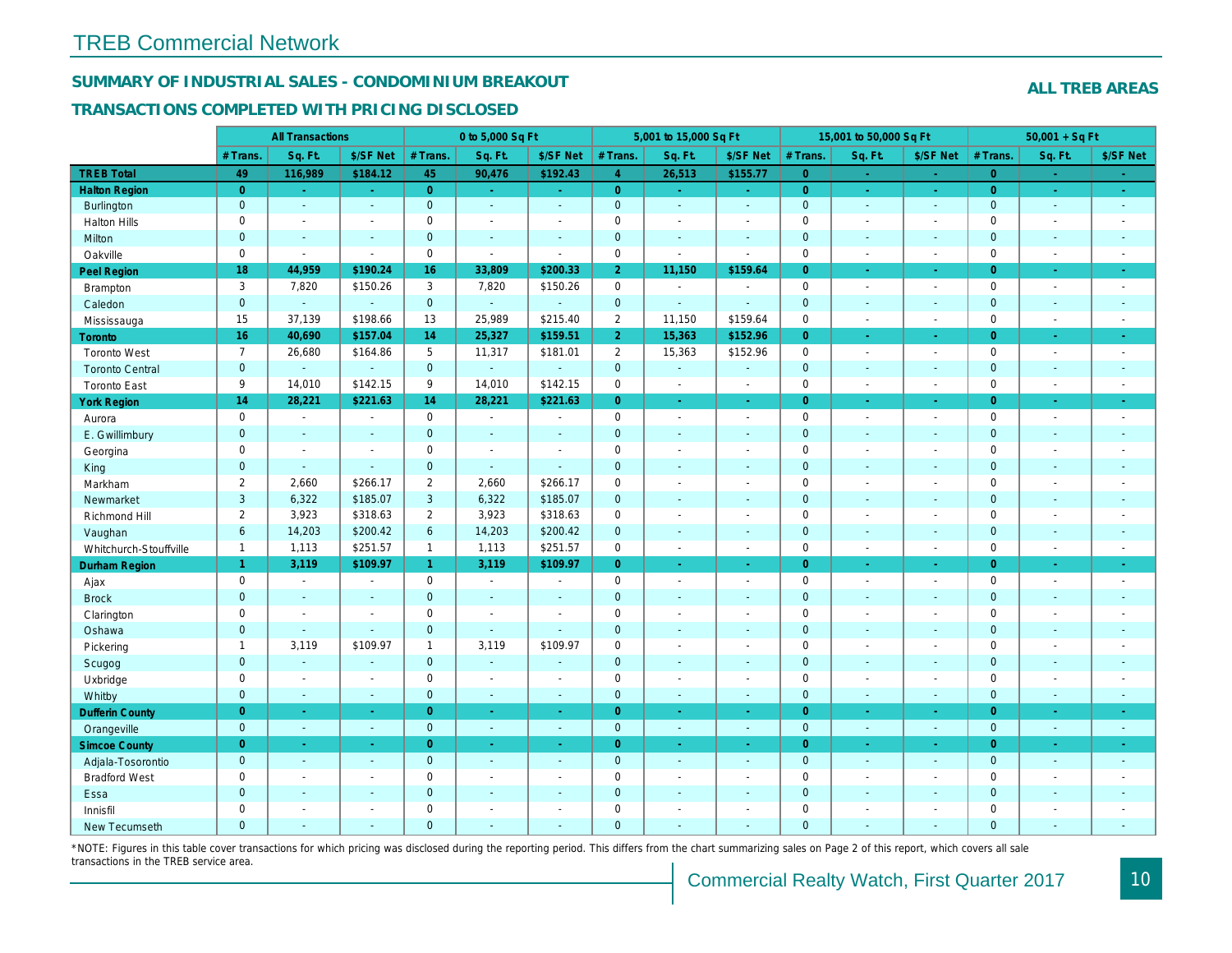## SUMMARY OF INDUSTRIAL SALES - OTHER TYPES BREAKOUT

#### TRANSACTIONS COMPLETED WITH PRICING DISCLOSED

|                        | <b>All Transactions</b> |                          |                | 0 to 5,000 Sq Ft |                |                          | 5,001 to 15,000 Sq Ft |                       |                          | 15,001 to 50,000 Sq Ft |                |                      |
|------------------------|-------------------------|--------------------------|----------------|------------------|----------------|--------------------------|-----------------------|-----------------------|--------------------------|------------------------|----------------|----------------------|
|                        | # Trans                 | Sq. Ft.                  | \$/SF Net      | # Trans.         | Sq. Ft.        | \$/SF Net                | # Trans.              | Sq. Ft.               | \$/SF Net                | # Trans.               | Sq. Ft.        | \$/SF Ne             |
| <b>TREB Total</b>      | 25                      | 656,034                  | \$115.57       | 7 <sup>1</sup>   | 24,890         | \$243.37                 | 8 <sup>°</sup>        | 69,220                | \$191.54                 | $\overline{7}$         | 193,488        | \$145.74             |
| <b>Halton Region</b>   | $\mathbf{3}$            | 99,288                   | \$120.86       | $\overline{0}$   | $\sim$         | ◆                        | $\mathbf{1}$          | 5,420                 | \$396.68                 | $\mathbf{1}$           | 35,912         | \$116.95             |
| Burlington             | $\mathbf{1}$            | 35,912                   | \$116.95       | $\mathbf{0}$     | $\Delta$       | $\Delta$                 | $\mathbf{0}$          | $\omega$              | $\omega$                 | $\overline{1}$         | 35,912         | \$116.95             |
| <b>Halton Hills</b>    | $\mathbf{1}$            | 57,956                   | \$97.49        | $\mathbf 0$      | $\sim$         | $\blacksquare$           | $\pmb{0}$             | $\blacksquare$        | $\sim$                   | $\mathbf 0$            | $\sim$         | $\sim$               |
| Milton                 | $\mathbf{1}$            | 5,420                    | \$396.68       | $\mathbf{0}$     | $\blacksquare$ | $\blacksquare$           | $\mathbf{1}$          | 5,420                 | \$396.68                 | $\mathbf{0}$           | $\blacksquare$ | $\blacksquare$       |
| Oakville               | $\mathbf 0$             | $\blacksquare$           | $\blacksquare$ | $\mathbf 0$      | $\blacksquare$ | $\sim$                   | $\mathsf{O}\xspace$   | $\blacksquare$        | $\sim$                   | $\mathbf 0$            | $\blacksquare$ | $\blacksquare$       |
| Peel Region            | 8                       | 244,596                  | \$134.24       | 2 <sup>1</sup>   | 4,702          | \$399.83                 | $\mathbf{1}$          | 12,401                | \$185.47                 | $\overline{4}$         | 120,863        | \$152.27             |
| Brampton               | $\mathbf 0$             | $\sim$                   | $\sim$         | $\mathbf 0$      | $\sim$         | $\sim$                   | $\mathbf 0$           | $\blacksquare$        | $\overline{\phantom{a}}$ | $\mathbf 0$            | $\sim$         | $\blacksquare$       |
| Caledon                | $\mathbf{1}$            | 1,704                    | \$557.51       | $\mathbf{1}$     | 1,704          | \$557.51                 | $\mathbf 0$           | $\omega$              | $\blacksquare$           | $\mathbf 0$            | $\blacksquare$ | $\sim$               |
| Mississauga            | $\overline{7}$          | 242,892                  | \$131.27       | $\mathbf{1}$     | 2,998          | \$310.21                 | $\mathbf{1}$          | 12,401                | \$185.47                 | $\overline{4}$         | 120,863        | \$152.27             |
| <b>Toronto</b>         | 11                      | 264,437                  | \$91.79        | 5                | 20,188         | \$206.93                 | 5 <sup>5</sup>        | 40,399                | \$190.50                 | $\Omega$               | ÷.             | $\omega_{\rm c}$     |
| <b>Toronto West</b>    | 10                      | 60,587                   | \$195.97       | 5                | 20,188         | \$206.93                 | $5\phantom{.0}$       | 40,399                | \$190.50                 | $\mathbf 0$            | $\blacksquare$ | $\sim$               |
| <b>Toronto Central</b> | $\mathbf{0}$            | $\Delta$                 | $\omega$       | $\mathbf{0}$     | ÷.             | $\sim$                   | $\mathbf 0$           | $\omega$              | $\blacksquare$           | $\mathbf 0$            | $\blacksquare$ | $\blacksquare$       |
| <b>Toronto East</b>    | $\mathbf{1}$            | 203,850                  | \$60.83        | $\mathbf 0$      | $\blacksquare$ | $\blacksquare$           | $\pmb{0}$             | $\sim$                | $\sim$                   | $\mathbf 0$            | $\blacksquare$ | $\blacksquare$       |
| <b>York Region</b>     | $\mathbf{1}$            | 16,350                   | \$183.49       | $\overline{0}$   | $\omega$       | $\blacksquare$           | $\overline{0}$        | $\blacksquare$        | $\blacksquare$           | $\mathbf{1}$           | 16,350         | \$183.49             |
| Aurora                 | $\mathbf 0$             | $\sim$                   | $\blacksquare$ | $\mathbf 0$      | $\blacksquare$ | $\blacksquare$           | $\pmb{0}$             | $\blacksquare$        | $\blacksquare$           | $\mathbf 0$            | $\blacksquare$ | $\blacksquare$       |
| E. Gwillimbury         | $\mathbf{0}$            | $\blacksquare$           | $\blacksquare$ | $\mathbf{0}$     | $\sim$         | $\sim$                   | $\pmb{0}$             | $\blacksquare$        | $\blacksquare$           | $\mathbf 0$            | $\blacksquare$ | $\blacksquare$       |
| Georgina               | $\mathbf 0$             | $\overline{\phantom{a}}$ | $\blacksquare$ | $\mathbf 0$      | $\sim$         | $\sim$                   | $\mathbf 0$           | $\blacksquare$        | $\blacksquare$           | $\mathbf 0$            | $\sim$         | $\sim$               |
| King                   | $\mathbf{0}$            | $\sim$                   | $\omega$       | $\mathbf{0}$     | $\sim$         | $\sim$                   | $\mathbf 0$           | ÷.                    | $\overline{\phantom{a}}$ | $\mathbf{0}$           | $\omega$       | $\sim$               |
| Markham                | $\mathbf{1}$            | 16,350                   | \$183.49       | $\mathbf 0$      | $\sim$         | $\overline{\phantom{a}}$ | $\pmb{0}$             | $\blacksquare$        | $\sim$                   | $\mathbf{1}$           | 16,350         | \$183.49             |
| Newmarket              | $\mathbf{0}$            | $\omega$                 | $\sim$         | $\overline{0}$   | ÷.             | $\sim$                   | $\mathbf 0$           | $\blacksquare$        | $\blacksquare$           | $\mathbf{0}$           | $\omega$       | $\blacksquare$       |
| Richmond Hill          | $\mathbf 0$             | $\sim$                   | $\blacksquare$ | $\mathbf 0$      | $\sim$         | $\sim$                   | $\pmb{0}$             | $\sim$                | $\blacksquare$           | $\mathbf 0$            | $\sim$         | $\blacksquare$       |
| Vaughan                | $\mathbf{0}$            | $\sim$                   | $\blacksquare$ | $\mathbf{0}$     | $\sim$         | $\sim$                   | $\pmb{0}$             | $\blacksquare$        | $\blacksquare$           | $\mathbf 0$            | $\omega$       | $\sim$               |
| Whitchurch-Stouffville | $\mathbf 0$             | $\blacksquare$           | $\blacksquare$ | $\mathbf 0$      | $\sim$         | $\sim$                   | $\pmb{0}$             | $\tilde{\phantom{a}}$ | $\sim$                   | $\mathbf 0$            | $\blacksquare$ | $\blacksquare$       |
| Durham Region          | $\overline{2}$          | 31,363                   | \$118.21       | $\overline{0}$   | $\bullet$      | $\omega$                 | $\mathbf{1}$          | 11,000                | \$101.14                 | $\mathbf{1}$           | 20,363         | \$127.44             |
| Ajax                   | $\mathbf 0$             | $\blacksquare$           | $\blacksquare$ | $\mathbf 0$      | $\sim$         | $\sim$                   | $\pmb{0}$             | $\blacksquare$        | $\blacksquare$           | $\mathbf 0$            | $\sim$         | $\blacksquare$       |
| <b>Brock</b>           | $\overline{0}$          | $\blacksquare$           | $\blacksquare$ | $\mathbf{0}$     | $\sim$         | $\blacksquare$           | $\mathbf 0$           | $\omega$              | $\omega$                 | $\mathbf{0}$           | $\blacksquare$ | $\blacksquare$       |
| Clarington             | $\mathbf{1}$            | 11,000                   | \$101.14       | $\mathbf 0$      | $\blacksquare$ |                          | $\mathbf{1}$          | 11,000                | \$101.14                 | $\mathbf 0$            | $\blacksquare$ | $\blacksquare$       |
| Oshawa                 | $\mathbf{0}$            |                          | $\Delta$       | $\mathbf{0}$     | $\sim$         | $\sim$                   | $\mathbf 0$           | $\blacksquare$        | $\blacksquare$           | $\mathbf{0}$           | $\blacksquare$ | $\sim$               |
| Pickering              | $\mathbf{1}$            | 20,363                   | \$127.44       | $\mathbf 0$      | $\sim$         | $\sim$                   | $\pmb{0}$             | $\blacksquare$        | $\blacksquare$           | $\mathbf{1}$           | 20,363         | \$127.44             |
| Scugog                 | $\mathbf{0}$            | $\sim$                   | $\sim$         | $\mathbf{0}$     | $\sim$         | $\sim$                   | $\mathbf 0$           | $\blacksquare$        | $\blacksquare$           | $\mathbf 0$            | $\blacksquare$ | $\blacksquare$       |
| Uxbridge               | $\mathbf 0$             | $\blacksquare$           | $\omega$       | $\mathbf 0$      | $\sim$         | $\blacksquare$           | $\pmb{0}$             | $\overline{a}$        | $\blacksquare$           | $\mathbf 0$            | $\overline{a}$ | $\blacksquare$       |
| Whitby                 | $\mathbf{0}$            | $\sim$                   | $\omega$       | $\mathbf{0}$     | $\sim$         | $\sim$                   | $\mathbf 0$           | $\Delta$              | $\blacksquare$           | $\mathbf{0}$           | $\omega$       | $\sim$               |
| <b>Dufferin County</b> | $\overline{0}$          | $\sim$                   | $\omega$       | $\overline{0}$   | $\sim$         | $\sim$                   | $\overline{0}$        | $\omega$              | $\omega$                 | $\overline{0}$         | $\omega$       | $\sim$               |
| Orangeville            | $\overline{0}$          | $\omega$                 | $\blacksquare$ | $\mathbf{0}$     | $\blacksquare$ | $\omega$                 | $\mathbf{0}$          | $\sim$                | $\omega$                 | $\mathbf{0}$           | $\omega$       | $\sim$               |
| <b>Simcoe County</b>   | $\overline{0}$          | $\omega$                 | $\blacksquare$ | $\overline{0}$   | $\blacksquare$ | $\blacksquare$           | $\overline{0}$        | $\blacksquare$        | $\omega$                 | $\overline{0}$         | $\blacksquare$ | $\frac{1}{\sqrt{2}}$ |
| Adjala-Tosorontio      | $\mathbf{0}$            | $\sim$                   | $\sim$         | $\mathbf{0}$     | $\sim$         | $\sim$                   | $\mathbf 0$           | $\blacksquare$        | $\blacksquare$           | $\mathbf{0}$           | $\blacksquare$ | $\sim$               |
| <b>Bradford West</b>   | $\mathbf 0$             | $\blacksquare$           | $\blacksquare$ | $\mathbf 0$      | $\sim$         | $\blacksquare$           | $\pmb{0}$             | $\blacksquare$        | $\blacksquare$           | $\mathbf 0$            | $\blacksquare$ | $\blacksquare$       |
| Essa                   | $\mathbf{0}$            | $\sim$                   | $\sim$         | $\mathbf{0}$     | $\sim$         | $\sim$                   | $\pmb{0}$             | $\blacksquare$        | $\blacksquare$           | $\mathbf 0$            | $\blacksquare$ | $\blacksquare$       |
| Innisfil               | $\mathbf 0$             | $\blacksquare$           | $\blacksquare$ | $\mathbf 0$      | $\sim$         | $\sim$                   | $\mathbf 0$           | $\blacksquare$        | $\blacksquare$           | $\mathbf 0$            | $\blacksquare$ | $\blacksquare$       |
| <b>New Tecumseth</b>   | $\Omega$                | $\sim$                   | $\sim$         | $\Omega$         | $\sim$         | $\sim$                   | $\overline{0}$        | $\overline{a}$        | $\overline{a}$           | $\mathbf{0}$           | ÷.             | $\sim$               |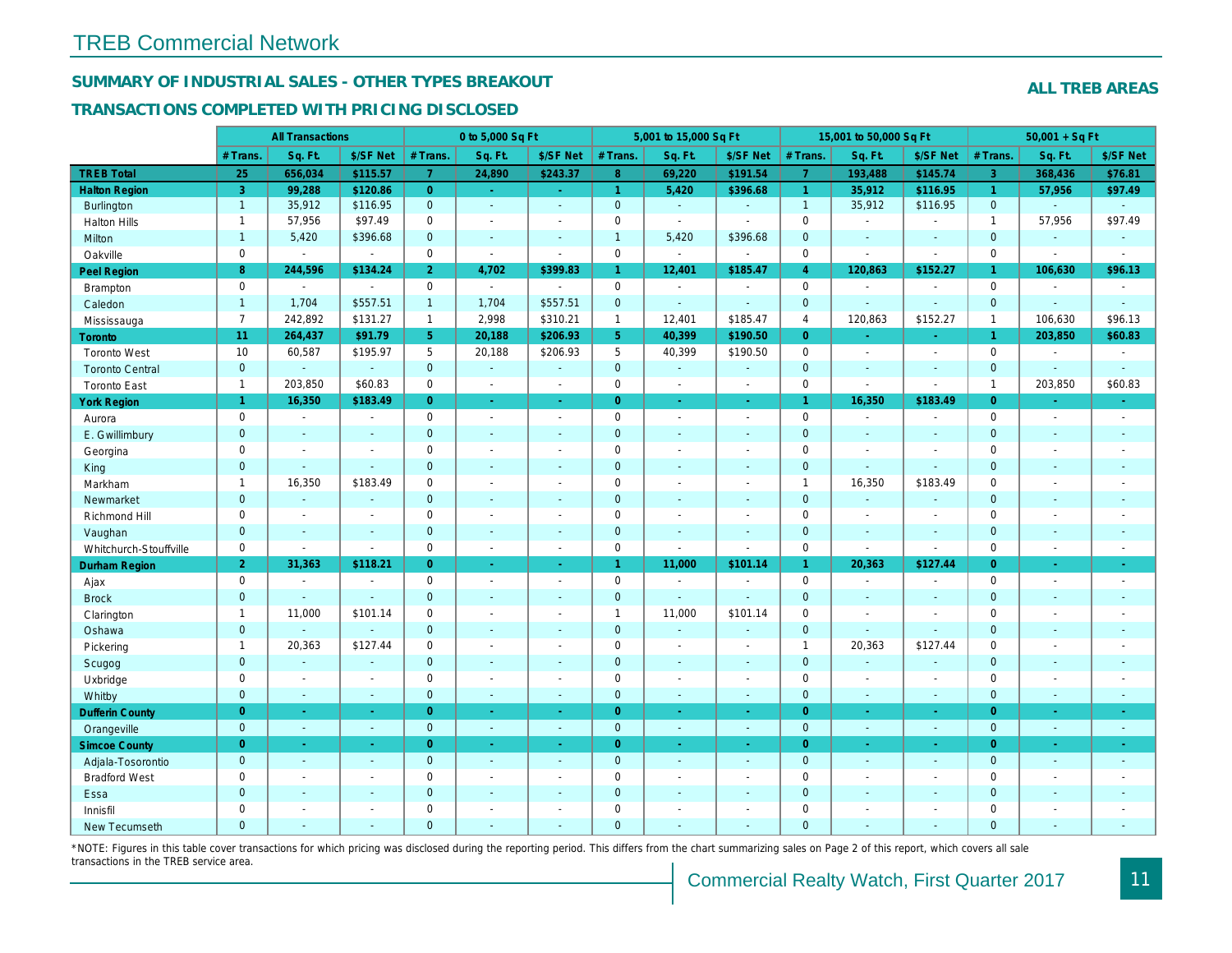## SUMMARY OF INDUSTRIAL SALES

## TRANSACTIONS COMPLETED WITH PRICING DISCLOSED

|                              | <b>All Transactions</b> |                          |                          | 0 to 5,000 Sq Ft |                          |                          | 5,001 to 15,000 Sq Ft |                          |                | 15,001 to 50,000 Sq Ft |                          |                          |
|------------------------------|-------------------------|--------------------------|--------------------------|------------------|--------------------------|--------------------------|-----------------------|--------------------------|----------------|------------------------|--------------------------|--------------------------|
|                              | # Trans                 | Sq. Ft.                  | \$/SF Net                | # Trans.         | Sq. Ft.                  | \$/SF Net                | # Trans.              | Sq. Ft.                  | \$/SF Net      | # Trans.               | Sq. Ft.                  | \$/SF Ne                 |
| <b>TREB Total</b>            | 74                      | 773,023                  | \$125.94                 | 52               | 115,366                  | \$203.42                 | 12                    | 95,733                   | \$181.64       | $\overline{7}$         | 193,488                  | \$145.7                  |
| <b>City of Toronto Total</b> | 27                      | 305,127                  | \$100.49                 | 19               | 45,515                   | \$180.54                 | $\overline{7}$        | 55,762                   | \$180.16       | $\overline{0}$         | $\sim$                   | $\sim$                   |
| <b>Toronto West</b>          | 17                      | 87,267                   | \$186.46                 | 10               | 31,505                   | \$197.62                 | $\overline{7}$        | 55,762                   | \$180.16       | $\overline{0}$         | $\omega$                 | $\sim$                   |
| Toronto W01                  | 0                       | $\blacksquare$           | $\blacksquare$           | $\mathbf 0$      | $\sim$                   | $\blacksquare$           | $\mathbf 0$           | $\blacksquare$           | $\blacksquare$ | $\mathbf 0$            | $\blacksquare$           | $\blacksquare$           |
| Toronto W02                  | $\mathbf{0}$            | $\blacksquare$           |                          | $\mathbf 0$      | $\blacksquare$           | $\blacksquare$           | $\mathbf 0$           | $\blacksquare$           | ÷,             | $\mathbf{0}$           | $\blacksquare$           | $\blacksquare$           |
| Toronto W03                  | $\mathbf 0$             | $\blacksquare$           | $\sim$                   | $\mathbf 0$      | $\blacksquare$           | $\sim$                   | $\mathbf 0$           | $\omega$                 | $\omega$       | $\mathbf 0$            | $\blacksquare$           | $\blacksquare$           |
| Toronto W04                  | $\overline{2}$          | 11,700                   | \$193.80                 | $\mathbf{1}$     | 4,200                    | \$206.55                 | $\mathbf{1}$          | 7,500                    | \$186.67       | $\mathbf 0$            | $\blacksquare$           | $\blacksquare$           |
| Toronto W05                  | 4                       | 17,610                   | \$213.29                 | 3                | 9,410                    | \$222.74                 | $\mathbf{1}$          | 8,200                    | \$202.44       | 0                      | $\blacksquare$           | $\blacksquare$           |
| Toronto W06                  | $\overline{4}$          | 20,536                   | \$164.35                 | $\overline{2}$   | 6,763                    | \$150.82                 | $\overline{2}$        | 13,773                   | \$170.99       | $\mathbf 0$            | $\sim$                   | $\sim$                   |
| Toronto W07                  | 0                       | $\omega$                 | $\sim$                   | $\mathbf 0$      | $\sim$                   | $\blacksquare$           | $\mathbf 0$           | $\mathbf{a}^{\prime}$    | $\sim$         | 0                      | $\sim$                   | $\overline{\phantom{a}}$ |
| Toronto W08                  | $\mathbf{1}$            | 10,926                   | \$208.77                 | $\mathbf 0$      | $\blacksquare$           | $\blacksquare$           | $\mathbf{1}$          | 10,926                   | \$208.77       | $\mathbf 0$            | $\blacksquare$           | $\overline{\phantom{a}}$ |
| Toronto W09                  | $\mathbf 0$             | $\blacksquare$           | $\sim$                   | $\mathbf 0$      | $\overline{\phantom{a}}$ | $\blacksquare$           | $\mathbf 0$           | $\blacksquare$           | $\sim$         | $\mathbf 0$            | ÷,                       | $\overline{\phantom{a}}$ |
| Toronto W10                  | 6                       | 26,495                   | \$173.33                 | $\overline{4}$   | 11,132                   | \$201.45                 | $\overline{2}$        | 15,363                   | \$152.96       | $\mathbf{0}$           | $\blacksquare$           | $\blacksquare$           |
| <b>Toronto Central</b>       | $\overline{0}$          | $\sim$                   | $\sim$                   | $\overline{0}$   | $\omega$                 | $\blacksquare$           | $\overline{0}$        | $\sim$                   | $\sim$         | $\overline{0}$         | $\sim$                   | $\sim$                   |
| Toronto C01                  | $\mathbf 0$             | $\blacksquare$           | $\sim$                   | $\mathbf{0}$     | $\omega$                 | $\sim$                   | $\mathbf 0$           | $\blacksquare$           | $\blacksquare$ | $\mathbf{0}$           | $\blacksquare$           | $\sim$                   |
| Toronto C02                  | 0                       | $\sim$                   | $\sim$                   | $\mathbf 0$      | $\blacksquare$           | $\blacksquare$           | $\mathbf 0$           | $\sim$                   | $\blacksquare$ | $\mathbf 0$            | J.                       | $\blacksquare$           |
| Toronto C03                  | $\mathbf{0}$            | $\blacksquare$           | $\sim$                   | $\mathbf{0}$     | ä,                       | $\blacksquare$           | $\mathbf 0$           | ÷,                       | ٠              | $\mathbf{0}$           | $\blacksquare$           |                          |
| Toronto C04                  | 0                       | $\blacksquare$           |                          | $\mathbf 0$      | $\blacksquare$           | $\blacksquare$           | $\mathbf 0$           | $\overline{a}$           | $\overline{a}$ | $\mathbf 0$            | ÷,                       | $\blacksquare$           |
| Toronto C06                  | $\mathbf 0$             | $\blacksquare$           |                          | $\mathbf 0$      | $\blacksquare$           | $\blacksquare$           | $\mathbf 0$           | $\blacksquare$           | $\blacksquare$ | $\mathbf 0$            | $\blacksquare$           | $\blacksquare$           |
| Toronto C07                  | $\mathbf 0$             | $\sim$                   |                          | $\mathbf 0$      | $\sim$                   | $\blacksquare$           | $\mathsf{O}\xspace$   | $\sim$                   | $\sim$         | $\mathbf 0$            | $\blacksquare$           | $\blacksquare$           |
| Toronto C08                  | $\mathbf{0}$            | $\sim$                   | $\sim$                   | $\mathbf 0$      | ä,                       | $\blacksquare$           | $\mathbf 0$           | ٠                        | $\blacksquare$ | $\mathbf{0}$           | $\blacksquare$           | $\blacksquare$           |
| Toronto C09                  | 0                       | $\blacksquare$           | $\overline{\phantom{a}}$ | $\mathbf 0$      | $\blacksquare$           | $\blacksquare$           | $\mathbf 0$           | $\overline{\phantom{a}}$ | $\sim$         | 0                      | $\overline{\phantom{a}}$ | $\overline{\phantom{a}}$ |
| Toronto C10                  | $\mathbf{0}$            | $\sim$                   | $\sim$                   | $\mathbf{0}$     | $\sim$                   | $\sim$                   | $\mathbf{0}$          | $\sim$                   | $\sim$         | $\mathbf 0$            | $\sim$                   | $\sim$                   |
| Toronto C11                  | 0                       | $\blacksquare$           | $\overline{\phantom{a}}$ | $\mathbf 0$      | $\blacksquare$           | $\blacksquare$           | $\mathbf 0$           | $\blacksquare$           | $\blacksquare$ | 0                      | $\blacksquare$           | $\overline{\phantom{a}}$ |
| Toronto C12                  | $\mathbf{0}$            | $\sim$                   | $\sim$                   | $\mathbf 0$      | $\blacksquare$           | $\blacksquare$           | $\mathbf 0$           | $\blacksquare$           | $\blacksquare$ | $\mathbf 0$            | $\blacksquare$           | $\blacksquare$           |
| Toronto C13                  | 0                       | $\overline{\phantom{a}}$ | $\overline{\phantom{a}}$ | 0                | $\overline{\phantom{a}}$ | $\overline{\phantom{a}}$ | 0                     | $\overline{\phantom{a}}$ | $\blacksquare$ | 0                      | $\overline{\phantom{a}}$ | $\overline{\phantom{a}}$ |
| Toronto C14                  | $\pmb{0}$               | $\sim$                   | $\sim$                   | $\mathbf{0}$     | $\sim$                   | $\blacksquare$           | $\mathbf 0$           | $\sim$                   | $\sim$         | $\mathbf{0}$           | $\sim$                   | $\sim$                   |
| Toronto C15                  | 0                       | $\blacksquare$           | $\blacksquare$           | $\mathbf 0$      | $\blacksquare$           | $\blacksquare$           | $\mathbf 0$           | $\blacksquare$           | $\blacksquare$ | $\mathbf 0$            | $\overline{\phantom{a}}$ | $\blacksquare$           |
| <b>Toronto East</b>          | 10 <sub>1</sub>         | 217,860                  | \$66.06                  | 9 <sup>°</sup>   | 14,010                   | \$142.15                 | $\overline{0}$        | $\blacksquare$           | $\bullet$      | $\overline{0}$         | $\blacksquare$           | $\sim$                   |
| Toronto E01                  | 0                       | $\sim$                   | $\sim$                   | $\mathbf 0$      | $\sim$                   | $\sim$                   | $\mathbf 0$           | $\sim$                   | $\sim$         | $\mathbf 0$            | $\blacksquare$           | $\sim$                   |
| Toronto E02                  | $\mathbf 0$             | $\sim$                   | $\sim$                   | $\mathbf{0}$     | $\sim$                   | $\blacksquare$           | $\mathbf 0$           | $\blacksquare$           | $\sim$         | $\mathbf{0}$           | $\blacksquare$           | $\blacksquare$           |
| Toronto E03                  | 0                       | $\blacksquare$           | $\blacksquare$           | $\mathbf 0$      | $\blacksquare$           | $\blacksquare$           | $\pmb{0}$             | $\blacksquare$           | $\blacksquare$ | 0                      | $\blacksquare$           | $\blacksquare$           |
| Toronto E04                  | $\mathbf{1}$            | 203,850                  | \$60.83                  | $\mathbf{0}$     | $\blacksquare$           | $\blacksquare$           | $\mathbf 0$           | ÷,                       | ٠              | $\mathbf{0}$           | $\blacksquare$           |                          |
| Toronto E05                  | $\mathbf 0$             | $\blacksquare$           | $\blacksquare$           | $\mathbf 0$      | $\sim$                   | $\blacksquare$           | $\mathbf 0$           | $\sim$                   | $\blacksquare$ | $\mathbf 0$            | $\sim$                   | $\blacksquare$           |
| Toronto E06                  | $\mathbf 0$             | $\sim$                   | $\sim$                   | $\mathbf 0$      | $\sim$                   | $\blacksquare$           | $\mathbf 0$           |                          |                | $\mathbf 0$            | $\sim$                   |                          |
| Toronto E07                  | $\overline{7}$          | 8,110                    | \$161.10                 | $\overline{7}$   | 8,110                    | \$161.10                 | 0                     | $\overline{\phantom{a}}$ | $\blacksquare$ | 0                      | $\blacksquare$           | $\overline{\phantom{a}}$ |
| Toronto E08                  | $\mathbf{0}$            | $\sim$                   | $\sim$                   | $\mathbf 0$      | $\sim$                   | $\blacksquare$           | $\mathbf{0}$          | $\sim$                   | $\sim$         | $\mathbf 0$            | $\sim$                   | ٠                        |
| Toronto E09                  | 0                       | $\sim$                   | $\sim$                   | 0                | $\sim$                   | $\sim$                   | $\mathbf 0$           | ä,                       | $\blacksquare$ | $\mathbf 0$            | $\sim$                   | $\blacksquare$           |
| Toronto E10                  | $\mathbf 0$             | $\sim$                   | $\sim$                   | $\mathbf 0$      | $\sim$                   | ٠                        | $\mathbf 0$           |                          | ٠              | $\mathbf 0$            | $\sim$                   |                          |
| Toronto E11                  | $\overline{2}$          | 5,900                    | \$116.10                 | $\overline{2}$   | 5,900                    | \$116.10                 | 0                     | ä,                       | $\blacksquare$ | $\mathbf 0$            |                          | $\overline{\phantom{a}}$ |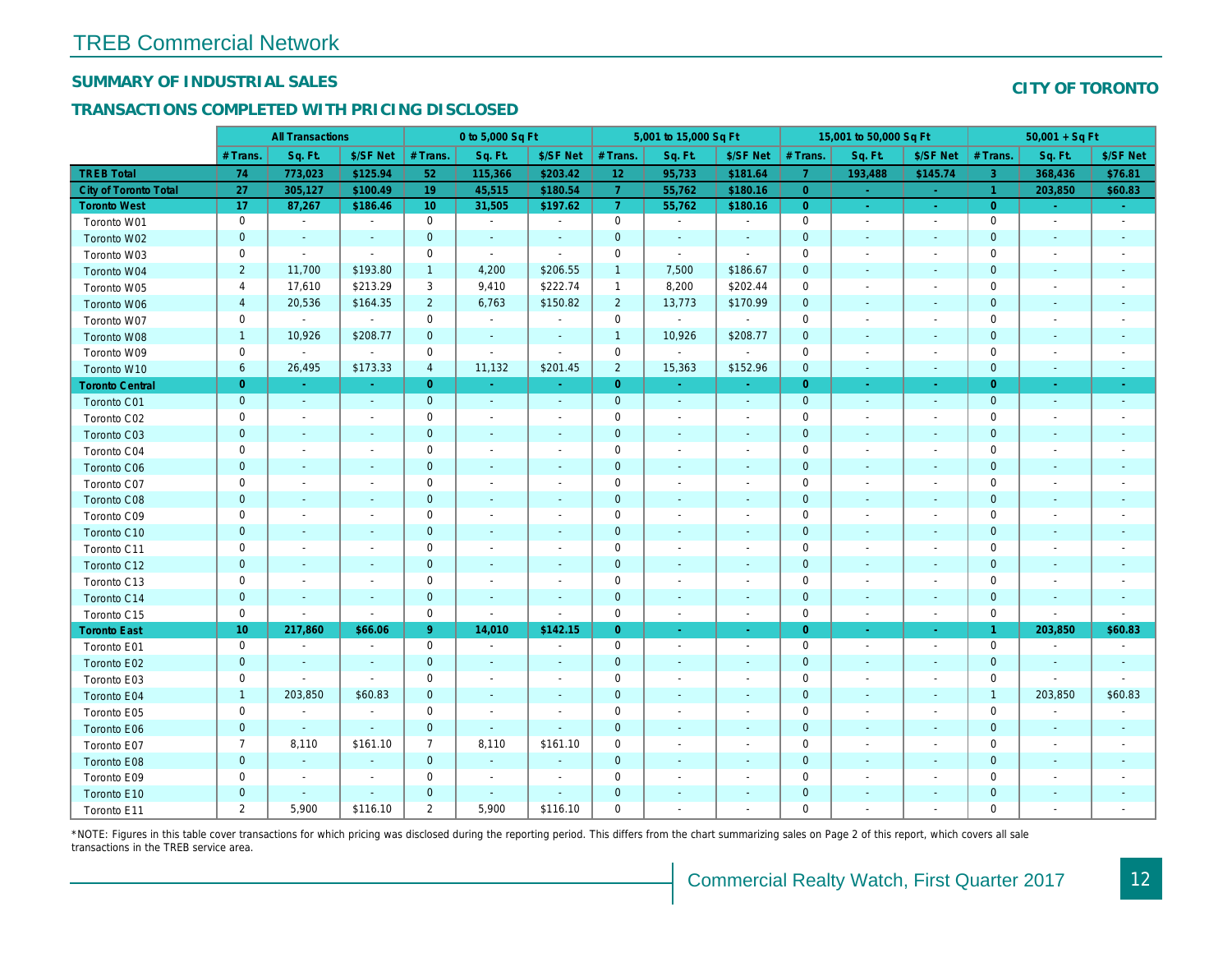## SUMMARY OF INDUSTRIAL SALES - CONDOMINIUM BREAKOUT

## TRANSACTIONS COMPLETED WITH PRICING DISCLOSED

|                              | <b>All Transactions</b> |                          |                          | 0 to 5,000 Sq Ft |                          |                          | 5,001 to 15,000 Sq Ft |                          |                          | 15,001 to 50,000 Sq Ft |                          |                          |
|------------------------------|-------------------------|--------------------------|--------------------------|------------------|--------------------------|--------------------------|-----------------------|--------------------------|--------------------------|------------------------|--------------------------|--------------------------|
|                              | # Trans.                | Sq. Ft.                  | \$/SF Net                | # Trans.         | Sq. Ft.                  | \$/SF Net                | # Trans.              | Sq. Ft.                  | \$/SF Net                | # Trans.               | Sq. Ft.                  | \$/SF Ne                 |
| <b>TREB Total</b>            | 49                      | 116,989                  | \$184.12                 | 45               | 90,476                   | \$192.43                 | $\overline{4}$        | 26,513                   | \$155.77                 | $\overline{0}$         | $\sim$                   | $\sim$                   |
| <b>City of Toronto Total</b> | 16                      | 40,690                   | \$157.04                 | 14               | 25,327                   | \$159.51                 | 2 <sup>1</sup>        | 15,363                   | \$152.96                 | $\overline{0}$         |                          | $\omega_{\rm c}$         |
| <b>Toronto West</b>          | $\mathbf{7}$            | 26,680                   | \$164.86                 | 5 <sup>5</sup>   | 11,317                   | \$181.01                 | 2 <sup>1</sup>        | 15,363                   | \$152.96                 | $\overline{0}$         | $\sim$                   | $\sim$                   |
| Toronto W01                  | 0                       | $\sim$                   | $\blacksquare$           | $\mathbf 0$      | $\sim$                   | $\blacksquare$           | $\mathbf 0$           | $\sim$                   | $\blacksquare$           | $\mathbf 0$            | $\blacksquare$           | $\sim$                   |
| Toronto W02                  | $\mathbf{0}$            | $\sim$                   | $\sim$                   | $\mathbf{0}$     | $\sim$                   | $\blacksquare$           | $\mathbf 0$           | $\sim$                   | $\sim$                   | $\mathbf{0}$           | $\sim$                   | $\sim$                   |
| Toronto W03                  | 0                       | $\blacksquare$           | $\overline{\phantom{a}}$ | $\mathbf 0$      | $\overline{\phantom{a}}$ | $\overline{\phantom{a}}$ | $\mathbf 0$           | $\blacksquare$           | $\blacksquare$           | 0                      | $\blacksquare$           | $\blacksquare$           |
| Toronto W04                  | $\mathbf{0}$            | $\sim$                   | $\sim$                   | $\mathbf{0}$     | $\blacksquare$           | $\blacksquare$           | $\mathbf 0$           | $\blacksquare$           | $\blacksquare$           | $\mathbf{0}$           | $\blacksquare$           | $\blacksquare$           |
| Toronto W05                  | $\overline{2}$          | 4,410                    | \$169.16                 | $\overline{2}$   | 4,410                    | \$169.16                 | $\mathbf 0$           | $\blacksquare$           | $\blacksquare$           | $\mathbf 0$            | $\blacksquare$           | $\blacksquare$           |
| Toronto W06                  | $\pmb{0}$               | $\blacksquare$           |                          | $\mathbf{0}$     | $\sim$                   | ٠                        | $\mathbf 0$           | ä,                       | ä,                       | $\mathbf{0}$           | $\blacksquare$           |                          |
| Toronto W07                  | 0                       | $\blacksquare$           | $\overline{\phantom{a}}$ | $\mathbf 0$      | $\overline{\phantom{a}}$ | $\overline{\phantom{a}}$ | $\mathbf 0$           | $\overline{\phantom{a}}$ | $\blacksquare$           | 0                      | $\overline{\phantom{a}}$ | $\blacksquare$           |
| Toronto W08                  | $\pmb{0}$               | $\sim$                   |                          | $\mathbf 0$      | $\blacksquare$           | $\blacksquare$           | $\mathbf 0$           | $\sim$                   | $\sim$                   | $\mathbf{0}$           | $\blacksquare$           | $\blacksquare$           |
| Toronto W09                  | 0                       | $\blacksquare$           | $\blacksquare$           | $\mathbf 0$      | $\sim$                   | $\sim$                   | $\mathbf 0$           | $\blacksquare$           | $\blacksquare$           | $\mathbf 0$            | $\blacksquare$           | $\overline{\phantom{a}}$ |
| Toronto W10                  | $5\phantom{.0}$         | 22,270                   | \$164.01                 | 3                | 6,907                    | \$188.58                 | $\overline{2}$        | 15,363                   | \$152.96                 | $\mathbf 0$            | $\blacksquare$           | ٠.                       |
| <b>Toronto Central</b>       | $\overline{0}$          | $\sim$                   | $\Delta \tau$            | $\overline{0}$   | $\sim$                   | $\omega$                 | $\overline{0}$        | $\omega$                 | $\omega$                 | $\overline{0}$         | $\sim$                   | $\sim$                   |
| Toronto C01                  | $\pmb{0}$               | $\blacksquare$           | $\sim$                   | $\mathbf{0}$     | $\sim$                   | $\blacksquare$           | $\mathbf 0$           | $\omega$                 | $\sim$                   | $\mathbf 0$            | $\omega$                 | $\sim$                   |
| Toronto C02                  | 0                       | $\overline{\phantom{a}}$ | $\overline{\phantom{a}}$ | 0                | $\blacksquare$           | $\blacksquare$           | $\mathbf 0$           | $\blacksquare$           | $\blacksquare$           | 0                      | $\blacksquare$           | $\blacksquare$           |
| Toronto C03                  | $\mathbf{0}$            | $\sim$                   | $\sim$                   | $\mathbf{0}$     | $\blacksquare$           | $\blacksquare$           | $\mathbf 0$           | ٠                        | ٠                        | $\mathbf{0}$           | $\sim$                   | $\blacksquare$           |
| Toronto C04                  | 0                       | $\overline{\phantom{a}}$ |                          | $\mathbf 0$      | $\blacksquare$           | $\blacksquare$           | $\mathbf 0$           | $\blacksquare$           | $\overline{\phantom{a}}$ | $\mathbf 0$            | ٠                        | $\overline{\phantom{a}}$ |
| Toronto C06                  | $\mathbf 0$             | $\blacksquare$           | $\sim$                   | $\mathbf 0$      | $\blacksquare$           | $\blacksquare$           | $\mathbf 0$           | $\blacksquare$           | $\blacksquare$           | $\mathbf 0$            | $\blacksquare$           | $\blacksquare$           |
| Toronto C07                  | 0                       | $\blacksquare$           |                          | $\mathbf 0$      | $\blacksquare$           | $\blacksquare$           | $\mathsf 0$           | $\blacksquare$           | $\overline{a}$           | $\mathbf 0$            | ٠                        | $\blacksquare$           |
| Toronto C08                  | $\mathbf 0$             | $\blacksquare$           | $\blacksquare$           | $\mathbf 0$      | ä,                       | $\blacksquare$           | $\mathbf 0$           | ä,                       | $\blacksquare$           | $\mathbf{0}$           | $\blacksquare$           | $\blacksquare$           |
| Toronto C09                  | 0                       | $\blacksquare$           |                          | $\mathbf 0$      | $\blacksquare$           | $\blacksquare$           | $\mathbf 0$           |                          | $\overline{\phantom{a}}$ | $\mathbf 0$            | ÷,                       |                          |
| Toronto C10                  | $\mathbf{0}$            | $\sim$                   |                          | $\mathbf 0$      | $\blacksquare$           | $\sim$                   | $\mathbf 0$           | $\omega$                 | $\blacksquare$           | $\mathbf{0}$           | $\blacksquare$           | $\blacksquare$           |
| Toronto C11                  | 0                       | $\overline{\phantom{a}}$ |                          | $\mathbf 0$      | $\blacksquare$           | $\blacksquare$           | $\mathsf{O}\xspace$   | $\blacksquare$           | $\overline{\phantom{a}}$ | $\mathbf 0$            | $\overline{\phantom{a}}$ | $\overline{\phantom{a}}$ |
| Toronto C12                  | $\mathbf 0$             | $\sim$                   | $\sim$                   | $\mathbf 0$      | $\blacksquare$           | $\blacksquare$           | $\mathbf 0$           | $\overline{\phantom{a}}$ | $\blacksquare$           | $\mathbf 0$            | $\overline{\phantom{a}}$ | $\sim$                   |
| Toronto C13                  | 0                       | $\sim$                   | $\overline{\phantom{a}}$ | $\mathbf 0$      | $\sim$                   | $\blacksquare$           | $\mathbf 0$           | $\blacksquare$           | $\blacksquare$           | 0                      | $\blacksquare$           | $\blacksquare$           |
| Toronto C14                  | $\pmb{0}$               | $\sim$                   | $\sim$                   | $\mathbf{0}$     | $\blacksquare$           | $\blacksquare$           | $\mathbf 0$           | $\sim$                   | $\sim$                   | $\mathbf 0$            | $\blacksquare$           | $\sim$                   |
| Toronto C15                  | 0                       | $\blacksquare$           | $\sim$                   | $\mathbf 0$      | $\blacksquare$           | $\blacksquare$           | $\mathbf 0$           | $\overline{\phantom{a}}$ | $\blacksquare$           | 0                      | $\overline{\phantom{a}}$ | $\sim$                   |
| <b>Toronto East</b>          | 9 <sup>°</sup>          | 14,010                   | \$142.15                 | 9 <sup>°</sup>   | 14,010                   | \$142.15                 | $\overline{0}$        | $\blacksquare$           | $\omega$                 | $\overline{0}$         | $\blacksquare$           | $\sim$                   |
| Toronto E01                  | 0                       | $\blacksquare$           | $\blacksquare$           | $\mathbf 0$      | $\sim$                   | $\blacksquare$           | $\mathbf 0$           | $\sim$                   | $\blacksquare$           | $\mathbf 0$            | $\overline{\phantom{a}}$ | $\sim$                   |
| Toronto E02                  | $\mathbf 0$             | $\sim$                   |                          | $\mathbf 0$      | $\blacksquare$           | $\blacksquare$           | $\mathbf 0$           | $\blacksquare$           | $\blacksquare$           | $\mathbf 0$            | $\blacksquare$           | $\blacksquare$           |
| Toronto E03                  | 0                       | $\blacksquare$           | $\overline{\phantom{a}}$ | $\mathbf 0$      | $\blacksquare$           | $\blacksquare$           | $\mathbf 0$           | $\blacksquare$           | $\blacksquare$           | $\mathbf 0$            | $\blacksquare$           | $\blacksquare$           |
| Toronto E04                  | $\pmb{0}$               | $\sim$                   | $\sim$                   | $\mathbf 0$      | $\blacksquare$           | $\blacksquare$           | $\mathbf 0$           | $\sim$                   | $\blacksquare$           | $\mathbf{0}$           | $\blacksquare$           | $\blacksquare$           |
| Toronto E05                  | 0                       | $\blacksquare$           | $\blacksquare$           | $\mathbf 0$      | $\overline{\phantom{a}}$ | $\blacksquare$           | $\mathbf 0$           | $\overline{\phantom{a}}$ | $\blacksquare$           | $\mathbf 0$            | $\overline{\phantom{a}}$ | $\blacksquare$           |
| Toronto E06                  | $\mathbf{0}$            | $\sim$                   | $\sim$                   | $\mathbf 0$      | $\sim$                   | $\blacksquare$           | $\mathbf 0$           |                          |                          | $\mathbf 0$            | $\sim$                   |                          |
| Toronto E07                  | $\overline{7}$          | 8,110                    | \$161.10                 | $\overline{7}$   | 8,110                    | \$161.10                 | $\mathbf 0$           | $\overline{\phantom{a}}$ | $\blacksquare$           | $\mathbf 0$            | $\blacksquare$           | $\overline{\phantom{a}}$ |
| Toronto E08                  | $\mathbf 0$             | $\blacksquare$           | $\sim$                   | $\mathbf 0$      | $\blacksquare$           | $\blacksquare$           | $\mathbf 0$           | $\overline{\phantom{a}}$ | $\blacksquare$           | $\mathbf 0$            | $\blacksquare$           | $\sim$                   |
| Toronto E09                  | 0                       | $\sim$                   | $\sim$                   | $\mathbf 0$      | $\sim$                   | $\blacksquare$           | $\mathbf 0$           | $\sim$                   | $\sim$                   | $\mathbf 0$            | $\sim$                   | $\blacksquare$           |
| Toronto E10                  | $\mathbf 0$             | $\sim$                   | $\sim$                   | $\mathbf 0$      | $\sim$                   | ٠                        | $\mathbf 0$           |                          | $\blacksquare$           | $\mathbf 0$            | $\sim$                   |                          |
| Toronto E11                  | $\overline{2}$          | 5,900                    | \$116.10                 | $\overline{2}$   | 5,900                    | \$116.10                 | $\mathbf 0$           |                          | $\blacksquare$           | $\mathbf 0$            |                          | $\overline{\phantom{a}}$ |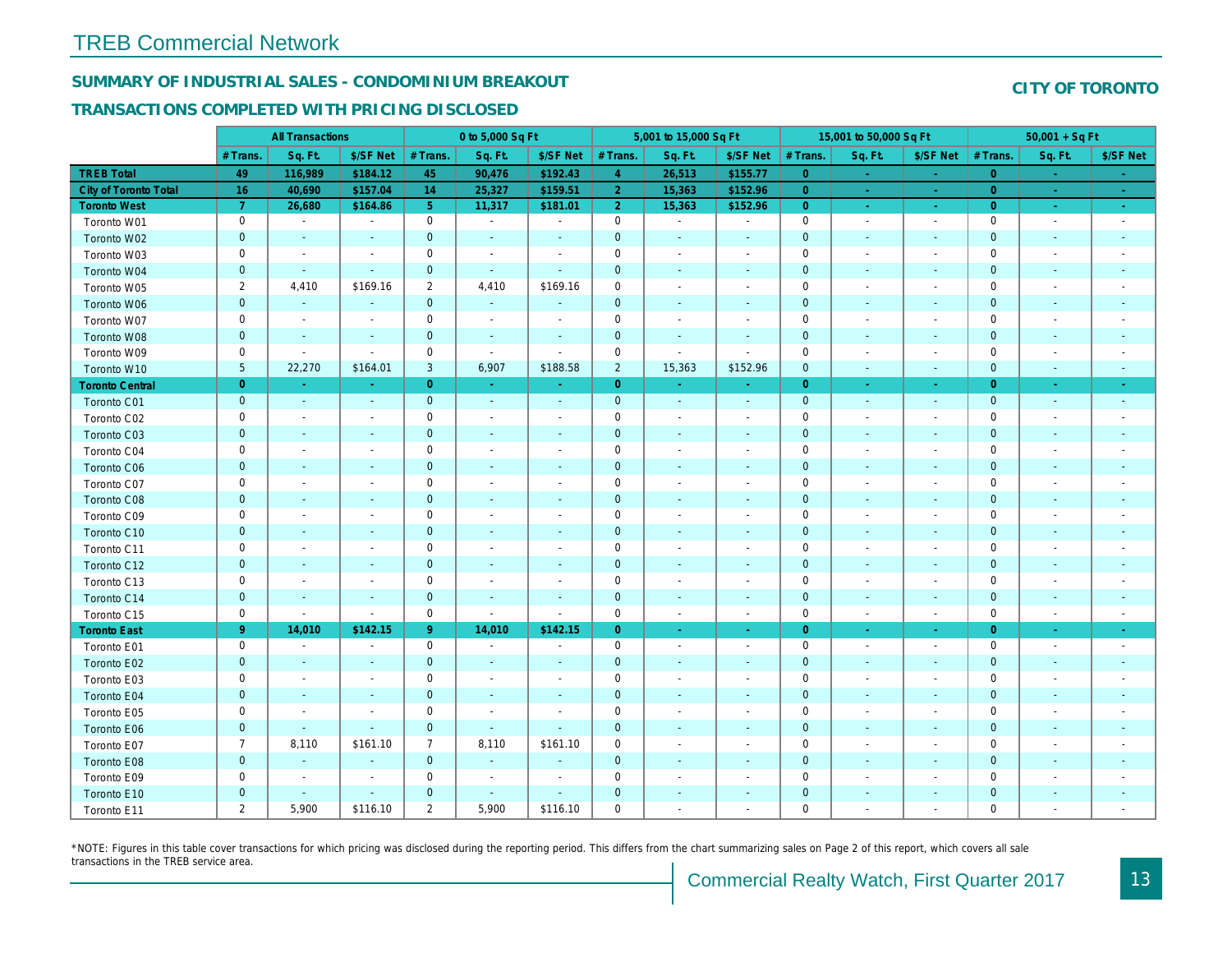# SUMMARY OF INDUSTRIAL SALES - OTHER TYPES BREAKOUT

## TRANSACTIONS COMPLETED WITH PRICING DISCLOSED

|                              |                 | <b>All Transactions</b>  |                          |                | 0 to 5,000 Sq Ft         |                          |                  | 5,001 to 15,000 Sq Ft    |                          |                | 15,001 to 50,000 Sq Ft   |                          |
|------------------------------|-----------------|--------------------------|--------------------------|----------------|--------------------------|--------------------------|------------------|--------------------------|--------------------------|----------------|--------------------------|--------------------------|
|                              | # Trans.        | Sq. Ft.                  | \$/SF Net                | # Trans.       | Sq. Ft.                  | \$/SF Net                | # Trans.         | Sq. Ft.                  | \$/SF Net                | # Trans.       | Sq. Ft.                  | \$/SF Ne                 |
| <b>TREB Total</b>            | 25              | 656,034                  | \$115.57                 | $\overline{7}$ | 24,890                   | \$243.37                 | $\boldsymbol{8}$ | 69,220                   | \$191.54                 | $\overline{7}$ | 193,488                  | \$145.74                 |
| <b>City of Toronto Total</b> | 11              | 264,437                  | \$91.79                  | 5 <sup>1</sup> | 20,188                   | \$206.93                 | 5 <sup>1</sup>   | 40,399                   | \$190.50                 | $\overline{0}$ |                          | $\sim$                   |
| <b>Toronto West</b>          | 10 <sup>°</sup> | 60,587                   | \$195.97                 | 5 <sup>1</sup> | 20,188                   | \$206.93                 | 5 <sup>5</sup>   | 40,399                   | \$190.50                 | $\overline{0}$ | $\omega$                 | $\omega_{\rm c}$         |
| Toronto W01                  | 0               | $\sim$                   | $\blacksquare$           | $\mathbf 0$    | $\sim$                   | $\blacksquare$           | $\mathsf 0$      | $\blacksquare$           | $\sim$                   | $\mathbf 0$    | $\blacksquare$           | $\sim$                   |
| Toronto W02                  | $\mathbf 0$     | $\blacksquare$           | $\sim$                   | $\mathbf{0}$   | $\blacksquare$           | $\blacksquare$           | $\mathbf 0$      | $\blacksquare$           | $\sim$                   | $\mathbf{0}$   | $\blacksquare$           | $\blacksquare$           |
| Toronto W03                  | 0               | $\blacksquare$           | $\blacksquare$           | $\mathbf 0$    | $\blacksquare$           | $\blacksquare$           | $\mathbf 0$      | $\blacksquare$           | $\blacksquare$           | 0              | $\overline{\phantom{a}}$ | $\blacksquare$           |
| Toronto W04                  | $\overline{2}$  | 11,700                   | \$193.80                 | $\mathbf{1}$   | 4,200                    | \$206.55                 | $\mathbf{1}$     | 7,500                    | \$186.67                 | $\mathbf{0}$   | $\blacksquare$           | $\blacksquare$           |
| Toronto W05                  | $\overline{2}$  | 13,200                   | \$228.03                 | $\mathbf{1}$   | 5,000                    | \$270.00                 | $\mathbf{1}$     | 8,200                    | \$202.44                 | $\mathbf 0$    | $\blacksquare$           | $\blacksquare$           |
| Toronto W06                  | $\overline{4}$  | 20,536                   | \$164.35                 | $\overline{2}$ | 6,763                    | \$150.82                 | $\overline{2}$   | 13,773                   | \$170.99                 | $\mathbf 0$    | $\blacksquare$           | $\blacksquare$           |
| Toronto W07                  | 0               | $\blacksquare$           | $\sim$                   | $\mathbf 0$    | $\sim$                   | $\blacksquare$           | $\mathbf 0$      | $\blacksquare$           | $\sim$                   | 0              | $\blacksquare$           | $\blacksquare$           |
| Toronto W08                  | $\mathbf{1}$    | 10,926                   | \$208.77                 | $\mathbf 0$    | $\sim$                   | $\blacksquare$           | $\mathbf{1}$     | 10,926                   | \$208.77                 | $\mathbf 0$    | $\sim$                   | $\blacksquare$           |
| Toronto W09                  | $\mathbf 0$     | $\blacksquare$           | $\sim$                   | $\mathbf 0$    | $\sim$                   | $\sim$                   | $\mathbf 0$      | $\blacksquare$           | $\sim$                   | $\mathbf 0$    | $\sim$                   | $\overline{\phantom{a}}$ |
| Toronto W10                  | $\mathbf{1}$    | 4,225                    | \$222.49                 | $\mathbf{1}$   | 4,225                    | \$222.49                 | $\mathbf 0$      | $\bullet$                | $\sim$                   | $\mathbf 0$    | $\blacksquare$           | ٠.                       |
| <b>Toronto Central</b>       | $\overline{0}$  | $\omega$                 | $\sim$                   | $\overline{0}$ | $\omega$                 | $\blacksquare$           | $\overline{0}$   | $\omega$                 | $\omega$                 | $\overline{0}$ | $\bullet$                | $\sim$                   |
| Toronto C01                  | $\mathbf{0}$    | $\sim$                   | $\sim$                   | $\mathbf{0}$   | $\sim$                   | $\blacksquare$           | $\mathbf 0$      | $\omega$                 | $\sim$                   | $\mathbf 0$    | $\sim$                   | $\sim$                   |
| Toronto C02                  | 0               | $\sim$                   | $\sim$                   | $\mathbf 0$    | $\blacksquare$           | $\blacksquare$           | $\mathbf 0$      | $\sim$                   | $\blacksquare$           | $\mathbf 0$    | J.                       | $\blacksquare$           |
| Toronto C03                  | $\mathbf 0$     | $\sim$                   | $\sim$                   | $\mathbf 0$    | $\frac{1}{2}$            | $\blacksquare$           | $\mathbf 0$      | ٠                        | ٠                        | $\mathbf 0$    | $\blacksquare$           | $\blacksquare$           |
| Toronto C04                  | 0               | $\overline{\phantom{a}}$ |                          | $\mathbf 0$    | $\blacksquare$           | $\blacksquare$           | $\mathbf 0$      | $\blacksquare$           | $\blacksquare$           | $\mathbf 0$    | ÷                        | $\overline{\phantom{a}}$ |
| Toronto C06                  | $\mathbf 0$     | $\sim$                   | $\sim$                   | $\mathbf 0$    | $\blacksquare$           | $\blacksquare$           | $\mathbf 0$      | $\blacksquare$           | $\blacksquare$           | $\mathbf 0$    | $\blacksquare$           | $\blacksquare$           |
| Toronto C07                  | $\mathbf 0$     | $\blacksquare$           |                          | $\mathbf 0$    | $\blacksquare$           | $\blacksquare$           | $\mathsf 0$      | $\blacksquare$           | $\overline{a}$           | $\mathbf 0$    | J.                       | $\blacksquare$           |
| Toronto C08                  | $\pmb{0}$       | $\blacksquare$           | $\sim$                   | $\mathbf 0$    | ä,                       | $\blacksquare$           | $\mathbf 0$      | ÷,                       | $\blacksquare$           | $\mathbf{0}$   | $\blacksquare$           | $\blacksquare$           |
| Toronto C09                  | 0               | $\blacksquare$           | $\overline{\phantom{a}}$ | $\mathbf 0$    | $\blacksquare$           | $\blacksquare$           | $\mathbf 0$      | $\blacksquare$           | $\sim$                   | $\mathbf 0$    | ÷,                       | $\overline{\phantom{a}}$ |
| Toronto C10                  | $\mathbf 0$     | $\sim$                   |                          | $\mathbf 0$    | $\blacksquare$           | $\blacksquare$           | $\mathbf 0$      | $\blacksquare$           | $\blacksquare$           | $\mathbf 0$    | $\blacksquare$           | $\blacksquare$           |
| Toronto C11                  | $\mathbf 0$     |                          |                          | $\mathbf 0$    | $\sim$                   | $\blacksquare$           | $\mathbf 0$      |                          | $\sim$                   | $\mathbf 0$    | J.                       | $\blacksquare$           |
| Toronto C12                  | $\mathbf{0}$    | $\sim$                   | $\sim$                   | $\overline{0}$ | $\frac{1}{2}$            | $\blacksquare$           | $\mathbf 0$      | ÷,                       | $\blacksquare$           | $\mathbf{0}$   | $\blacksquare$           | $\blacksquare$           |
| Toronto C13                  | 0               | $\overline{\phantom{a}}$ | $\overline{\phantom{a}}$ | $\mathbf 0$    | $\blacksquare$           | $\blacksquare$           | $\mathbf 0$      | $\overline{\phantom{a}}$ | $\overline{\phantom{a}}$ | $\mathbf 0$    | $\overline{\phantom{a}}$ | $\blacksquare$           |
| Toronto C14                  | $\pmb{0}$       | $\sim$                   | $\sim$                   | $\mathbf 0$    | $\blacksquare$           | $\blacksquare$           | $\mathbf 0$      | $\blacksquare$           | $\blacksquare$           | $\mathbf 0$    | $\sim$                   | $\sim$                   |
| Toronto C15                  | 0               | $\sim$                   | $\sim$                   | $\mathbf 0$    | $\blacksquare$           | $\blacksquare$           | $\mathbf 0$      | $\blacksquare$           | $\sim$                   | $\mathbf 0$    | $\blacksquare$           | $\sim$                   |
| <b>Toronto East</b>          | $\mathbf{1}$    | 203,850                  | \$60.83                  | $\overline{0}$ | $\omega$                 | ÷.                       | $\overline{0}$   | $\omega$                 | $\omega$                 | $\overline{0}$ | $\bullet$                | $\omega$                 |
| Toronto E01                  | 0               | $\blacksquare$           | $\blacksquare$           | $\mathbf 0$    | $\blacksquare$           | $\blacksquare$           | $\mathbf 0$      | $\sim$                   | $\omega$                 | $\mathbf 0$    | $\blacksquare$           | $\sim$                   |
| Toronto E02                  | $\mathbf 0$     | $\overline{\phantom{a}}$ | $\sim$                   | $\mathbf{0}$   | $\sim$                   | $\blacksquare$           | $\mathbf 0$      | $\blacksquare$           | $\sim$                   | $\mathbf 0$    | $\blacksquare$           | $\sim$                   |
| Toronto E03                  | 0               | $\overline{\phantom{a}}$ | $\sim$                   | 0              | $\blacksquare$           | $\overline{\phantom{a}}$ | 0                | $\overline{\phantom{a}}$ | $\overline{\phantom{a}}$ | $\mathbf 0$    | $\overline{\phantom{a}}$ | $\overline{\phantom{a}}$ |
| Toronto E04                  | $\mathbf{1}$    | 203,850                  | \$60.83                  | $\mathbf{0}$   | $\sim$                   | $\sim$                   | $\mathbf 0$      | $\sim$                   | $\sim$                   | $\mathbf{0}$   | $\sim$                   | $\blacksquare$           |
| Toronto E05                  | 0               | $\overline{\phantom{a}}$ | $\overline{\phantom{a}}$ | $\mathbf 0$    | $\blacksquare$           | $\overline{\phantom{a}}$ | $\mathbf 0$      | $\blacksquare$           | $\blacksquare$           | 0              | $\blacksquare$           | $\blacksquare$           |
| Toronto E06                  | $\mathbf 0$     | $\sim$                   | $\sim$                   | $\mathbf 0$    | $\sim$                   | $\blacksquare$           | $\mathbf 0$      | $\sim$                   | $\sim$                   | $\mathbf{0}$   | $\sim$                   | $\sim$                   |
| Toronto E07                  | 0               | $\blacksquare$           | $\overline{\phantom{a}}$ | $\mathbf 0$    | $\overline{\phantom{a}}$ | $\overline{\phantom{a}}$ | $\mathbf 0$      | $\overline{\phantom{a}}$ | $\blacksquare$           | 0              | $\overline{\phantom{a}}$ | $\overline{\phantom{a}}$ |
| Toronto E08                  | $\mathbf{0}$    | $\sim$                   | $\sim$                   | $\mathbf 0$    | $\sim$                   | $\blacksquare$           | $\mathbf 0$      | $\blacksquare$           | $\blacksquare$           | $\mathbf{0}$   | $\sim$                   | $\blacksquare$           |
| Toronto E09                  | 0               | $\overline{\phantom{a}}$ | $\blacksquare$           | $\mathbf 0$    | $\overline{\phantom{a}}$ | $\blacksquare$           | $\mathbf 0$      | $\blacksquare$           | $\blacksquare$           | $\mathbf 0$    | $\overline{\phantom{a}}$ | $\overline{\phantom{a}}$ |
| Toronto E10                  | $\mathbf 0$     |                          |                          | $\pmb{0}$      | $\frac{1}{2}$            | $\blacksquare$           | $\mathbf 0$      | ÷,                       | ٠                        | $\mathbf 0$    | $\blacksquare$           |                          |
| Toronto E11                  | 0               | $\blacksquare$           | $\sim$                   | $\mathbf 0$    | $\blacksquare$           | $\blacksquare$           | $\mathbf 0$      | $\overline{a}$           | $\blacksquare$           | $\mathbf 0$    | $\blacksquare$           | $\blacksquare$           |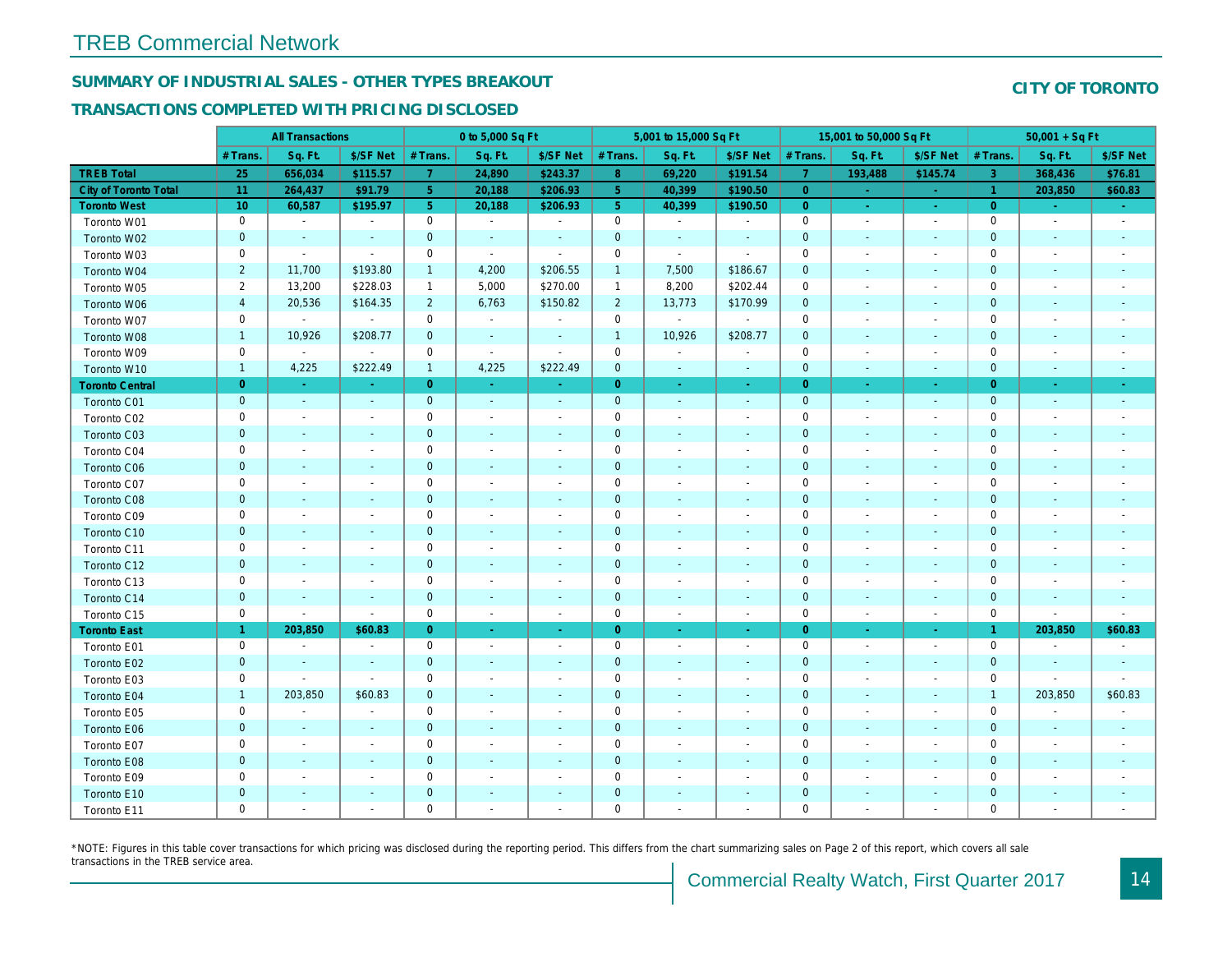## SUMMARY OF COMMERCIAL/RETAIL SALES

## TRANSACTIONS COMPLETED WITH PRICING DISCLOSED

|                        |                | <b>All Transactions</b> |                |                | 0 to 1,000 Sq Ft         |                  |                  | 1,001 to 2,500 Sq Ft  |                     |                 | 2,001 to 5,000 Sq Ft |                          |
|------------------------|----------------|-------------------------|----------------|----------------|--------------------------|------------------|------------------|-----------------------|---------------------|-----------------|----------------------|--------------------------|
|                        | # Trans.       | Sq. Ft.                 | \$/SF Net      | # Trans.       | Sq. Ft.                  | \$/SF Net        | # Trans.         | Sq. Ft.               | \$/SF Net           | # Trans.        | Sq. Ft.              | \$/SF Ne                 |
| <b>TREB Total</b>      | 115            | 403,029                 | \$307.57       | 32             | 16,521                   | \$502.21         | 42               | 63,953                | \$353.58            | 18              | 61,498               | \$398.36                 |
| <b>Halton Region</b>   | $\vert$ 1      | 18,000                  | \$70.00        | $\overline{0}$ | $\sim$                   | $\omega_{\rm c}$ | $\overline{0}$   | $\omega_{\rm c}$      | $\omega_{\rm{eff}}$ | $\overline{0}$  | $\omega$             | $\omega_{\rm c}$         |
| <b>Burlington</b>      | $\mathbf{1}$   | 18,000                  | \$70.00        | $\mathbf{0}$   | $\blacksquare$           | $\omega$         | $\mathbf{0}$     | $\omega$              | $\omega$            | $\mathbf{0}$    | $\omega$             | $\sim$                   |
| <b>Halton Hills</b>    | $\mathbf 0$    | $\sim$                  | $\sim$         | $\Omega$       | $\overline{\phantom{a}}$ |                  | $\mathbf 0$      | $\blacksquare$        | $\blacksquare$      | $\Omega$        | $\blacksquare$       | $\sim$                   |
| Milton                 | $\mathbf{0}$   | $\blacksquare$          | $\blacksquare$ | $\mathbf{0}$   | $\blacksquare$           | $\blacksquare$   | $\mathbf 0$      | $\blacksquare$        | $\blacksquare$      | $\mathbf 0$     | $\blacksquare$       | $\blacksquare$           |
| Oakville               | $\mathbf 0$    | $\blacksquare$          | $\blacksquare$ | $\mathbf 0$    | $\blacksquare$           | $\blacksquare$   | 0                | $\tilde{\phantom{a}}$ | $\sim$              | $\mathbf 0$     | $\sim$               | $\blacksquare$           |
| <b>Peel Region</b>     | 9              | 26,613                  | \$323.30       | $\overline{0}$ | $\omega$                 | $\omega$         | $\mathbf{7}$     | 8,729                 | \$424.32            | $\mathbf{1}$    | 2,642                | \$719.15                 |
| Brampton               | 6              | 7,429                   | \$373.39       | $\mathbf 0$    | $\sim$                   | $\sim$           | 6                | 7,429                 | \$373.39            | $\mathbf 0$     | $\sim$               | $\blacksquare$           |
| Caledon                | $\mathbf{1}$   | 1,300                   | \$715.38       | $\mathbf{0}$   | $\sim$                   | $\sim$           | $\mathbf{1}$     | 1,300                 | \$715.38            | $\mathbf 0$     | $\omega$             | $\sim$                   |
| Mississauga            | $\overline{2}$ | 17,884                  | \$273.99       | $\Omega$       | $\mathbf{r}$             | $\sim$           | $\mathbf 0$      | $\omega$              | $\blacksquare$      | $\mathbf{1}$    | 2,642                | \$719.15                 |
| Toronto                | 58             | 212,461                 | \$402.52       | 14             | 8,877                    | \$514.85         | 21               | 33,696                | \$356.36            | 10 <sup>°</sup> | 36,775               | \$455.28                 |
| <b>Toronto West</b>    | 16             | 60,215                  | \$297.19       | $\mathbf{1}$   | 842                      | \$290.80         | 9                | 15,168                | \$247.24            | 2               | 8,298                | \$341.65                 |
| <b>Toronto Central</b> | 21             | 65,076                  | \$737.43       | 5              | 1,962                    | \$880.19         | 5 <sup>5</sup>   | 7,364                 | \$681.54            | $6\phantom{1}$  | 21,490               | \$612.06                 |
| <b>Toronto East</b>    | 21             | 87,170                  | \$225.27       | 8              | 6,073                    | \$427.90         | $\overline{7}$   | 11,164                | \$290.12            | $\overline{2}$  | 6,987                | \$108.06                 |
| <b>York Region</b>     | 36             | 73,543                  | \$263.03       | 17             | 6,644                    | \$498.31         | 10 <sup>10</sup> | 15,220                | \$376.01            | $6^{\circ}$     | 19,381               | \$258.50                 |
| Aurora                 | $\mathbf 0$    | $\sim$                  | $\sim$         | $\Omega$       | $\sim$                   | $\blacksquare$   | $\mathbf 0$      | $\blacksquare$        | $\sim$              | $\Omega$        | $\blacksquare$       | $\sim$                   |
| E. Gwillimbury         | $\mathbf{0}$   | $\blacksquare$          | $\blacksquare$ | $\mathbf{0}$   | $\sim$                   |                  | $\mathbf 0$      | $\blacksquare$        | $\blacksquare$      | $\mathbf 0$     | $\blacksquare$       | $\blacksquare$           |
| Georgina               | $\overline{4}$ | 24,650                  | \$89.66        | $\mathbf 0$    | $\sim$                   | $\sim$           | $\mathbf{1}$     | 2,325                 | \$236.56            | $\overline{2}$  | 5,825                | \$216.3'                 |
| King                   | $\overline{0}$ | $\omega$                | $\sim$         | $\mathbf{0}$   | $\sim$                   | $\sim$           | $\mathbf 0$      | $\mathbf{r}$          | $\sim$              | $\mathbf{0}$    | $\omega$             | $\sim$                   |
| Markham                | 15             | 10,090                  | \$385.33       | 12             | 4,084                    | \$501.47         | $\overline{2}$   | 2,506                 | \$395.05            | $\mathbf{1}$    | 3,500                | \$242.86                 |
| Newmarket              | $\overline{0}$ | $\blacksquare$          | $\blacksquare$ | $\mathbf{0}$   | $\omega$                 |                  | $\mathbf{0}$     | $\blacksquare$        |                     | $\mathbf{0}$    | $\omega$             |                          |
| Richmond Hill          | 6              | 13,854                  | \$474.06       | 2              | 720                      | \$427.50         | $\overline{2}$   | 2,692                 | \$449.44            | $\mathbf{1}$    | 4,356                | \$447.66                 |
| Vaughan                | 11             | 24,949                  | \$267.67       | 3              | 1,840                    | \$519.00         | $5\phantom{.0}$  | 7,697                 | \$386.25            | $\overline{2}$  | 5,700                | \$166.67                 |
| Whitchurch-Stouffville | $\mathbf 0$    | $\blacksquare$          | $\blacksquare$ | $\mathbf 0$    | $\bullet$                | $\sim$           | 0                | $\blacksquare$        | $\sim$              | $\mathbf 0$     | $\omega$             | $\blacksquare$           |
| <b>Durham Region</b>   | 9 <sup>°</sup> | 69,812                  | \$123.03       | $\Omega$       | $\sim$                   | $\sim$           | 3 <sup>1</sup>   | 4,708                 | \$202.40            | $\mathbf{1}$    | 2,700                | \$312.96                 |
| Ajax                   | $\mathbf{1}$   | 6,846                   | \$330.85       | $\mathbf 0$    | $\sim$                   | $\blacksquare$   | $\pmb{0}$        | $\blacksquare$        | $\sim$              | $\mathbf 0$     | $\blacksquare$       | $\blacksquare$           |
| <b>Brock</b>           | $\mathbf{0}$   | $\sim$                  | $\blacksquare$ | $\mathbf{0}$   | $\Delta$                 | $\sim$           | $\mathbf 0$      | $\blacksquare$        | $\blacksquare$      | $\mathbf{0}$    | $\omega$             | $\blacksquare$           |
| Clarington             | $\mathbf 0$    | $\blacksquare$          | $\omega$       | $\mathbf 0$    | $\blacksquare$           | $\blacksquare$   | $\pmb{0}$        | $\mathbf{r}$          | $\sim$              | $\mathbf 0$     | $\blacksquare$       | $\blacksquare$           |
| Oshawa                 | $\overline{4}$ | 34,743                  | \$51.89        | $\overline{0}$ | $\blacksquare$           | $\blacksquare$   | $\overline{2}$   | 2,608                 | \$116.14            | $\mathbf{0}$    | $\omega$             |                          |
| Pickering              | $\mathbf{1}$   | 2,700                   | \$312.96       | $\mathbf 0$    | $\sim$                   | $\sim$           | $\pmb{0}$        | $\blacksquare$        | $\blacksquare$      | $\mathbf{1}$    | 2,700                | \$312.96                 |
| Scugog                 | $\mathbf{0}$   | $\blacksquare$          | $\blacksquare$ | $\mathbf{0}$   | $\Delta$                 | $\sim$           | $\mathbf 0$      | $\blacksquare$        | $\blacksquare$      | $\mathbf{0}$    | $\omega$             | $\blacksquare$           |
| Uxbridge               | $\mathbf 0$    | $\blacksquare$          | $\blacksquare$ | $\mathbf 0$    | $\overline{a}$           | $\sim$           | $\pmb{0}$        | $\overline{a}$        | $\blacksquare$      | $\mathbf 0$     | $\overline{a}$       | $\overline{\phantom{a}}$ |
| Whitby                 | 3              | 25,522                  | \$144.03       | $\mathbf{0}$   | $\sim$                   | $\sim$           | $\mathbf{1}$     | 2,100                 | \$309.52            | $\mathbf{0}$    | $\blacksquare$       | $\sim$                   |
| <b>Dufferin County</b> | $\overline{0}$ | ÷.                      | $\sim$         | $\overline{0}$ | a.                       | $\sim$           | $\overline{0}$   | ×.                    | ٠                   | $\overline{0}$  | ×.                   | $\sim$                   |
| Orangeville            | $\mathbf{0}$   | $\omega$                | $\omega$       | $\mathbf 0$    | $\omega$                 | $\Delta$         | $\mathbf{0}$     | $\omega$              | $\omega$            | $\mathbf{0}$    | $\omega$             | $\sim$                   |
| <b>Simcoe County</b>   | $\overline{2}$ | 2,600                   | \$246.54       | $\mathbf{1}$   | 1,000                    | \$416.00         | $\mathbf{1}$     | 1,600                 | \$140.63            | $\overline{0}$  | $\blacksquare$       | $\sim$                   |
| Adjala-Tosorontio      | $\mathbf{0}$   | $\mathbf{r}$            | $\mathbf{r}$   | $\mathbf{0}$   | $\Delta$                 |                  | $\mathbf{0}$     | $\mathbf{r}$          | $\blacksquare$      | $\mathbf{0}$    | $\mathbf{r}$         | $\sim$                   |
| <b>Bradford West</b>   | $\mathbf{1}$   | 1,000                   | \$416.00       | $\mathbf{1}$   | 1,000                    | \$416.00         | $\mathbf 0$      | $\mathbf{r}$          | $\blacksquare$      | $\mathbf 0$     | $\blacksquare$       | $\blacksquare$           |
| Essa                   | $\mathbf{1}$   | 1,600                   | \$140.63       | $\mathbf{0}$   | ÷.                       |                  | $\mathbf{1}$     | 1,600                 | \$140.63            | $\mathbf 0$     | $\blacksquare$       |                          |
| Innisfil               | $\mathbf 0$    | $\sim$                  | $\omega$       | $\Omega$       | $\sim$                   | $\sim$           | $\pmb{0}$        | $\blacksquare$        | $\blacksquare$      | $\mathbf 0$     | $\blacksquare$       | $\blacksquare$           |
| <b>New Tecumseth</b>   | $\Omega$       |                         |                | $\Omega$       |                          |                  | $\overline{0}$   |                       |                     | $\Omega$        |                      |                          |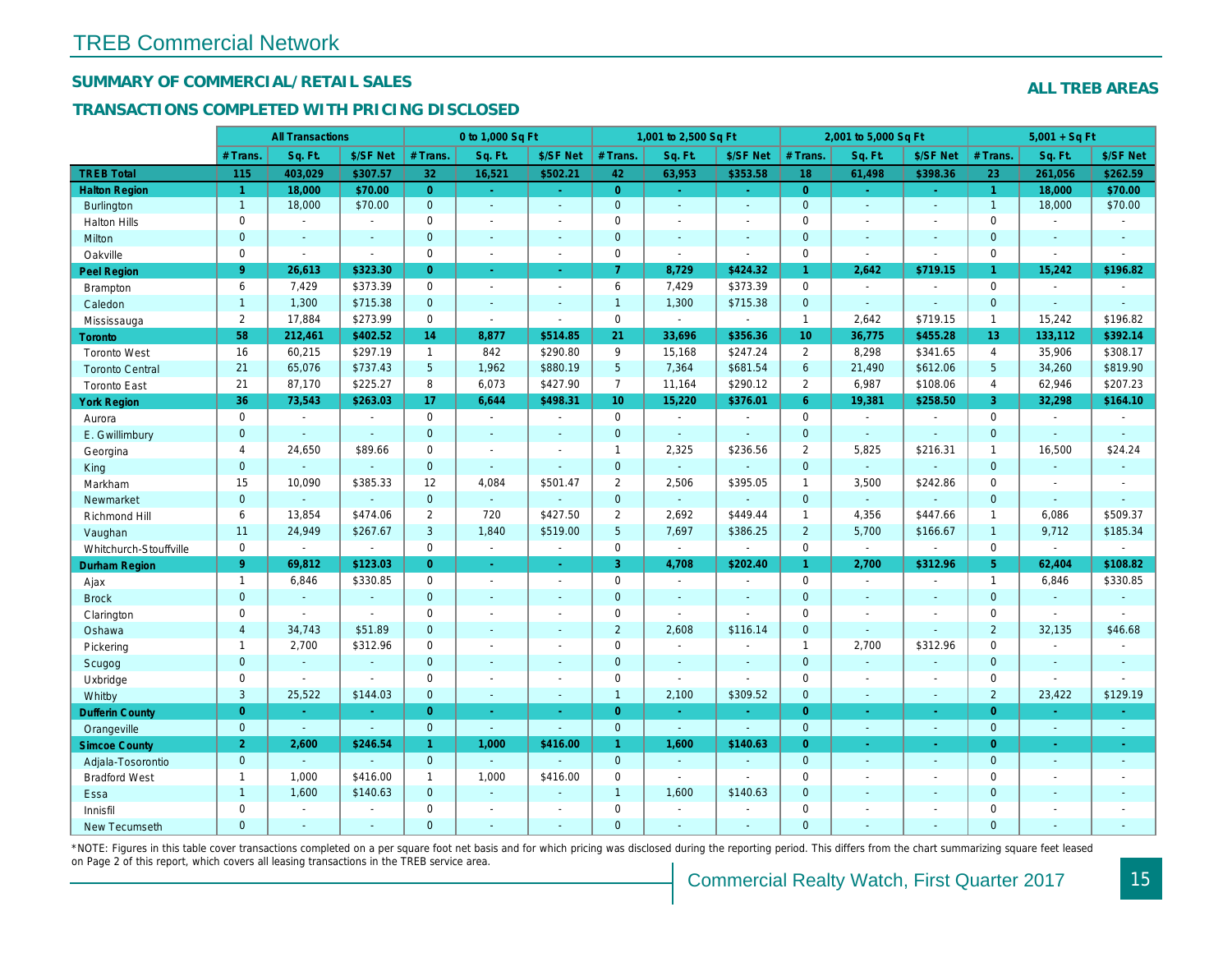## SUMMARY OF COMMERCIAL/RETAIL SALES - CONDOMINIUM BREAKOUT

#### TRANSACTIONS COMPLETED WITH PRICING DISCLOSED

|                        |                 | <b>All Transactions</b> |                |                | 0 to 1,000 Sq Ft         |                          |                | 1,001 to 2,500 Sq Ft     |                |                | 2,001 to 5,000 Sq Ft |                          |
|------------------------|-----------------|-------------------------|----------------|----------------|--------------------------|--------------------------|----------------|--------------------------|----------------|----------------|----------------------|--------------------------|
|                        | # Trans.        | Sq. Ft.                 | \$/SF Net      | # Trans.       | Sq. Ft.                  | \$/SF Net                | # Trans.       | Sq. Ft.                  | \$/SF Net      | # Trans.       | Sq. Ft.              | \$/SF Ne                 |
| <b>TREB Total</b>      | 30              | 44,232                  | \$393.51       | 13             | 6,923                    | \$511.87                 | 13             | 17,403                   | \$448.30       | $\overline{3}$ | 10,193               | \$417.93                 |
| <b>Halton Region</b>   | $\overline{0}$  | $\omega$                | $\omega$       | $\overline{0}$ | $\sim$                   | $\omega_{\rm c}$         | $\overline{0}$ | $\omega_{\rm c}$         | $\sim$ .       | $\overline{0}$ | $\sim$               | $\omega_{\rm c}$         |
| Burlington             | $\mathbf{0}$    | $\omega$                | $\omega$       | $\mathbf{0}$   | $\blacksquare$           | $\sim$                   | $\mathbf{0}$   | $\omega$                 | $\omega$       | $\mathbf 0$    | $\omega$             | $\omega$                 |
| <b>Halton Hills</b>    | $\mathbf 0$     | $\blacksquare$          | $\blacksquare$ | $\Omega$       | $\sim$                   |                          | $\pmb{0}$      | $\blacksquare$           | $\blacksquare$ | $\mathbf 0$    | ÷,                   | $\sim$                   |
| Milton                 | $\mathbf{0}$    | $\blacksquare$          | $\blacksquare$ | $\mathbf{0}$   | $\sim$                   | $\blacksquare$           | $\mathbf 0$    | $\blacksquare$           | $\blacksquare$ | $\mathbf 0$    | $\blacksquare$       | $\blacksquare$           |
| Oakville               | $\mathbf 0$     | $\blacksquare$          | $\blacksquare$ | $\mathbf 0$    | $\blacksquare$           | $\blacksquare$           | 0              | $\tilde{\phantom{a}}$    | $\sim$         | $\mathbf 0$    | $\sim$               | $\sim$                   |
| Peel Region            | $\mathbf{1}$    | 1,500                   | \$260.00       | $\overline{0}$ | $\omega$                 | $\omega$                 | $\mathbf{1}$   | 1,500                    | \$260.00       | $\overline{0}$ | $\omega$             | $\bullet$                |
| Brampton               | $\overline{1}$  | 1,500                   | \$260.00       | $\mathbf 0$    | $\sim$                   | $\sim$                   | $\mathbf{1}$   | 1,500                    | \$260.00       | $\mathbf 0$    | $\sim$               | $\sim$                   |
| Caledon                | $\mathbf{0}$    | $\sim$                  | $\blacksquare$ | $\mathbf{0}$   | $\sim$                   | $\sim$                   | $\mathbf{0}$   | $\omega_{\rm c}$         | $\omega$       | $\mathbf 0$    | $\omega$             | $\sim$                   |
| Mississauga            | $\mathbf 0$     | $\blacksquare$          | $\blacksquare$ | $\mathbf 0$    | $\mathbf{r}$             | $\sim$                   | $\mathbf 0$    | $\overline{\phantom{a}}$ | $\blacksquare$ | $\mathbf 0$    | $\sim$               | $\blacksquare$           |
| Toronto                | 18              | 23,407                  | \$498.87       | 8              | 4,909                    | \$513.48                 | 8              | 11,004                   | \$493.53       | $\overline{2}$ | 7,493                | \$497.13                 |
| <b>Toronto West</b>    | $\overline{4}$  | 5,173                   | \$279.53       | $\mathbf{1}$   | 842                      | \$290.80                 | 3              | 4,330                    | \$277.34       | $\mathbf 0$    | $\blacksquare$       | $\sim$                   |
| <b>Toronto Central</b> | 8               | 11,154                  | \$736.68       | 3              | 1,363                    | \$870.82                 | $\overline{4}$ | 5,334                    | \$680.54       | $\overline{1}$ | 4,457                | \$762.84                 |
| <b>Toronto East</b>    | 6               | 7,080                   | \$284.46       | 4              | 2,704                    | \$402.74                 | $\mathbf{1}$   | 1,340                    | \$447.76       | $\mathbf{1}$   | 3,036                | \$107.05                 |
| <b>York Region</b>     | 10 <sub>1</sub> | 18,281                  | \$289.04       | 5 <sup>1</sup> | 2,014                    | \$507.94                 | 3              | 3,855                    | \$499.61       | $\mathbf{1}$   | 2,700                | \$198.15                 |
| Aurora                 | $\mathbf 0$     | $\sim$                  | $\sim$         | $\Omega$       | $\sim$                   | $\blacksquare$           | 0              | $\sim$                   | $\sim$         | $\mathbf 0$    | $\blacksquare$       | $\sim$                   |
| E. Gwillimbury         | $\mathbf{0}$    | $\blacksquare$          | $\blacksquare$ | $\mathbf 0$    | $\sim$                   |                          | $\pmb{0}$      | $\blacksquare$           | $\blacksquare$ | $\mathbf 0$    | $\blacksquare$       | $\blacksquare$           |
| Georgina               | $\mathbf 0$     | $\blacksquare$          | $\blacksquare$ | $\mathbf 0$    | $\blacksquare$           | $\sim$                   | $\pmb{0}$      | $\blacksquare$           | $\blacksquare$ | $\mathbf 0$    | $\blacksquare$       | $\blacksquare$           |
| King                   | $\overline{0}$  | $\sim$                  | $\sim$         | $\mathbf{0}$   | $\sim$                   | $\sim$                   | $\mathbf 0$    | $\blacksquare$           | $\blacksquare$ | $\overline{0}$ | $\blacksquare$       | $\omega$                 |
| Markham                | $\overline{4}$  | 2,227                   | \$353.84       | 3              | 1,140                    | \$423.68                 | $\mathbf{1}$   | 1,087                    | \$280.59       | $\mathbf 0$    | $\blacksquare$       | $\blacksquare$           |
| Newmarket              | $\mathbf{0}$    | $\omega$                | $\blacksquare$ | $\mathbf{0}$   | $\omega$                 | $\overline{\phantom{a}}$ | $\mathbf 0$    | $\blacksquare$           | $\blacksquare$ | $\mathbf{0}$   | $\blacksquare$       | $\blacksquare$           |
| Richmond Hill          | $\mathbf{1}$    | 1,192                   | \$311.24       | $\mathbf 0$    | $\mathbf{r}$             | $\overline{a}$           | $\mathbf{1}$   | 1,192                    | \$311.24       | $\mathbf 0$    | $\sim$               | $\blacksquare$           |
| Vaughan                | $\overline{5}$  | 14,862                  | \$277.55       | $\overline{2}$ | 874                      | \$617.85                 | $\overline{1}$ | 1,576                    | \$793.15       | $\overline{1}$ | 2,700                | \$198.15                 |
| Whitchurch-Stouffville | $\mathbf 0$     | $\blacksquare$          | $\blacksquare$ | $\mathbf 0$    | $\blacksquare$           | $\sim$                   | $\mathbf 0$    | $\bullet$                | $\blacksquare$ | $\mathbf 0$    | $\blacksquare$       | $\blacksquare$           |
| <b>Durham Region</b>   | $\mathbf{1}$    | 1,044                   | \$52.68        | $\overline{0}$ | $\sim$                   | $\sim$                   | $\mathbf{1}$   | 1,044                    | \$52.68        | $\overline{0}$ | $\omega$             | $\omega$                 |
| Ajax                   | $\mathsf 0$     | $\blacksquare$          | $\blacksquare$ | $\mathsf 0$    | $\blacksquare$           | $\blacksquare$           | $\pmb{0}$      | $\blacksquare$           | $\sim$         | $\mathbf 0$    | $\sim$               | $\blacksquare$           |
| <b>Brock</b>           | $\mathbf{0}$    | $\sim$                  | $\blacksquare$ | $\mathbf{0}$   | $\sim$                   | $\sim$                   | $\mathbf 0$    | $\blacksquare$           | $\blacksquare$ | $\mathbf 0$    | $\blacksquare$       | $\sim$                   |
| Clarington             | $\mathbf 0$     | $\blacksquare$          | $\blacksquare$ | $\mathbf 0$    | $\blacksquare$           |                          | $\pmb{0}$      | $\blacksquare$           | $\sim$         | $\mathbf 0$    | ÷,                   | $\blacksquare$           |
| Oshawa                 | $\mathbf{1}$    | 1,044                   | \$52.68        | $\mathbf{0}$   | $\blacksquare$           | $\blacksquare$           | $\mathbf{1}$   | 1,044                    | \$52.68        | $\mathbf{0}$   | $\blacksquare$       | $\blacksquare$           |
| Pickering              | $\mathbf 0$     | $\blacksquare$          | $\blacksquare$ | $\mathbf 0$    | $\sim$                   | $\sim$                   | $\pmb{0}$      | $\blacksquare$           | $\blacksquare$ | $\mathbf 0$    | $\overline{a}$       | $\blacksquare$           |
| Scugog                 | $\mathbf{0}$    | $\blacksquare$          | $\blacksquare$ | $\mathbf{0}$   | $\sim$                   | $\sim$                   | $\mathbf 0$    | $\blacksquare$           | $\blacksquare$ | $\mathbf 0$    | $\blacksquare$       | $\blacksquare$           |
| Uxbridge               | $\mathbf 0$     | $\blacksquare$          | $\blacksquare$ | $\mathbf 0$    | $\overline{\phantom{a}}$ | $\overline{a}$           | $\pmb{0}$      | $\blacksquare$           | $\blacksquare$ | $\mathbf 0$    | $\overline{a}$       | $\overline{\phantom{a}}$ |
| Whitby                 | $\mathbf{0}$    | $\sim$                  | $\sim$         | $\mathbf{0}$   | $\sim$                   | $\blacksquare$           | $\mathbf 0$    | $\blacksquare$           | $\blacksquare$ | $\mathbf{0}$   | $\blacksquare$       | $\sim$                   |
| <b>Dufferin County</b> | $\overline{0}$  | ÷.                      | $\sim$         | $\overline{0}$ | a.                       | $\blacksquare$           | $\overline{0}$ | $\blacksquare$           | $\blacksquare$ | $\overline{0}$ | ×.                   | $\sim$                   |
| Orangeville            | $\mathbf{0}$    | $\omega$                | $\blacksquare$ | $\mathbf 0$    | $\omega$                 | $\omega$                 | $\mathbf{0}$   | $\omega$                 | $\omega$       | $\mathbf 0$    | $\omega$             | $\sim$                   |
| <b>Simcoe County</b>   | $\overline{0}$  | $\sim$                  | $\omega$       | $\overline{0}$ | $\omega$                 | $\omega$                 | $\overline{0}$ | Ξ                        | $\omega$       | $\overline{0}$ | $\blacksquare$       | $\sigma_{\rm c}$         |
| Adjala-Tosorontio      | $\mathbf{0}$    | $\sim$                  | $\sim$         | $\mathbf 0$    | $\sim$                   | $\sim$                   | $\mathbf 0$    | $\omega$                 | $\blacksquare$ | $\mathbf 0$    | $\omega$             | $\sim$                   |
| <b>Bradford West</b>   | $\mathbf 0$     | $\sim$                  | $\blacksquare$ | $\mathbf 0$    | $\sim$                   | $\sim$                   | $\pmb{0}$      | $\blacksquare$           | $\blacksquare$ | $\mathbf 0$    | $\blacksquare$       | $\blacksquare$           |
| Essa                   | $\mathbf{0}$    | $\sim$                  | $\blacksquare$ | $\mathbf{0}$   |                          | $\sim$                   | $\pmb{0}$      | $\blacksquare$           | $\blacksquare$ | $\mathbf 0$    | $\blacksquare$       |                          |
| Innisfil               | $\mathbf 0$     | $\blacksquare$          | $\blacksquare$ | $\mathbf 0$    | $\blacksquare$           | $\blacksquare$           | $\pmb{0}$      | $\blacksquare$           | $\blacksquare$ | $\mathbf 0$    | $\blacksquare$       | $\blacksquare$           |
| <b>New Tecumseth</b>   | $\Omega$        |                         |                | $\Omega$       |                          |                          | $\Omega$       |                          |                | $\overline{0}$ |                      |                          |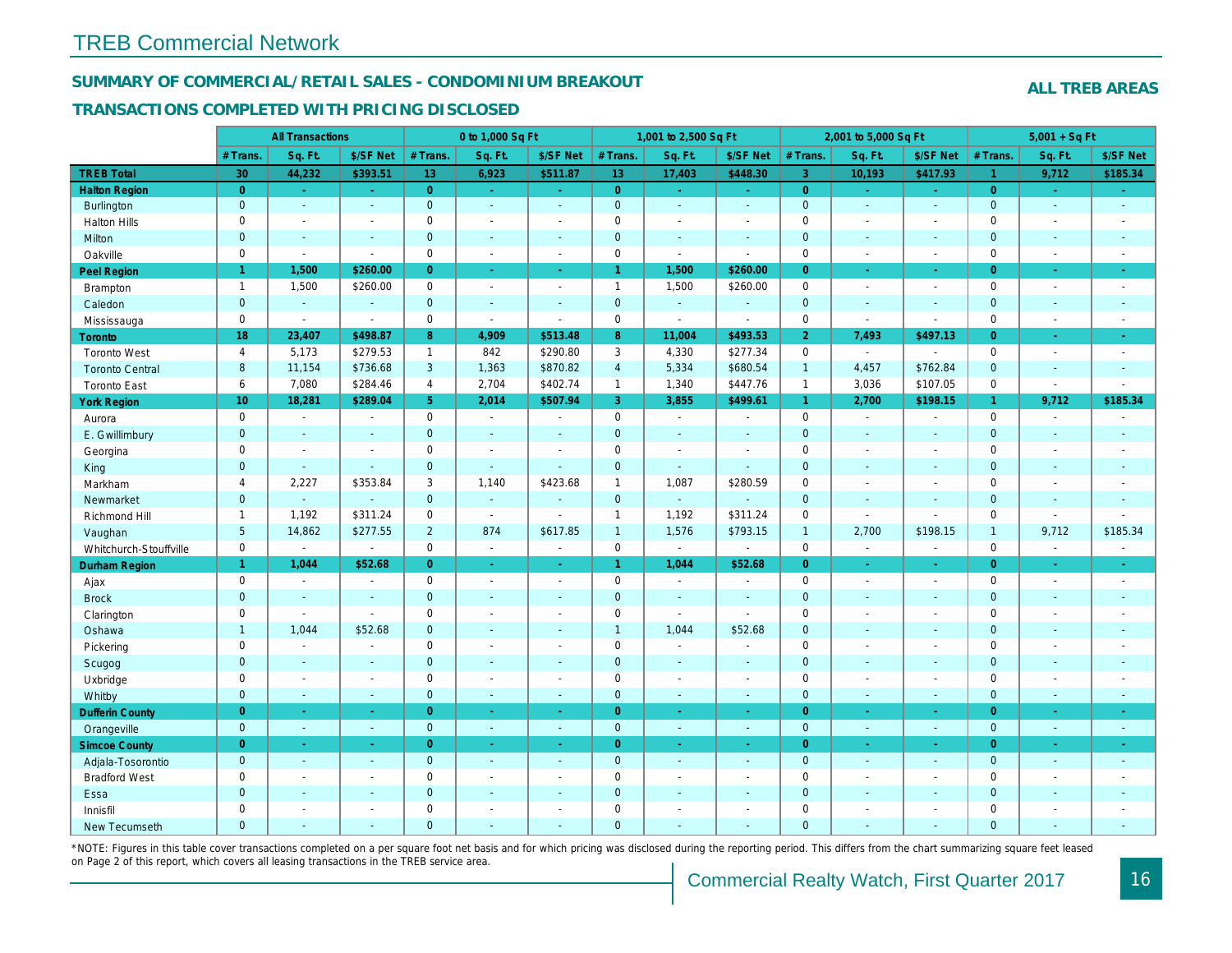## SUMMARY OF COMMERCIAL/RETAIL SALES - OTHER TYPES BREAKOUT

#### TRANSACTIONS COMPLETED WITH PRICING DISCLOSED

|                        |                | <b>All Transactions</b> |                          |                 | 0 to 1,000 Sq Ft |                |                     | 1,001 to 2,500 Sq Ft     |                          |                 | 2,001 to 5,000 Sq Ft |                  |
|------------------------|----------------|-------------------------|--------------------------|-----------------|------------------|----------------|---------------------|--------------------------|--------------------------|-----------------|----------------------|------------------|
|                        | # Trans        | Sq. Ft.                 | \$/SF Net                | # Trans.        | Sq. Ft.          | \$/SF Net      | # Trans.            | Sq. Ft.                  | \$/SF Net                | # Trans.        | Sq. Ft.              | \$/SF Ne         |
| <b>TREB Total</b>      | 85             | 358,797                 | \$296.97                 | 19              | 9,598            | \$495.25       | 29                  | 46,550                   | \$318.17                 | 15              | 51,305               | \$394.47         |
| <b>Halton Region</b>   | $\mathbf{1}$   | 18,000                  | \$70.00                  | $\overline{0}$  | $\omega$         | $\omega$       | $\overline{0}$      | $\omega$                 | ÷.                       | $\overline{0}$  | ÷.                   | $\omega$         |
| <b>Burlington</b>      | $\overline{1}$ | 18,000                  | \$70.00                  | $\overline{0}$  | $\omega$         | $\blacksquare$ | $\overline{0}$      | $\Box$                   | $\mathbf{r}$             | $\mathbf{0}$    | $\Delta$             | $\omega$         |
| <b>Halton Hills</b>    | 0              | $\sim$                  | $\overline{\phantom{a}}$ | 0               | $\sim$           | $\blacksquare$ | $\mathbf 0$         | $\sim$                   | ä,                       | $\mathbf 0$     | $\blacksquare$       | $\blacksquare$   |
| Milton                 | $\mathbf{0}$   | $\sim$                  | $\sim$                   | $\mathbf{0}$    | $\mathbf{r}$     | $\sim$         | $\mathbf{0}$        | $\omega$                 | $\blacksquare$           | $\mathbf{0}$    | $\omega$             | $\sim$           |
| Oakville               | 0              | $\blacksquare$          | $\sim$                   | $\mathbf 0$     | $\sim$           | $\sim$         | $\mathbf 0$         | $\sim$                   | $\overline{\phantom{a}}$ | $\mathbf 0$     | $\sim$               | $\blacksquare$   |
| Peel Region            | 8              | 25,113                  | \$327.08                 | $\overline{0}$  | $\sim$           | $\blacksquare$ | 6 <sup>°</sup>      | 7,229                    | \$458.42                 | $\mathbf{1}$    | 2,642                | \$719.15         |
| <b>Brampton</b>        | 5              | 5,929                   | \$402.08                 | $\mathbf 0$     | $\blacksquare$   | $\sim$         | 5                   | 5,929                    | \$402.08                 | $\mathbf 0$     | $\blacksquare$       | $\blacksquare$   |
| Caledon                | $\mathbf{1}$   | 1,300                   | \$715.38                 | $\mathbf{0}$    | $\omega$         | $\blacksquare$ | $\mathbf{1}$        | 1,300                    | \$715.38                 | $\mathbf{0}$    | $\omega$             | $\blacksquare$   |
| Mississauga            | $\overline{2}$ | 17,884                  | \$273.99                 | $\mathbf{0}$    | $\blacksquare$   | $\blacksquare$ | $\mathsf{O}$        | $\blacksquare$           | $\blacksquare$           | $\mathbf{1}$    | 2,642                | \$719.15         |
| Toronto                | 40             | 189,054                 | \$390.60                 | 6               | 3,968            | \$516.54       | 13 <sub>1</sub>     | 22,692                   | \$289.84                 | 8               | 29,282               | \$444.58         |
| <b>Toronto West</b>    | 12             | 55,042                  | \$298.85                 | $\mathbf 0$     | $\sim$           | $\sim$         | 6                   | 10,838                   | \$235.22                 | $\overline{2}$  | 8,298                | \$341.65         |
| <b>Toronto Central</b> | 13             | 53,922                  | \$737.58                 | $2^{\circ}$     | 599              | \$901.50       | $\mathbf{1}$        | 2,030                    | \$684.18                 | $5\phantom{.0}$ | 17,033               | \$572.60         |
| <b>Toronto East</b>    | 15             | 80,090                  | \$220.03                 | $\overline{4}$  | 3,369            | \$448.09       | 6                   | 9,824                    | \$268.62                 | $\overline{1}$  | 3,951                | \$108.83         |
| <b>York Region</b>     | 26             | 55,262                  | \$254.42                 | 12 <sup>2</sup> | 4,630            | \$494.12       | $\overline{7}$      | 11,365                   | \$334.09                 | 5 <sup>5</sup>  | 16,681               | \$268.27         |
| Aurora                 | $\mathbf 0$    | $\blacksquare$          | $\sim$                   | $\mathbf 0$     | $\sim$           | $\sim$         | $\mathsf{O}$        | $\blacksquare$           | $\sim$                   | $\mathbf 0$     | $\blacksquare$       | $\sim$           |
| E. Gwillimbury         | $\mathbf{0}$   | $\sim$                  | $\sim$                   | $\mathbf{0}$    | $\blacksquare$   | $\blacksquare$ | $\overline{0}$      | $\blacksquare$           | $\blacksquare$           | $\mathbf{0}$    | $\Delta$             | $\sim$           |
| Georgina               | $\overline{4}$ | 24,650                  | \$89.66                  | 0               | $\blacksquare$   | $\sim$         | $\mathbf{1}$        | 2,325                    | \$236.56                 | $\overline{2}$  | 5,825                | \$216.3'         |
| King                   | $\mathbf{0}$   | $\sim$                  | $\sim$                   | $\mathbf{0}$    | $\blacksquare$   | $\blacksquare$ | $\mathbf{0}$        | $\blacksquare$           | $\blacksquare$           | $\mathbf{0}$    | $\omega$             | $\blacksquare$   |
| Markham                | 11             | 7,863                   | \$394.25                 | 9               | 2,944            | \$531.59       | $\mathbf{1}$        | 1,419                    | \$482.73                 | $\mathbf{1}$    | 3,500                | \$242.86         |
| Newmarket              | $\mathbf{0}$   | $\sim$                  | $\sim$                   | $\mathbf 0$     | $\omega$         |                | $\mathbf{0}$        | $\omega_{\rm c}$         | ä,                       | $\mathbf{0}$    | $\omega$             |                  |
| Richmond Hill          | 5              | 12,662                  | \$489.39                 | $\overline{2}$  | 720              | \$427.50       | $\mathbf{1}$        | 1,500                    | \$559.26                 | $\mathbf{1}$    | 4,356                | \$447.66         |
| Vaughan                | $6\phantom{a}$ | 10,087                  | \$253.10                 | $\mathbf{1}$    | 966              | \$429.57       | $\overline{4}$      | 6,121                    | \$281.49                 | $\overline{1}$  | 3,000                | \$138.33         |
| Whitchurch-Stouffville | 0              | $\sim$                  | $\blacksquare$           | 0               | $\blacksquare$   | $\sim$         | $\mathbf 0$         | $\blacksquare$           | $\blacksquare$           | $\mathbf 0$     | $\blacksquare$       | $\blacksquare$   |
| <b>Durham Region</b>   | 8              | 68,768                  | \$124.10                 | $\overline{0}$  | $\omega$         | $\omega$       | 2 <sup>1</sup>      | 3,664                    | \$245.06                 | $\mathbf{1}$    | 2,700                | \$312.96         |
| Ajax                   | $\mathbf{1}$   | 6,846                   | \$330.85                 | $\mathbf 0$     | $\sim$           | $\blacksquare$ | $\mathbf 0$         | $\blacksquare$           | $\blacksquare$           | $\mathbf 0$     | $\blacksquare$       | $\blacksquare$   |
| <b>Brock</b>           | $\mathbf{0}$   | $\omega$                | $\omega$                 | $\overline{0}$  | $\omega$         | $\omega$       | $\pmb{0}$           | $\Box$                   | $\omega$                 | $\mathbf{0}$    | $\omega$             | $\omega$         |
| Clarington             | 0              | $\sim$                  | $\sim$                   | $\mathbf 0$     | $\sim$           | $\sim$         | $\mathbf 0$         | $\blacksquare$           | ä,                       | $\mathbf 0$     | $\blacksquare$       | $\blacksquare$   |
| Oshawa                 | 3              | 33,699                  | \$51.87                  | $\Omega$        | $\blacksquare$   | $\blacksquare$ | $\overline{1}$      | 1,564                    | \$158.50                 | $\mathbf{0}$    | $\Delta$             | $\blacksquare$   |
| Pickering              | $\mathbf{1}$   | 2,700                   | \$312.96                 | 0               | $\sim$           | $\blacksquare$ | $\mathsf{O}\xspace$ | $\tilde{\phantom{a}}$    | $\overline{a}$           | $\mathbf{1}$    | 2,700                | \$312.96         |
| Scugog                 | $\mathbf{0}$   | $\blacksquare$          | $\blacksquare$           | $\mathbf{0}$    | $\omega$         | $\blacksquare$ | $\mathbf 0$         | $\blacksquare$           | $\blacksquare$           | $\mathbf{0}$    | $\blacksquare$       | $\blacksquare$   |
| Uxbridge               | 0              | $\sim$                  | $\blacksquare$           | 0               | $\blacksquare$   | $\blacksquare$ | $\mathbf 0$         | $\overline{\phantom{a}}$ | ÷,                       | $\mathbf 0$     | $\blacksquare$       | $\blacksquare$   |
| Whitby                 | 3              | 25,522                  | \$144.03                 | $\mathbf 0$     | $\sim$           | $\sim$         | $\mathbf{1}$        | 2,100                    | \$309.52                 | $\mathbf{0}$    | $\blacksquare$       | $\blacksquare$   |
| <b>Dufferin County</b> | $\overline{0}$ | $\sim$                  | $\sim$                   | $\overline{0}$  | ÷.               | $\sim$         | $\overline{0}$      | $\blacksquare$           | ٠                        | $\overline{0}$  | $\sim$               | $\sim$           |
| Orangeville            | $\overline{0}$ | $\omega$                | $\omega$                 | $\overline{0}$  | $\omega$         | $\omega$       | $\mathbf{0}$        | $\omega$                 | $\omega$                 | $\mathbf{0}$    | $\omega$             | $\sim$           |
| <b>Simcoe County</b>   | 2 <sup>1</sup> | 2,600                   | \$246.54                 | $\mathbf{1}$    | 1,000            | \$416.00       | $\mathbf{1}$        | 1,600                    | \$140.63                 | $\overline{0}$  | $\sim$               | $\sigma_{\rm c}$ |
| Adjala-Tosorontio      | $\mathbf{0}$   |                         |                          | $\overline{0}$  | $\sim$           |                | $\mathbf{0}$        | $\blacksquare$           | ä,                       | $\mathbf{0}$    | $\Delta$             | $\sim$           |
| <b>Bradford West</b>   | $\mathbf{1}$   | 1,000                   | \$416.00                 | $\mathbf{1}$    | 1,000            | \$416.00       | $\mathbf 0$         | $\mathbf{r}$             | $\mathbf{r}$             | $\mathbf 0$     | $\blacksquare$       | $\sim$           |
| Essa                   | $\mathbf{1}$   | 1,600                   | \$140.63                 | $\mathbf 0$     | $\omega$         | $\blacksquare$ | $\mathbf{1}$        | 1,600                    | \$140.63                 | $\mathbf{0}$    | $\blacksquare$       | $\blacksquare$   |
| Innisfil               | 0              | $\blacksquare$          | $\sim$                   | 0               | $\sim$           | $\sim$         | $\mathbf 0$         | $\blacksquare$           | $\blacksquare$           | $\mathbf 0$     | $\blacksquare$       | $\blacksquare$   |
| <b>New Tecumseth</b>   | $\Omega$       |                         |                          | $\Omega$        | ÷                |                | $\mathbf{0}$        |                          |                          | $\Omega$        |                      |                  |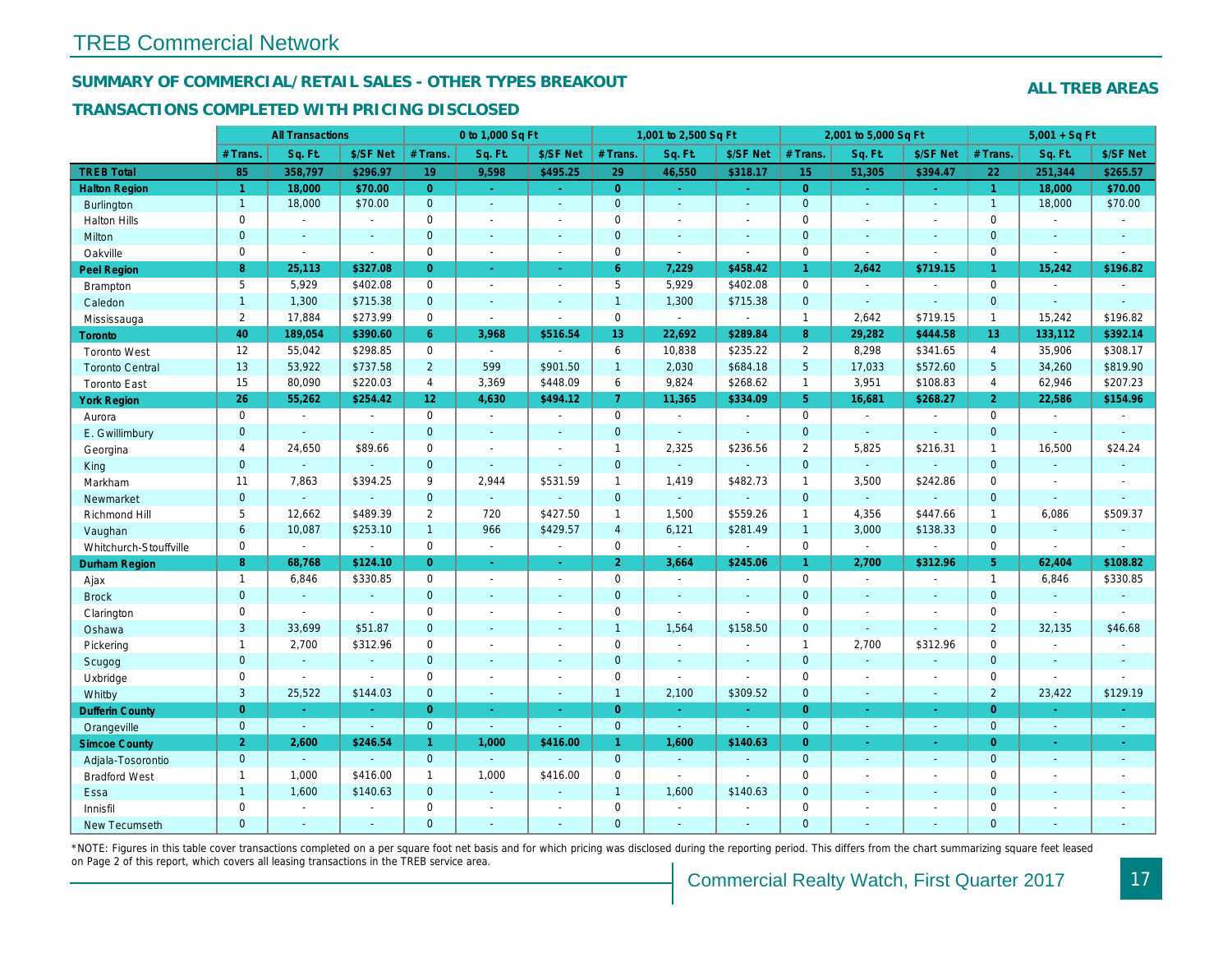## SUMMARY OF COMMERCIAL/RETAIL SALES

## TRANSACTIONS COMPLETED WITH PRICING DISCLOSED

|                              |                | <b>All Transactions</b> |                |                | 0 to 1,000 Sq Ft         |                          |                | 1,001 to 2,500 Sq Ft     |                          |                 | 2,001 to 5,000 Sq Ft     |                          |
|------------------------------|----------------|-------------------------|----------------|----------------|--------------------------|--------------------------|----------------|--------------------------|--------------------------|-----------------|--------------------------|--------------------------|
|                              | # Trans        | Sq. Ft.                 | \$/SF Net      | # Trans.       | Sq. Ft.                  | \$/SF Net                | # Trans.       | Sq. Ft.                  | \$/SF Net                | # Trans.        | Sq. Ft.                  | \$/SF Ne                 |
| <b>TREB Total</b>            | 115            | 403,029                 | \$307.57       | 32             | 16,521                   | \$502.21                 | 42             | 63,953                   | \$353.58                 | 18              | 61,498                   | \$398.3                  |
| <b>City of Toronto Total</b> | 58             | 212,461                 | \$402.52       | 14             | 8,877                    | \$514.85                 | 21             | 33,696                   | \$356.36                 | 10 <sup>°</sup> | 36,775                   | \$455.2                  |
| <b>Toronto West</b>          | 16             | 60,215                  | \$297.19       | $\mathbf{1}$   | 842                      | \$290.80                 | 9 <sup>°</sup> | 15,168                   | \$247.24                 | 2 <sup>1</sup>  | 8,298                    | \$341.65                 |
| Toronto W01                  | 0              | $\sim$                  | $\blacksquare$ | 0              | $\blacksquare$           | $\blacksquare$           | 0              | $\sim$                   | $\blacksquare$           | 0               | $\sim$                   |                          |
| Toronto W02                  | 3              | 11,604                  | \$407.53       | $\mathbf{0}$   |                          | $\sim$                   | $\overline{2}$ | 4,344                    | \$282.92                 | $\mathbf{0}$    | $\sim$                   | $\sim$                   |
| Toronto W03                  | $\mathbf{1}$   | 6,800                   | \$231.62       | $\mathbf 0$    | $\overline{\phantom{a}}$ | $\blacksquare$           | $\mathbf 0$    | $\sim$                   | $\blacksquare$           | $\mathbf 0$     | $\sim$                   |                          |
| Toronto W04                  | 3              | 22,816                  | \$326.31       | $\mathbf 0$    | $\sim$                   | $\blacksquare$           | $\mathbf{1}$   | 1,946                    | \$344.30                 | $\mathbf{1}$    | 4,370                    | \$474.83                 |
| Toronto W05                  | 3              | 5,142                   | \$181.99       | 0              | $\overline{\phantom{a}}$ | $\blacksquare$           | 3              | 5,142                    | \$181.99                 | 0               | $\mathbf{r}$             |                          |
| Toronto W06                  | $\mathbf{1}$   | 5,346                   | \$241.30       | $\overline{0}$ | $\overline{a}$           | $\sim$                   | $\mathbf{0}$   | $\sim$                   | $\sim$                   | $\mathbf{0}$    | $\sim$                   | $\sim$                   |
| Toronto W07                  | 0              | $\blacksquare$          | $\blacksquare$ | $\mathbf 0$    | $\overline{\phantom{a}}$ | $\blacksquare$           | 0              | $\overline{\phantom{a}}$ | $\overline{\phantom{a}}$ | $\mathbf 0$     | $\overline{\phantom{a}}$ |                          |
| Toronto W08                  | $\pmb{0}$      | $\blacksquare$          | $\blacksquare$ | $\mathbf 0$    | $\blacksquare$           | $\blacksquare$           | $\mathbf 0$    | $\sim$                   | $\blacksquare$           | $\mathbf 0$     | $\overline{\phantom{a}}$ | $\overline{\phantom{a}}$ |
| Toronto W09                  | $\mathbf{0}$   | $\blacksquare$          | $\blacksquare$ | $\mathbf 0$    | $\blacksquare$           | $\blacksquare$           | $\mathbf 0$    | $\overline{\phantom{a}}$ | $\blacksquare$           | $\mathbf 0$     | $\blacksquare$           | $\overline{\phantom{a}}$ |
| Toronto W10                  | 5              | 8,507                   | \$225.76       | $\mathbf{1}$   | 842                      | \$290.80                 | 3              | 3,736                    | \$245.02                 | $\mathbf{1}$    | 3,928                    | \$193.48                 |
| <b>Toronto Central</b>       | 21             | 65,076                  | \$737.43       | 5 <sup>5</sup> | 1,962                    | \$880.19                 | 5 <sub>5</sub> | 7,364                    | \$681.54                 | 6               | 21,490                   | \$612.06                 |
| Toronto C01                  | 9              | 17,750                  | \$598.82       | $\overline{2}$ | 797                      | \$673.93                 | $\overline{4}$ | 6,340                    | \$711.18                 | 3               | 10,613                   | \$526.06                 |
| Toronto C02                  | $\overline{2}$ | 8,870                   | \$552.42       | 0              | $\blacksquare$           | $\blacksquare$           | 0              | $\sim$                   | $\sim$                   | $\mathbf{1}$    | 2,870                    | \$871.08                 |
| Toronto C03                  | $\overline{2}$ | 17,355                  | \$589.16       | $\overline{0}$ | $\sim$                   | $\sim$                   | $\mathbf{0}$   | $\sim$                   | $\sim$                   | $\mathbf{0}$    | $\omega$                 | $\omega$                 |
| Toronto C04                  | $\mathbf{1}$   | 5,405                   | \$2,312.67     | 0              | $\sim$                   | $\blacksquare$           | 0              | $\overline{\phantom{a}}$ | $\overline{\phantom{a}}$ | $\mathbf 0$     | $\sim$                   | $\overline{\phantom{a}}$ |
| Toronto C06                  | $\mathbf{0}$   | $\omega$                | $\omega$       | $\overline{0}$ | $\sim$                   | $\blacksquare$           | $\mathbf{0}$   | $\sim$                   | $\sim$                   | $\mathbf 0$     | $\sim$                   | $\sim$                   |
| Toronto C07                  | $\mathbf{1}$   | 463                     | \$1,123.11     | $\mathbf{1}$   | 463                      | \$1,123.11               | 0              | $\overline{\phantom{a}}$ | $\overline{\phantom{a}}$ | $\mathbf 0$     | $\sim$                   | $\blacksquare$           |
| Toronto C08                  | $\overline{2}$ | 8,007                   | \$633.20       | $\mathbf{0}$   | $\omega$                 | $\overline{\phantom{a}}$ | $\mathbf{0}$   | $\sim$                   | $\sim$                   | $\overline{2}$  | 8,007                    | \$633.20                 |
| Toronto C09                  | 0              | $\blacksquare$          | $\blacksquare$ | 0              | $\sim$                   | $\overline{\phantom{a}}$ | 0              | $\overline{\phantom{a}}$ | $\overline{\phantom{a}}$ | 0               | $\blacksquare$           | $\overline{\phantom{a}}$ |
| Toronto C10                  | $\mathbf{0}$   | $\sim$                  | $\sim$         | $\mathbf{0}$   | $\sim$                   | $\sim$                   | $\mathbf{0}$   | $\sim$                   | $\sim$                   | $\mathbf{0}$    | $\sim$                   | $\sim$                   |
| Toronto C11                  | $\mathbf{1}$   | 5,500                   | \$539.09       | $\mathbf 0$    | $\overline{\phantom{a}}$ | $\blacksquare$           | 0              | $\overline{\phantom{a}}$ | $\overline{\phantom{a}}$ | $\mathbf 0$     | $\overline{\phantom{a}}$ |                          |
| Toronto C12                  | $\mathbf 0$    | $\blacksquare$          | $\sim$         | $\mathbf 0$    | $\sim$                   | $\sim$                   | $\mathbf 0$    | $\blacksquare$           | $\sim$                   | $\mathbf 0$     | $\sim$                   | $\sim$                   |
| Toronto C13                  | $\mathbf{1}$   | 1,024                   | \$498.05       | 0              | $\blacksquare$           | $\blacksquare$           | $\mathbf{1}$   | 1,024                    | \$498.05                 | 0               | $\overline{\phantom{a}}$ |                          |
| Toronto C14                  | $\overline{2}$ | 702                     | \$954.13       | $\overline{2}$ | 702                      | \$954.13                 | $\mathbf{0}$   | $\sim$                   | $\sim$                   | $\mathbf 0$     | $\sim$                   | $\sim$                   |
| Toronto C15                  | 0              | $\blacksquare$          | $\omega$       | $\mathbf 0$    | $\blacksquare$           | $\blacksquare$           | 0              | $\blacksquare$           | $\blacksquare$           | $\mathbf 0$     | $\blacksquare$           | $\blacksquare$           |
| <b>Toronto East</b>          | 21             | 87,170                  | \$225.27       | 8              | 6,073                    | \$427.90                 | 7 <sup>1</sup> | 11,164                   | \$290.12                 | 2 <sup>1</sup>  | 6,987                    | \$108.06                 |
| Toronto E01                  | 3              | 23,000                  | \$371.30       | $\mathbf{1}$   | 1,000                    | \$780.00                 | 0              | $\blacksquare$           | $\overline{\phantom{a}}$ | $\mathbf 0$     | $\sim$                   | $\blacksquare$           |
| Toronto E02                  | $\mathbf 0$    | $\sim$                  | $\blacksquare$ | $\mathbf 0$    | $\sim$                   | $\sim$                   | $\mathbf{0}$   |                          |                          | $\mathbf 0$     |                          |                          |
| Toronto E03                  | 0              | $\blacksquare$          | $\blacksquare$ | 0              | $\blacksquare$           | $\blacksquare$           | 0              | $\sim$                   |                          | $\mathbf 0$     | $\sim$                   | $\sim$                   |
| Toronto E04                  | $\overline{2}$ | 2,094                   | \$378.75       | $\mathbf{1}$   | 894                      | \$279.73                 | $\mathbf{1}$   | 1,200                    | \$452.50                 | $\mathbf 0$     | $\sim$                   |                          |
| Toronto E05                  | 0              | $\blacksquare$          | $\blacksquare$ | $\mathbf 0$    | $\blacksquare$           | $\blacksquare$           | $\mathbf 0$    | $\blacksquare$           | $\sim$                   | $\mathbf 0$     | $\sim$                   |                          |
| Toronto E06                  | $\overline{2}$ | 12,990                  | \$155.88       | $\mathbf 0$    | $\sim$                   | $\sim$                   | $\mathbf{1}$   | 2,100                    | \$257.10                 | $\mathbf 0$     | $\sim$                   |                          |
| Toronto E07                  | 8              | 13,728                  | \$217.22       | 3              | 2,536                    | \$339.91                 | 3              | 4,205                    | \$324.61                 | $\overline{2}$  | 6,987                    | \$108.06                 |
| Toronto E08                  | $\mathbf{1}$   | 30,056                  | \$126.40       | $\mathbf{0}$   | $\sim$                   | $\blacksquare$           | $\mathbf{0}$   | $\omega$                 | $\omega$                 | $\mathbf{0}$    |                          |                          |
| Toronto E09                  | $\mathbf{1}$   | 1,259                   | \$293.88       | 0              | $\overline{\phantom{a}}$ | $\blacksquare$           | $\mathbf{1}$   | 1,259                    | \$293.88                 | $\mathbf 0$     | $\sim$                   |                          |
| Toronto E10                  | $\mathbf{0}$   | $\blacksquare$          | $\blacksquare$ | 0              |                          | $\blacksquare$           | $\mathbf 0$    |                          |                          | $\mathbf 0$     |                          |                          |
| Toronto E11                  | 4              | 4,043                   | \$278.88       | 3              | 1,643                    | \$430.01                 | $\mathbf{1}$   | 2,400                    | \$175.42                 | $\mathbf 0$     | ÷.                       |                          |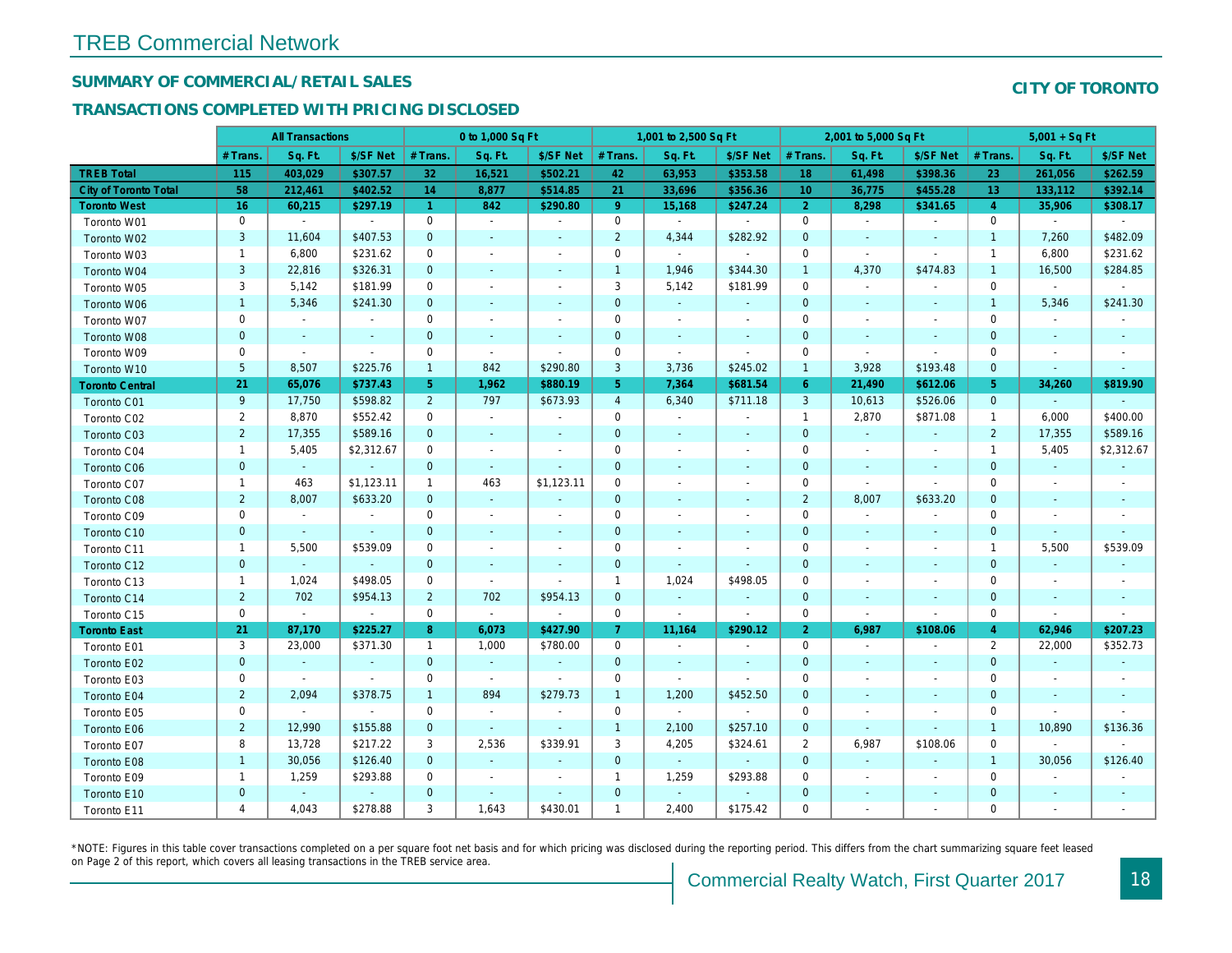## SUMMARY OF COMMERCIAL/RETAIL SALES - CONDOMINIUM BREAKOUT

#### TRANSACTIONS COMPLETED WITH PRICING DISCLOSED

|                        |                | <b>All Transactions</b>  |                          |                      | 0 to 1,000 Sq Ft |                          |                | 1,001 to 2,500 Sq Ft         |                          |                | 2,001 to 5,000 Sq Ft     |                          |
|------------------------|----------------|--------------------------|--------------------------|----------------------|------------------|--------------------------|----------------|------------------------------|--------------------------|----------------|--------------------------|--------------------------|
|                        | # Trans.       | Sq. Ft.                  | \$/SF Net                | # Trans.             | Sq. Ft.          | \$/SF Net                | # Trans.       | Sq. Ft.                      | \$/SF Net                | # Trans.       | Sq. Ft.                  | \$/SF Ne                 |
| <b>TREB Total</b>      | 30             | 44,232                   | \$393.51                 | 13                   | 6,923            | \$511.87                 | 13             | 17,403                       | \$448.30                 | $\mathbf{3}$   | 10,193                   | \$417.93                 |
| City of Toronto Total  | 18             | 23,407                   | \$498.87                 | 8                    | 4,909            | \$513.48                 | 8 <sup>°</sup> | 11,004                       | \$493.53                 | $\overline{2}$ | 7,493                    | \$497.1                  |
| <b>Toronto West</b>    | $\overline{4}$ | 5,173                    | \$279.53                 | $\blacktriangleleft$ | 842              | \$290.80                 | 3              | 4,330                        | \$277.34                 | $\overline{0}$ | $\sim$                   | $\omega_{\rm c}$         |
| Toronto W01            | 0              | $\blacksquare$           | $\blacksquare$           | $\mathbf 0$          | $\blacksquare$   | $\blacksquare$           | $\mathbf 0$    | $\blacksquare$               | $\blacksquare$           | 0              | $\blacksquare$           | $\blacksquare$           |
| Toronto W02            | $\mathbf{1}$   | 1,844                    | \$232.65                 | $\mathbf{0}$         | $\sim$           | $\sim$                   | $\mathbf{1}$   | 1,844                        | \$232.65                 | $\mathbf{0}$   | $\sim$                   | $\sim$                   |
| Toronto W03            | 0              | $\sim$                   | $\sim$                   | $\mathbf 0$          | $\sim$           | $\blacksquare$           | $\mathbf 0$    | $\blacksquare$               | $\blacksquare$           | $\mathbf 0$    | $\sim$                   | $\overline{\phantom{a}}$ |
| Toronto W04            | $\mathbf{0}$   | $\sim$                   | $\sim$                   | $\mathbf 0$          | $\sim$           | $\blacksquare$           | $\mathbf 0$    | $\blacksquare$               | $\blacksquare$           | $\mathbf 0$    | $\blacksquare$           | $\sim$                   |
| Toronto W05            | 0              | $\overline{\phantom{a}}$ | $\overline{\phantom{a}}$ | $\mathbf 0$          | $\blacksquare$   | $\blacksquare$           | $\mathbf 0$    | $\overline{\phantom{a}}$     | $\blacksquare$           | 0              | ÷                        | $\overline{\phantom{a}}$ |
| Toronto W06            | $\mathbf{0}$   | $\sim$                   | $\sim$                   | $\mathbf{0}$         | $\frac{1}{2}$    | $\blacksquare$           | $\mathbf 0$    | ٠                            | ٠                        | $\mathbf 0$    | $\sim$                   | $\blacksquare$           |
| Toronto W07            | 0              | $\overline{\phantom{a}}$ |                          | $\mathbf 0$          | $\blacksquare$   | $\overline{\phantom{a}}$ | $\mathbf 0$    | $\blacksquare$               | $\blacksquare$           | $\mathbf 0$    | $\blacksquare$           | $\overline{\phantom{a}}$ |
| Toronto W08            | $\mathbf 0$    | $\sim$                   | $\sim$                   | $\mathbf 0$          | $\blacksquare$   | $\blacksquare$           | $\mathbf 0$    | $\blacksquare$               | $\blacksquare$           | $\mathbf{0}$   | $\blacksquare$           | $\overline{\phantom{a}}$ |
| Toronto W09            | $\mathbf 0$    | $\blacksquare$           | $\blacksquare$           | $\mathbf 0$          | $\blacksquare$   | $\overline{\phantom{a}}$ | $\mathbf 0$    | $\blacksquare$               | $\overline{\phantom{a}}$ | $\mathbf 0$    | ÷                        | $\overline{\phantom{a}}$ |
| Toronto W10            | $\mathbf{3}$   | 3,329                    | \$305.50                 | $\mathbf{1}$         | 842              | \$290.80                 | $\overline{2}$ | 2,486                        | \$310.48                 | $\mathbf{0}$   | $\blacksquare$           | $\blacksquare$           |
| <b>Toronto Central</b> | 8              | 11,154                   | \$736.68                 | 3                    | 1,363            | \$870.82                 | $\overline{4}$ | 5,334                        | \$680.54                 | $\mathbf{1}$   | 4,457                    | \$762.84                 |
| Toronto C01            | $\overline{4}$ | 4,971                    | \$731.67                 | $\mathbf{1}$         | 661              | \$782.34                 | 3              | 4,310                        | \$723.90                 | $\mathbf 0$    | $\blacksquare$           | $\sim$                   |
| Toronto C02            | 0              | $\sim$                   |                          | $\mathbf 0$          | $\blacksquare$   | $\blacksquare$           | $\mathbf 0$    | $\blacksquare$               | $\blacksquare$           | $\mathbf 0$    | $\blacksquare$           | $\blacksquare$           |
| Toronto C03            | $\mathbf{0}$   | $\sim$                   | $\sim$                   | $\overline{0}$       | $\blacksquare$   | $\blacksquare$           | $\mathbf 0$    | $\blacksquare$               | $\blacksquare$           | $\mathbf{0}$   | $\blacksquare$           | $\overline{\phantom{a}}$ |
| Toronto C04            | 0              | $\sim$                   | $\overline{\phantom{a}}$ | $\mathbf 0$          | $\blacksquare$   | $\blacksquare$           | $\mathbf 0$    | $\blacksquare$               | $\sim$                   | 0              | $\blacksquare$           |                          |
| <b>Toronto C06</b>     | $\mathbf{0}$   | $\sim$                   | $\sim$                   | $\mathbf 0$          | $\blacksquare$   | $\sim$                   | $\mathbf{0}$   | $\blacksquare$               | $\blacksquare$           | $\mathbf 0$    | $\blacksquare$           | ٠                        |
| Toronto C07            | 0              | $\sim$                   | $\sim$                   | $\mathbf 0$          | $\sim$           | $\blacksquare$           | $\mathbf 0$    | $\sim$                       | $\blacksquare$           | $\mathbf 0$    | $\sim$                   | $\sim$                   |
| Toronto C08            | $\mathbf{1}$   | 4,457                    | \$762.84                 | $\mathbf 0$          | $\sim$           | $\blacksquare$           | $\mathbf 0$    | $\sim$                       | $\omega$                 | $\mathbf{1}$   | 4,457                    | \$762.84                 |
| Toronto C09            | 0              | $\blacksquare$           | $\overline{\phantom{a}}$ | 0                    | $\blacksquare$   | $\blacksquare$           | 0              | $\overline{\phantom{a}}$     | $\overline{\phantom{a}}$ | 0              | $\blacksquare$           | $\blacksquare$           |
| Toronto C10            | $\mathbf{0}$   | $\sim$                   | $\sim$                   | $\mathbf 0$          | $\sim$           | $\sim$                   | $\mathbf 0$    | $\sim$                       | $\sim$                   | $\mathbf 0$    | $\sim$                   | $\sim$                   |
| Toronto C11            | 0              | $\blacksquare$           | $\overline{\phantom{a}}$ | $\mathbf 0$          | $\blacksquare$   | $\overline{\phantom{a}}$ | $\mathbf 0$    | $\blacksquare$               | $\overline{\phantom{a}}$ | $\mathbf 0$    | $\blacksquare$           | $\blacksquare$           |
| Toronto C12            | $\mathbf{0}$   | $\blacksquare$           | $\sim$                   | $\mathbf 0$          | $\blacksquare$   | $\blacksquare$           | $\mathbf 0$    | $\blacksquare$               | $\blacksquare$           | $\mathbf{0}$   | $\blacksquare$           | $\sim$                   |
| Toronto C13            | $\mathbf{1}$   | 1,024                    | \$498.05                 | 0                    | $\sim$           | $\overline{\phantom{a}}$ | $\mathbf{1}$   | 1,024                        | \$498.05                 | 0              | $\overline{\phantom{a}}$ |                          |
| Toronto C14            | $\overline{2}$ | 702                      | \$954.13                 | $\overline{2}$       | 702              | \$954.13                 | $\mathbf 0$    | $\blacksquare$               | $\blacksquare$           | $\mathbf{0}$   | $\blacksquare$           | $\sim$                   |
| Toronto C15            | 0              | $\blacksquare$           | $\blacksquare$           | $\mathbf 0$          | $\omega$         | $\blacksquare$           | $\mathbf 0$    | $\blacksquare$               | $\blacksquare$           | $\mathbf 0$    | $\omega$                 | $\blacksquare$           |
| <b>Toronto East</b>    | $6^{\circ}$    | 7,080                    | \$284.46                 | $\overline{4}$       | 2,704            | \$402.74                 | $\mathbf{1}$   | 1,340                        | \$447.76                 | $\mathbf{1}$   | 3,036                    | \$107.05                 |
| Toronto E01            | 0              | $\blacksquare$           | $\sim$                   | $\mathbf 0$          | $\sim$           | $\blacksquare$           | $\mathbf 0$    | $\blacksquare$               | $\sim$                   | $\mathbf 0$    | $\blacksquare$           | $\sim$                   |
| Toronto E02            | $\pmb{0}$      |                          |                          | $\mathbf 0$          | $\sim$           | $\blacksquare$           | $\mathbf 0$    | $\sim$                       | ٠                        | $\mathbf{0}$   | $\sim$                   | $\blacksquare$           |
| Toronto E03            | 0              | $\overline{\phantom{a}}$ | $\overline{\phantom{a}}$ | $\mathbf 0$          | $\blacksquare$   | $\overline{\phantom{a}}$ | $\pmb{0}$      | $\blacksquare$               | $\blacksquare$           | 0              | $\blacksquare$           | $\blacksquare$           |
| Toronto E04            | $\mathbf 0$    | $\sim$                   | $\sim$                   | $\mathbf 0$          | $\blacksquare$   | $\blacksquare$           | $\mathbf 0$    | $\blacksquare$               | $\blacksquare$           | $\mathbf 0$    | $\blacksquare$           | ٠                        |
| Toronto E05            | 0              | $\sim$                   | $\sim$                   | $\mathbf 0$          | $\sim$           | $\blacksquare$           | $\mathbf 0$    | $\blacksquare$               | $\blacksquare$           | $\mathbf 0$    | $\blacksquare$           | $\blacksquare$           |
| Toronto E06            | $\mathbf{0}$   | $\sim$                   | $\sim$                   | $\mathbf 0$          | $\omega$         | $\sim$                   | $\mathbf 0$    | ÷.                           | $\sim$                   | $\mathbf 0$    | $\sim$                   |                          |
| Toronto E07            | 4              | 6,152                    | \$264.14                 | $\overline{2}$       | 1,776            | \$394.14                 | $\mathbf{1}$   | 1,340                        | \$447.76                 | $\overline{1}$ | 3,036                    | \$107.05                 |
| Toronto E08            | $\mathbf{0}$   | $\sim$                   |                          | $\mathbf{0}$         | $\sim$           | $\blacksquare$           | $\mathbf 0$    | $\blacksquare$               | ٠                        | $\mathbf{0}$   | $\blacksquare$           |                          |
| Toronto E09            | 0              | $\overline{\phantom{a}}$ |                          | $\mathbf 0$          | $\blacksquare$   | $\blacksquare$           | $\mathbf 0$    | $\blacksquare$               | $\overline{\phantom{a}}$ | $\mathbf 0$    | $\blacksquare$           | $\blacksquare$           |
| Toronto E10            | $\mathbf 0$    | $\blacksquare$           | $\sim$                   | $\mathbf 0$          | $\blacksquare$   | $\blacksquare$           | $\mathbf 0$    | $\qquad \qquad \blacksquare$ | $\blacksquare$           | $\mathbf 0$    | $\overline{\phantom{a}}$ | $\blacksquare$           |
| Toronto E11            | $\overline{2}$ | 928                      | \$419.18                 | $\overline{2}$       | 928              | \$419.18                 | $\mathbf 0$    | $\blacksquare$               | $\blacksquare$           | $\mathbf 0$    |                          | $\sim$                   |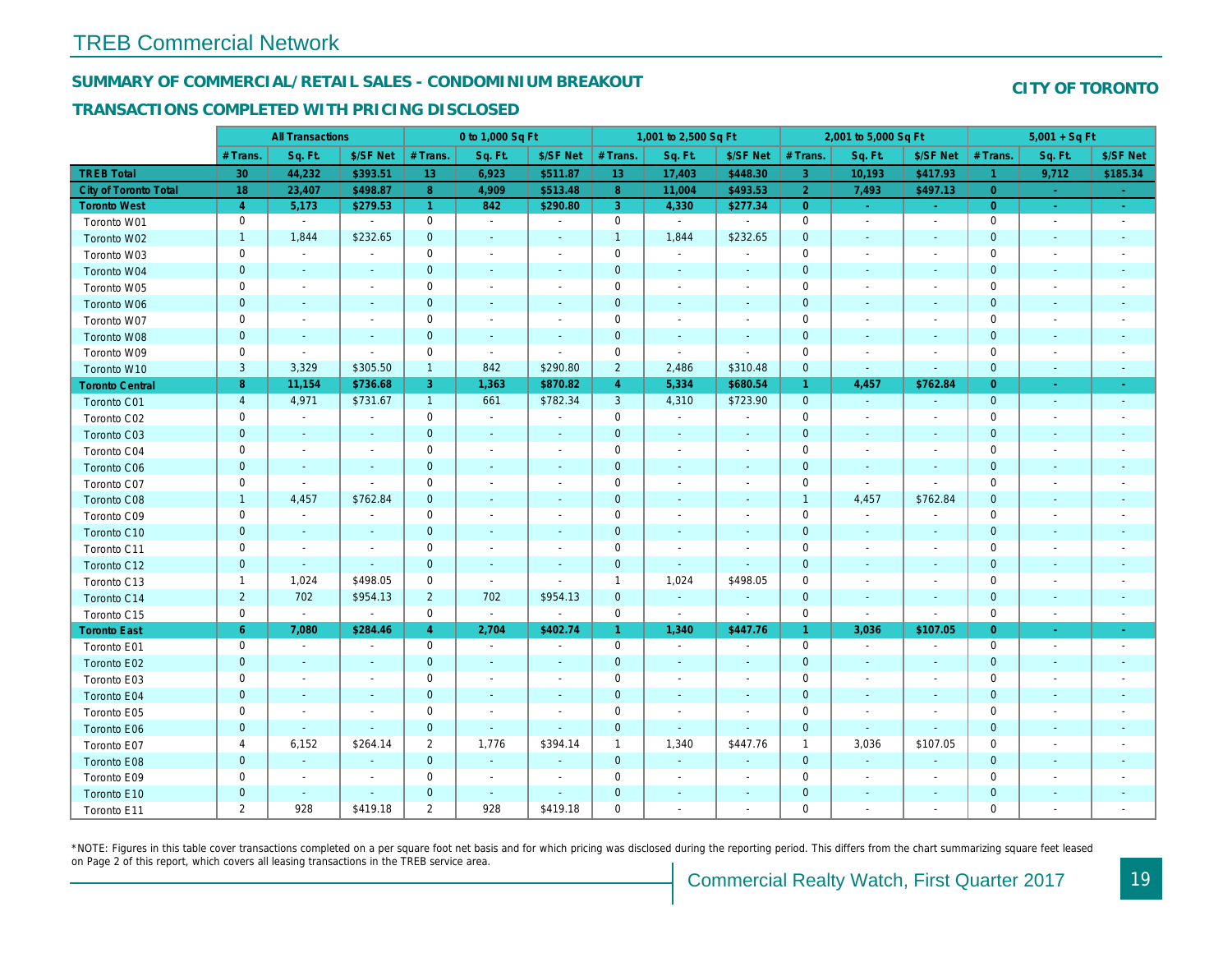## SUMMARY OF COMMERCIAL/RETAIL SALES- OTHER TYPES BREAKOUT

#### TRANSACTIONS COMPLETED WITH PRICING DISCLOSED

|                              |                 | <b>All Transactions</b> |                          |                | 0 to 1,000 Sq Ft         |                          |                      | 1,001 to 2,500 Sq Ft     |                          |                | 2,001 to 5,000 Sq Ft     |                          |
|------------------------------|-----------------|-------------------------|--------------------------|----------------|--------------------------|--------------------------|----------------------|--------------------------|--------------------------|----------------|--------------------------|--------------------------|
|                              | # Trans         | Sq. Ft.                 | \$/SF Net                | # Trans.       | Sq. Ft.                  | \$/SF Net                | # Trans.             | Sq. Ft.                  | \$/SF Net                | # Trans.       | Sq. Ft.                  | \$/SF Ne                 |
| <b>TREB Total</b>            | 85              | 358,797                 | \$296.97                 | 19             | 9,598                    | \$495.25                 | 29                   | 46,550                   | \$318.17                 | 15             | 51,305                   | \$394.47                 |
| <b>City of Toronto Total</b> | 40              | 189,054                 | \$390.60                 | 6              | 3,968                    | \$516.54                 | 13 <sup>°</sup>      | 22,692                   | \$289.84                 | 8              | 29,282                   | \$444.58                 |
| <b>Toronto West</b>          | 12 <sub>2</sub> | 55,042                  | \$298.85                 | $\overline{0}$ | $\sim$                   | $\sim$                   | $6^{\circ}$          | 10,838                   | \$235.22                 | $\overline{2}$ | 8,298                    | \$341.65                 |
| Toronto W01                  | 0               | $\blacksquare$          | $\blacksquare$           | $\mathbf 0$    | $\blacksquare$           | $\sim$                   | $\mathbf 0$          | $\blacksquare$           | $\blacksquare$           | $\mathbf 0$    | $\bullet$                | $\sim$                   |
| Toronto W02                  | $\overline{2}$  | 9,760                   | \$440.57                 | $\mathbf 0$    | $\sim$                   | $\blacksquare$           | $\mathbf{1}$         | 2,500                    | \$320.00                 | $\mathbf 0$    | $\sim$                   | $\blacksquare$           |
| Toronto W03                  | $\mathbf{1}$    | 6,800                   | \$231.62                 | $\mathbf 0$    | $\overline{\phantom{a}}$ | $\blacksquare$           | 0                    | $\blacksquare$           | $\sim$                   | 0              | $\sim$                   |                          |
| Toronto W04                  | 3               | 22,816                  | \$326.31                 | $\mathbf 0$    | $\sim$                   | $\blacksquare$           | $\mathbf{1}$         | 1,946                    | \$344.30                 | $\mathbf{1}$   | 4,370                    | \$474.83                 |
| Toronto W05                  | 3               | 5,142                   | \$181.99                 | 0              | $\overline{\phantom{a}}$ | $\blacksquare$           | 3                    | 5,142                    | \$181.99                 | 0              | $\sim$                   |                          |
| Toronto W06                  | $\mathbf{1}$    | 5,346                   | \$241.30                 | $\mathbf{0}$   | $\sim$                   | $\sim$                   | $\mathbf{0}$         | $\blacksquare$           | $\sim$                   | $\mathbf{0}$   | $\sim$                   | $\blacksquare$           |
| Toronto W07                  | 0               | $\blacksquare$          | $\blacksquare$           | $\mathbf 0$    | $\sim$                   | $\blacksquare$           | $\mathbf 0$          | $\blacksquare$           | $\overline{\phantom{a}}$ | $\mathbf 0$    | $\sim$                   |                          |
| Toronto W08                  | $\pmb{0}$       | $\blacksquare$          | $\blacksquare$           | $\mathbf 0$    | $\blacksquare$           | $\blacksquare$           | $\pmb{0}$            | $\blacksquare$           | $\blacksquare$           | $\mathbf 0$    | $\sim$                   | $\blacksquare$           |
| Toronto W09                  | 0               | $\blacksquare$          | $\blacksquare$           | 0              | $\overline{\phantom{a}}$ | $\blacksquare$           | 0                    | $\overline{\phantom{a}}$ | $\sim$                   | $\mathbf 0$    | $\sim$                   | $\blacksquare$           |
| Toronto W10                  | $\overline{2}$  | 5,178                   | \$174.49                 | $\mathbf 0$    | $\blacksquare$           | $\blacksquare$           | $\mathbf{1}$         | 1,250                    | \$114.80                 | $\mathbf{1}$   | 3,928                    | \$193.48                 |
| <b>Toronto Central</b>       | 13              | 53,922                  | \$737.58                 | 2 <sup>1</sup> | 599                      | \$901.50                 | $\blacktriangleleft$ | 2,030                    | \$684.18                 | 5 <sup>5</sup> | 17,033                   | \$572.60                 |
| Toronto C01                  | 5               | 12,779                  | \$547.15                 | $\mathbf{1}$   | 136                      | \$147.06                 | $\mathbf{1}$         | 2,030                    | \$684.18                 | 3              | 10,613                   | \$526.06                 |
| Toronto C02                  | $\overline{2}$  | 8,870                   | \$552.42                 | 0              | $\blacksquare$           | $\blacksquare$           | 0                    | $\blacksquare$           | $\blacksquare$           | $\mathbf{1}$   | 2,870                    | \$871.08                 |
| Toronto C03                  | $\overline{2}$  | 17,355                  | \$589.16                 | $\mathbf{0}$   | $\sim$                   | $\blacksquare$           | $\mathbf{0}$         | $\sim$                   | $\sim$                   | $\mathbf 0$    | $\omega$                 | $\omega$                 |
| Toronto C04                  | $\overline{1}$  | 5,405                   | \$2,312.67               | 0              | $\blacksquare$           | $\blacksquare$           | 0                    | $\overline{\phantom{a}}$ | $\overline{\phantom{a}}$ | 0              | $\sim$                   | $\overline{\phantom{a}}$ |
| <b>Toronto C06</b>           | $\mathbf{0}$    | $\omega$                | $\omega$                 | $\overline{0}$ | $\sim$                   | $\blacksquare$           | $\mathbf{0}$         | $\sim$                   | $\sim$                   | $\mathbf 0$    | $\sim$                   | $\sim$                   |
| Toronto C07                  | $\mathbf{1}$    | 463                     | \$1,123.11               | $\mathbf{1}$   | 463                      | \$1,123.11               | 0                    | $\overline{\phantom{a}}$ | $\sim$                   | $\mathbf 0$    | $\sim$                   | $\blacksquare$           |
| Toronto C08                  | $\mathbf{1}$    | 3,550                   | \$470.42                 | $\mathbf{0}$   | $\omega$                 | $\sim$                   | $\mathbf{0}$         | $\sim$                   | $\sim$                   | $\mathbf{1}$   | 3,550                    | \$470.42                 |
| Toronto C09                  | 0               | $\blacksquare$          | $\blacksquare$           | 0              | $\sim$                   | $\overline{\phantom{a}}$ | 0                    | $\overline{\phantom{a}}$ | $\overline{\phantom{a}}$ | $\mathbf 0$    | $\blacksquare$           | $\overline{\phantom{a}}$ |
| Toronto C10                  | $\mathbf 0$     | $\sim$                  | $\omega$                 | $\mathbf 0$    | $\sim$                   | $\sim$                   | $\mathbf{0}$         | $\sim$                   | $\sim$                   | $\mathbf 0$    | $\sim$                   | $\sim$                   |
| Toronto C11                  | $\mathbf 1$     | 5,500                   | \$539.09                 | 0              | $\overline{\phantom{a}}$ | $\overline{\phantom{a}}$ | 0                    | $\overline{\phantom{a}}$ | $\overline{\phantom{a}}$ | 0              | $\sim$                   |                          |
| Toronto C12                  | $\mathbf{0}$    | $\omega$                | $\sim$                   | $\overline{0}$ | $\sim$                   | $\sim$                   | $\mathbf{0}$         | $\sim$                   | $\sim$                   | $\mathbf{0}$   | $\sim$                   | $\sim$                   |
| Toronto C13                  | 0               | $\sim$                  | $\overline{\phantom{a}}$ | 0              | $\overline{\phantom{a}}$ | $\blacksquare$           | 0                    | $\overline{\phantom{a}}$ | $\overline{\phantom{a}}$ | $\mathbf 0$    | $\overline{\phantom{a}}$ | $\overline{\phantom{a}}$ |
| Toronto C14                  | $\mathbf 0$     | $\sim$                  | $\sim$                   | $\mathbf 0$    | $\sim$                   | $\sim$                   | $\mathbf{0}$         | $\sim$                   | $\sim$                   | $\mathbf 0$    | $\overline{\phantom{a}}$ | $\sim$                   |
| Toronto C15                  | 0               | $\blacksquare$          | $\blacksquare$           | 0              | $\blacksquare$           | $\blacksquare$           | 0                    | $\blacksquare$           | $\blacksquare$           | $\mathbf 0$    | $\blacksquare$           | $\blacksquare$           |
| <b>Toronto East</b>          | 15              | 80,090                  | \$220.03                 | 4              | 3,369                    | \$448.09                 | $6^{\circ}$          | 9,824                    | \$268.62                 | $\mathbf{1}$   | 3,951                    | \$108.83                 |
| Toronto E01                  | 3               | 23,000                  | \$371.30                 | $\mathbf{1}$   | 1,000                    | \$780.00                 | 0                    | $\sim$                   | $\overline{\phantom{a}}$ | $\mathbf 0$    | $\blacksquare$           | $\sim$                   |
| Toronto E02                  | $\mathbf{0}$    | $\sim$                  | $\sim$                   | $\overline{0}$ | $\sim$                   | $\sim$                   | $\mathbf{0}$         | $\sim$                   | $\sim$                   | $\mathbf 0$    | $\sim$                   | $\blacksquare$           |
| Toronto E03                  | 0               | $\sim$                  | $\blacksquare$           | $\mathbf 0$    | $\blacksquare$           | $\blacksquare$           | 0                    | $\blacksquare$           | $\sim$                   | $\mathbf 0$    | $\blacksquare$           |                          |
| Toronto E04                  | $\overline{2}$  | 2,094                   | \$378.75                 | $\mathbf{1}$   | 894                      | \$279.73                 | $\mathbf{1}$         | 1,200                    | \$452.50                 | $\mathbf 0$    | $\sim$                   |                          |
| Toronto E05                  | 0               | $\blacksquare$          | $\blacksquare$           | 0              | $\blacksquare$           | $\blacksquare$           | 0                    | $\blacksquare$           | $\blacksquare$           | 0              | $\blacksquare$           | $\overline{\phantom{a}}$ |
| Toronto E06                  | $\overline{2}$  | 12,990                  | \$155.88                 | $\mathbf{0}$   | $\sim$                   | $\blacksquare$           | $\mathbf{1}$         | 2,100                    | \$257.10                 | $\mathbf{0}$   | $\sim$                   |                          |
| Toronto E07                  | 4               | 7,576                   | \$179.12                 | $\mathbf{1}$   | 760                      | \$213.16                 | $\overline{2}$       | 2,865                    | \$267.02                 | $\mathbf{1}$   | 3,951                    | \$108.83                 |
| Toronto E08                  | $\mathbf{1}$    | 30,056                  | \$126.40                 | $\mathbf{0}$   | $\omega$                 | $\blacksquare$           | $\mathbf{0}$         | $\omega$                 | $\omega$                 | $\mathbf 0$    |                          |                          |
| Toronto E09                  | $\mathbf{1}$    | 1,259                   | \$293.88                 | 0              | $\blacksquare$           | $\blacksquare$           | $\mathbf{1}$         | 1,259                    | \$293.88                 | 0              | $\blacksquare$           | $\overline{\phantom{a}}$ |
| Toronto E10                  | $\mathbf 0$     | $\blacksquare$          | $\blacksquare$           | 0              | $\sim$                   | $\blacksquare$           | $\mathbf 0$          |                          | $\overline{\phantom{a}}$ | $\mathbf 0$    | $\overline{\phantom{a}}$ |                          |
| Toronto E11                  | $\overline{2}$  | 3,115                   | \$237.08                 | $\mathbf{1}$   | 715                      | \$444.06                 | $\mathbf{1}$         | 2,400                    | \$175.42                 | $\mathbf 0$    | $\blacksquare$           | $\overline{\phantom{a}}$ |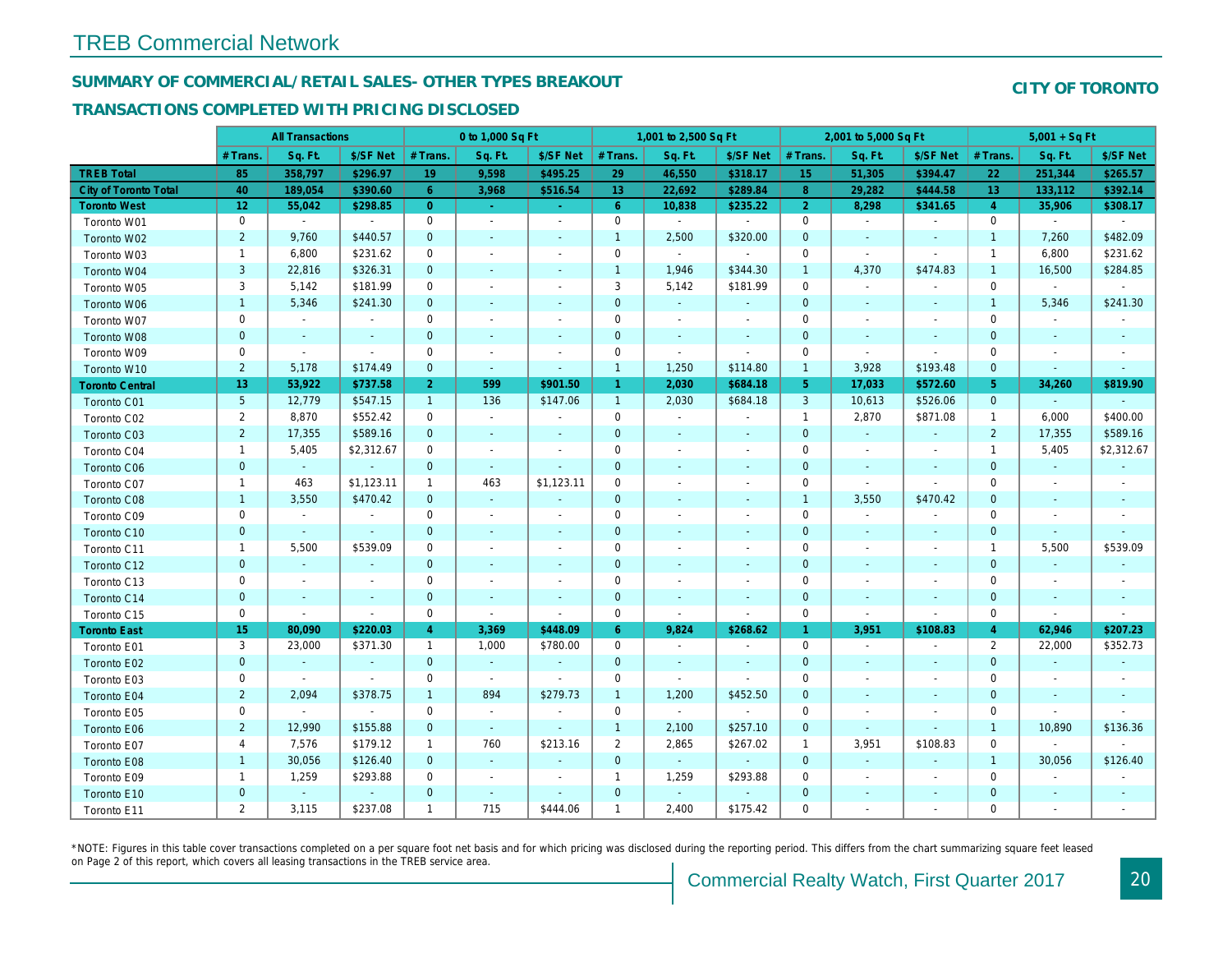#### SUMMARY OF OFFICE SALES

#### TRANSACTIONS COMPLETED WITH PRICING DISCLOSED

|                        |                | <b>All Transactions</b> |                |                      | 0 to 1,000 Sq Ft |                          |                | 1,001 to 2,500 Sq Ft |                          |                      | 2,001 to 5,000 Sq Ft |                  |
|------------------------|----------------|-------------------------|----------------|----------------------|------------------|--------------------------|----------------|----------------------|--------------------------|----------------------|----------------------|------------------|
|                        | # Trans.       | Sq. Ft.                 | \$/SF Net      | # Trans.             | Sq. Ft.          | \$/SF Net                | # Trans.       | Sq. Ft.              | \$/SF Net                | # Trans.             | Sq. Ft.              | \$/SF Ne         |
| <b>TREB Total</b>      | 44             | 121,106                 | \$333.03       | 9 <sup>°</sup>       | 6,864            | \$487.51                 | 25             | 36,392               | \$362.26                 | $\overline{7}$       | 26,259               | \$351.97         |
| <b>Halton Region</b>   | $6^{\circ}$    | 13,307                  | \$413.32       | $\blacktriangleleft$ | 997              | \$398.70                 | 3              | 4,967                | \$448.96                 | $\overline{2}$       | 7,343                | \$391.19         |
| Burlington             | $\overline{2}$ | 2,017                   | \$318.54       | $\mathbf{1}$         | 997              | \$398.70                 | 1              | 1,020                | \$240.20                 | $\mathbf 0$          | $\omega$             | $\blacksquare$   |
| <b>Halton Hills</b>    | $\mathbf 0$    | $\sim$                  | $\sim$         | $\mathbf 0$          | $\sim$           |                          | $\mathbf 0$    | $\blacksquare$       | $\overline{a}$           | $\mathbf 0$          | $\overline{a}$       | $\sim$           |
| Milton                 | $\mathbf{0}$   | $\Delta$                | ÷.             | $\mathbf 0$          | $\sim$           | $\overline{\phantom{a}}$ | $\mathbf 0$    | $\omega$             | $\mathbf{r}$             | $\mathbf 0$          | ÷.                   | $\sim$           |
| Oakville               | $\overline{4}$ | 11,290                  | \$430.25       | $\mathbf 0$          | $\mathbf{r}$     | $\sim$                   | $\overline{2}$ | 3,947                | \$502.91                 | 2                    | 7,343                | \$391.19         |
| <b>Peel Region</b>     | 11             | 21,545                  | \$247.64       | $\mathbf{1}$         | 556              | \$294.51                 | 7 <sup>1</sup> | 10,390               | \$269.64                 | 3                    | 10,599               | \$223.6'         |
| <b>Brampton</b>        | $\overline{4}$ | 6,641                   | \$233.75       | $\mathbf{1}$         | 556              | \$294.51                 | $\overline{2}$ | 2,563                | \$327.19                 | $\mathbf{1}$         | 3,522                | \$156.16         |
| Caledon                | $\mathbf{0}$   | $\omega$                | $\blacksquare$ | $\mathbf{0}$         | $\omega$         | $\sim$                   | $\mathbf 0$    | $\blacksquare$       | $\omega$                 | $\mathbf 0$          | $\omega$             | $\blacksquare$   |
| Mississauga            | $\overline{7}$ | 14,904                  | \$253.82       | $\mathbf 0$          | $\blacksquare$   | $\sim$                   | 5              | 7,827                | \$250.80                 | $\overline{2}$       | 7,077                | \$257.1          |
| Toronto                | 14             | 45,558                  | \$461.43       | 5                    | 3,683            | \$641.87                 | $\overline{7}$ | 9,863                | \$372.91                 | $\mathbf{1}$         | 4,457                | \$762.84         |
| <b>Toronto West</b>    | $\overline{2}$ | 28,486                  | \$448.64       | $\mathbf{1}$         | 931              | \$1,288.94               | $\mathbf 0$    | $\blacksquare$       | $\sim$                   | $\mathbf 0$          | $\blacksquare$       | $\blacksquare$   |
| <b>Toronto Central</b> | 11             | 15,492                  | \$521.69       | $\overline{4}$       | 2,752            | \$422.97                 | 6              | 8,283                | \$424.73                 | $\overline{1}$       | 4,457                | \$762.84         |
| <b>Toronto East</b>    | $\overline{1}$ | 1,580                   | \$101.27       | $\mathbf 0$          | $\bullet$        |                          | $\mathbf{1}$   | 1,580                | \$101.27                 | $\mathbf 0$          | $\blacksquare$       | $\blacksquare$   |
| <b>York Region</b>     | 11             | 33,619                  | \$230.88       | 1 <sup>1</sup>       | 628              | \$299.36                 | 8              | 11,172               | \$400.46                 | $\blacktriangleleft$ | 3,860                | \$155.44         |
| Aurora                 | $\mathbf 0$    | $\sim$                  | $\blacksquare$ | $\mathbf 0$          | $\sim$           | $\blacksquare$           | 0              | $\blacksquare$       | $\sim$                   | $\mathbf 0$          | $\blacksquare$       | $\sim$           |
| E. Gwillimbury         | $\overline{0}$ | $\sim$                  | $\omega$       | $\mathbf{0}$         | $\sim$           | $\sim$                   | $\mathbf 0$    | $\sim$               | $\blacksquare$           | $\mathbf{0}$         | ÷.                   | $\sim$           |
| Georgina               | $\mathbf{1}$   | 17,959                  | \$139.21       | $\mathbf 0$          | $\sim$           | $\sim$                   | $\pmb{0}$      | $\blacksquare$       | $\blacksquare$           | $\mathbf 0$          | $\blacksquare$       | $\sim$           |
| King                   | $\mathbf{0}$   | $\sim$                  | $\blacksquare$ | $\mathbf{0}$         | $\sim$           | $\overline{\phantom{a}}$ | $\mathbf 0$    | $\omega$             | ä,                       | $\mathbf{0}$         | $\blacksquare$       | $\sim$           |
| Markham                | 5              | 6,326                   | \$459.20       | $\mathbf 0$          | $\sim$           | $\overline{\phantom{a}}$ | 5              | 6,326                | \$459.20                 | $\mathbf 0$          | $\blacksquare$       | $\sim$           |
| Newmarket              | $\overline{1}$ | 2,154                   | \$295.26       | $\Omega$             | $\omega$         |                          | $\mathbf{1}$   | 2,154                | \$295.26                 | $\mathbf{0}$         | ä,                   |                  |
| Richmond Hill          | 3              | 5,720                   | \$191.61       | $\mathbf{1}$         | 628              | \$299.36                 | $\mathbf{1}$   | 1,232                | \$250.00                 | $\mathbf{1}$         | 3,860                | \$155.44         |
| Vaughan                | $\mathbf{1}$   | 1,460                   | \$428.08       | $\mathbf{0}$         | $\omega$         | $\sim$                   | $\mathbf{1}$   | 1,460                | \$428.08                 | $\mathbf{0}$         | $\omega$             | $\blacksquare$   |
| Whitchurch-Stouffville | $\mathbf 0$    | $\blacksquare$          | $\blacksquare$ | $\mathbf 0$          | $\blacksquare$   | $\sim$                   | 0              | $\omega$             | $\sim$                   | $\mathbf 0$          | $\blacksquare$       | $\blacksquare$   |
| Durham Region          | $\overline{2}$ | 7,077                   | \$100.75       | $\mathbf{1}$         | 1,000            | \$233.00                 | $\overline{0}$ | $\bullet$            | ÷                        | $\overline{0}$       | $\blacksquare$       | $\sigma_{\rm c}$ |
| Ajax                   | $\mathbf 0$    | $\sim$                  | $\blacksquare$ | $\mathbf 0$          | $\sim$           | $\sim$                   | 0              | $\blacksquare$       | $\blacksquare$           | $\mathbf 0$          | $\blacksquare$       | $\sim$           |
| <b>Brock</b>           | $\overline{0}$ | $\blacksquare$          | $\blacksquare$ | $\mathbf{0}$         | $\sim$           | $\sim$                   | $\mathbf 0$    | $\blacksquare$       | $\blacksquare$           | $\mathbf{0}$         | $\blacksquare$       | $\sim$           |
| Clarington             | $\mathbf 0$    | $\blacksquare$          | $\blacksquare$ | $\mathbf 0$          | $\overline{a}$   | $\sim$                   | $\pmb{0}$      | $\overline{a}$       | $\blacksquare$           | $\mathbf 0$          | ÷.                   | $\blacksquare$   |
| Oshawa                 | $\mathbf{1}$   | 6,077                   | \$78.98        | $\mathbf{0}$         | $\sim$           | $\sim$                   | $\mathbf 0$    | $\blacksquare$       | $\blacksquare$           | $\mathbf{0}$         | $\blacksquare$       | $\blacksquare$   |
| Pickering              | $\mathbf 0$    | $\sim$                  | $\sim$         | $\mathbf 0$          | $\sim$           | $\overline{\phantom{a}}$ | $\mathbf 0$    | $\blacksquare$       | $\blacksquare$           | $\mathbf 0$          | $\overline{a}$       | $\blacksquare$   |
| Scugog                 | $\mathbf{0}$   | $\omega$                | $\omega$       | $\mathbf{0}$         | $\Delta$         | $\sim$                   | $\mathbf 0$    | $\Delta$             | $\blacksquare$           | $\mathbf{0}$         | $\blacksquare$       | $\sim$           |
| Uxbridge               | $\mathbf{1}$   | 1,000                   | \$233.00       | $\mathbf{1}$         | 1,000            | \$233.00                 | 0              | $\blacksquare$       | $\blacksquare$           | $\mathbf 0$          | ÷,                   | $\blacksquare$   |
| Whitby                 | $\mathbf{0}$   | $\omega$                | $\blacksquare$ | $\mathbf{0}$         | $\omega$         | $\sim$                   | $\mathbf 0$    | $\blacksquare$       | $\blacksquare$           | $\mathbf{0}$         | $\blacksquare$       | $\sim$           |
| <b>Dufferin County</b> | $\overline{0}$ | $\omega$                | $\Delta \phi$  | $\overline{0}$       | $\sim$           | $\sim$                   | $\overline{0}$ | $\omega$             | ÷.                       | $\overline{0}$       | ÷.                   | $\sim$           |
| Orangeville            | $\mathbf{0}$   | $\omega$                | $\blacksquare$ | $\mathbf 0$          | $\omega$         | $\blacksquare$           | $\mathbf{0}$   | $\omega$             | $\omega$                 | $\mathbf 0$          | $\omega$             | $\sim$           |
| <b>Simcoe County</b>   | $\overline{0}$ | $\omega$                | $\omega$       | $\overline{0}$       | $\sim$           | $\omega$                 | $\overline{0}$ | $\blacksquare$       | $\omega$                 | $\overline{0}$       | $\blacksquare$       | $\bullet$        |
| Adjala-Tosorontio      | $\overline{0}$ | $\sim$                  | $\sim$         | $\mathbf{0}$         | $\sim$           | $\sim$                   | $\mathbf 0$    | $\omega$             | $\blacksquare$           | $\mathbf{0}$         | $\blacksquare$       | $\sim$           |
| <b>Bradford West</b>   | $\mathbf 0$    | $\blacksquare$          | $\blacksquare$ | $\mathbf 0$          | $\blacksquare$   | $\blacksquare$           | $\pmb{0}$      | $\blacksquare$       | $\sim$                   | $\mathbf 0$          | $\overline{a}$       | $\sim$           |
| Essa                   | $\mathbf{0}$   | $\blacksquare$          | $\blacksquare$ | $\mathbf{0}$         | $\sim$           | $\sim$                   | $\pmb{0}$      | $\blacksquare$       | $\blacksquare$           | $\mathbf 0$          | $\blacksquare$       |                  |
| Innisfil               | $\mathbf 0$    | $\blacksquare$          | $\blacksquare$ | $\mathbf 0$          | $\sim$           | $\blacksquare$           | $\mathbf 0$    | $\blacksquare$       | $\blacksquare$           | $\mathbf 0$          | $\blacksquare$       | $\blacksquare$   |
| <b>New Tecumseth</b>   | $\Omega$       | $\sim$                  | $\sim$         | $\Omega$             |                  |                          | $\overline{0}$ | ÷.                   | $\overline{\phantom{a}}$ | $\mathbf{0}$         | ÷.                   | $\sim$           |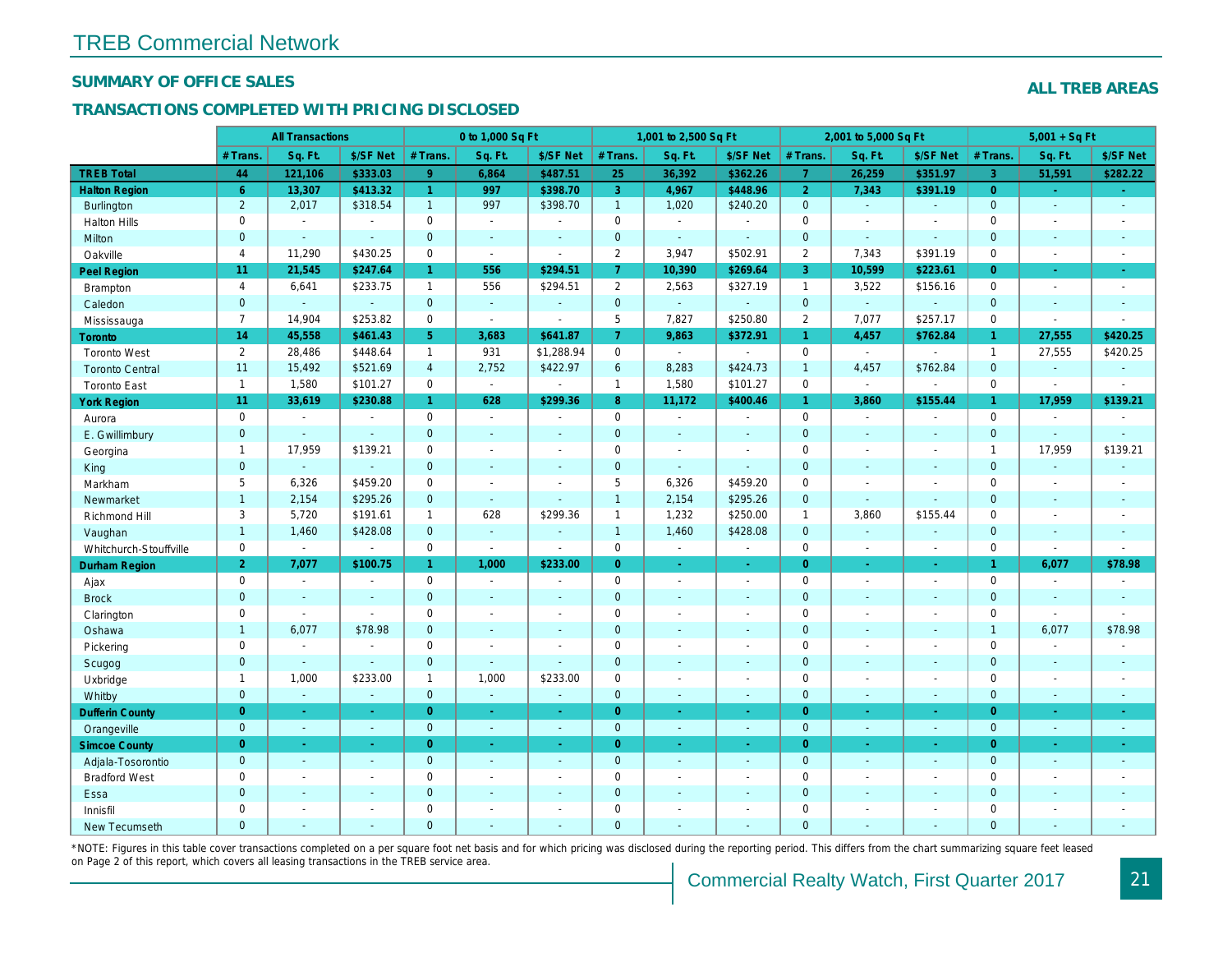#### SUMMARY OF OFFICE SALES

## TRANSACTIONS COMPLETED WITH PRICING DISCLOSED

|                              |                      | <b>All Transactions</b>  |                          |                | 0 to 1,000 Sq Ft         |                          |                | 1,001 to 2,500 Sq Ft     |                          |                      | 2,001 to 5,000 Sq Ft     |                          |
|------------------------------|----------------------|--------------------------|--------------------------|----------------|--------------------------|--------------------------|----------------|--------------------------|--------------------------|----------------------|--------------------------|--------------------------|
|                              | # Trans.             | Sq. Ft.                  | \$/SF                    | # Trans.       | Sq. Ft.                  | \$/SF                    | # Trans.       | Sq. Ft.                  | \$/SF                    | # Trans.             | Sq. Ft.                  | \$/SF                    |
| <b>TREB Total</b>            | 44                   | 121,106                  | \$333.03                 | 9              | 6,864                    | \$487.51                 | 25             | 36,392                   | \$362.26                 | $\overline{7}$       | 26,259                   | \$351.97                 |
| <b>City of Toronto Total</b> | 14                   | 45,558                   | \$461.43                 | 5 <sup>5</sup> | 3,683                    | \$641.87                 | $\overline{7}$ | 9,863                    | \$372.91                 | -1                   | 4,457                    | \$762.84                 |
| <b>Toronto West</b>          | $\overline{2}$       | 28,486                   | \$448.64                 | $\overline{1}$ | 931                      | \$1,288.94               | $\overline{0}$ | $\omega$                 | $\omega$                 | $\overline{0}$       | $\sim$                   | $\sim$                   |
| Toronto W01                  | $\mathbf 0$          | $\sim$                   | $\blacksquare$           | $\mathbf 0$    | $\blacksquare$           | $\blacksquare$           | $\mathbf 0$    | $\blacksquare$           | $\blacksquare$           | $\mathbf 0$          | $\blacksquare$           | $\sim$                   |
| Toronto W02                  | $\mathbf 0$          | $\sim$                   | $\blacksquare$           | $\mathbf 0$    | $\blacksquare$           | $\blacksquare$           | $\mathbf 0$    | $\overline{\phantom{a}}$ | $\sim$                   | $\mathbf 0$          | $\blacksquare$           | $\sim$                   |
| Toronto W03                  | 0                    | $\blacksquare$           | $\blacksquare$           | 0              | $\tilde{\phantom{a}}$    | $\blacksquare$           | 0              | $\blacksquare$           | $\overline{\phantom{a}}$ | 0                    | $\overline{\phantom{a}}$ | $\overline{\phantom{a}}$ |
| Toronto W04                  | $\mathbf{1}$         | 931                      | \$1,288.94               | $\mathbf{1}$   | 931                      | \$1,288.94               | $\pmb{0}$      | $\blacksquare$           | $\sim$                   | $\mathbf 0$          | $\blacksquare$           | $\sim$                   |
| Toronto W05                  | $\mathbf 0$          | $\blacksquare$           | $\blacksquare$           | $\mathbf 0$    | $\blacksquare$           | $\blacksquare$           | 0              | $\blacksquare$           | $\blacksquare$           | $\mathbf 0$          | $\blacksquare$           | $\overline{\phantom{a}}$ |
| Toronto W06                  | $\mathbf 0$          | $\blacksquare$           | $\blacksquare$           | $\mathbf 0$    | $\blacksquare$           | ٠                        | $\mathbf 0$    | $\blacksquare$           |                          | $\mathbf 0$          | $\blacksquare$           | $\blacksquare$           |
| Toronto W07                  | $\mathbf{1}$         | 27,555                   | \$420.25                 | $\mathbf 0$    | $\overline{\phantom{a}}$ | $\overline{\phantom{a}}$ | 0              | $\overline{\phantom{a}}$ |                          | $\mathbf 0$          |                          | $\overline{\phantom{a}}$ |
| Toronto W08                  | $\mathbf 0$          | $\omega$                 | $\blacksquare$           | $\mathbf{0}$   | $\blacksquare$           | $\blacksquare$           | 0              | $\blacksquare$           |                          | $\mathbf 0$          | $\blacksquare$           | $\blacksquare$           |
| Toronto W09                  | $\pmb{0}$            | $\blacksquare$           | $\blacksquare$           | $\mathbf 0$    | $\blacksquare$           | $\blacksquare$           | 0              | $\blacksquare$           | $\blacksquare$           | $\mathbf 0$          |                          | $\overline{\phantom{a}}$ |
| Toronto W10                  | $\pmb{0}$            | $\blacksquare$           | $\blacksquare$           | $\mathbf 0$    | $\blacksquare$           | $\overline{\phantom{a}}$ | $\pmb{0}$      | $\blacksquare$           | $\blacksquare$           | $\pmb{0}$            | $\blacksquare$           | $\blacksquare$           |
| <b>Toronto Central</b>       | 11                   | 15,492                   | \$521.69                 | $\overline{4}$ | 2,752                    | \$422.97                 | $6^{\circ}$    | 8,283                    | \$424.73                 | $\blacktriangleleft$ | 4,457                    | \$762.84                 |
| Toronto C01                  | $\overline{2}$       | 2,274                    | \$551.01                 | $\mathbf{1}$   | 620                      | \$674.19                 | $\overline{1}$ | 1,654                    | \$504.84                 | $\mathbf{0}$         | $\blacksquare$           | $\sim$                   |
| Toronto C02                  | $\mathbf 0$          | $\blacksquare$           | $\blacksquare$           | $\mathbf 0$    | $\tilde{\phantom{a}}$    | $\blacksquare$           | $\mathsf{O}$   | $\blacksquare$           | $\blacksquare$           | $\mathbf 0$          | $\overline{\phantom{a}}$ | $\blacksquare$           |
| Toronto C03                  | $\pmb{0}$            | $\blacksquare$           | $\blacksquare$           | $\mathbf{0}$   | $\blacksquare$           | $\blacksquare$           | $\pmb{0}$      | $\sim$                   | $\sim$                   | $\mathbf 0$          | $\blacksquare$           | $\blacksquare$           |
| Toronto C04                  | $\pmb{0}$            | $\blacksquare$           | $\blacksquare$           | 0              | $\blacksquare$           | $\blacksquare$           | 0              | $\blacksquare$           | $\overline{\phantom{a}}$ | 0                    | $\overline{\phantom{a}}$ | $\overline{\phantom{a}}$ |
| Toronto C06                  | $\mathbf 0$          | $\blacksquare$           | $\blacksquare$           | $\mathbf 0$    | $\blacksquare$           | $\blacksquare$           | $\mathbf 0$    | $\blacksquare$           | ٠                        | $\mathbf 0$          | $\blacksquare$           | $\overline{\phantom{a}}$ |
| Toronto C07                  | $\mathbf 0$          | $\blacksquare$           | $\sim$                   | $\mathbf 0$    | $\sim$                   | $\blacksquare$           | $\mathbf 0$    | $\blacksquare$           | $\overline{\phantom{a}}$ | $\mathbf 0$          | $\sim$                   | $\sim$                   |
| <b>Toronto C08</b>           | $\mathbf{1}$         | 4,457                    | \$762.84                 | $\mathbf{0}$   | $\sim$                   | $\blacksquare$           | $\pmb{0}$      | $\blacksquare$           | $\sim$                   | $\mathbf{1}$         | 4,457                    | \$762.84                 |
| Toronto C09                  | 0                    | $\blacksquare$           | $\blacksquare$           | 0              | $\blacksquare$           | $\blacksquare$           | 0              | $\blacksquare$           | $\overline{\phantom{a}}$ | 0                    | $\overline{\phantom{a}}$ | $\blacksquare$           |
| Toronto C10                  | $\mathbf 0$          | $\sim$                   | $\sim$                   | $\mathbf 0$    | $\sim$                   | $\sim$                   | $\mathbf 0$    | $\sim$                   | $\sim$                   | $\mathbf 0$          | $\sim$                   | $\sim$                   |
| Toronto C11                  | $\mathbf 0$          | $\blacksquare$           | $\sim$                   | $\mathbf 0$    | $\sim$                   | $\ddot{\phantom{1}}$     | $\mathbf 0$    | $\blacksquare$           | $\sim$                   | $\mathbf 0$          | $\overline{\phantom{a}}$ | $\blacksquare$           |
| Toronto C12                  | $\overline{2}$       | 1,949                    | \$241.15                 | $\mathbf{1}$   | 836                      | \$209.33                 | $\overline{1}$ | 1,113                    | \$265.05                 | $\mathbf 0$          | $\sim$                   | $\sim$                   |
| Toronto C13                  | $\mathbf{1}$         | 1,106                    | \$176.31                 | $\mathbf 0$    | $\blacksquare$           |                          | $\overline{1}$ | 1,106                    | \$176.31                 | $\mathbf 0$          | $\overline{\phantom{a}}$ | $\overline{\phantom{a}}$ |
| Toronto C14                  | $\overline{5}$       | 5,706                    | \$484.40                 | $\overline{2}$ | 1,296                    | \$440.59                 | 3              | 4,410                    | \$497.28                 | $\pmb{0}$            | $\overline{\phantom{a}}$ | $\overline{\phantom{a}}$ |
| Toronto C15                  | $\mathbf 0$          | $\sim$                   | $\sim$                   | $\mathbf 0$    | $\sim$                   | $\blacksquare$           | 0              | $\blacksquare$           | $\blacksquare$           | $\mathbf 0$          | $\blacksquare$           | $\sim$                   |
| <b>Toronto East</b>          | $\blacktriangleleft$ | 1,580                    | \$101.27                 | $\overline{0}$ | $\omega$                 | $\omega$                 | $\mathbf{1}$   | 1,580                    | \$101.27                 | $\overline{0}$       | ٠                        | $\bullet$                |
| Toronto E01                  | $\mathbf 0$          | $\sim$                   | $\sim$                   | $\mathbf 0$    | $\blacksquare$           | $\blacksquare$           | 0              | $\blacksquare$           | $\blacksquare$           | $\mathbf 0$          | $\blacksquare$           | $\blacksquare$           |
| Toronto E02                  | $\mathbf 0$          | $\blacksquare$           | $\blacksquare$           | $\mathbf 0$    | $\overline{\phantom{a}}$ | $\overline{\phantom{a}}$ | $\mathbf 0$    | $\blacksquare$           |                          | $\mathbf 0$          |                          |                          |
| Toronto E03                  | $\mathbf 0$          | $\overline{\phantom{a}}$ | $\overline{\phantom{a}}$ | $\mathbf 0$    | $\blacksquare$           | $\blacksquare$           | 0              | $\blacksquare$           | $\overline{\phantom{a}}$ | $\mathbf 0$          | $\blacksquare$           | $\overline{\phantom{a}}$ |
| Toronto E04                  | $\pmb{0}$            | $\blacksquare$           | $\blacksquare$           | $\mathbf 0$    | ä,                       | $\blacksquare$           | $\pmb{0}$      | $\blacksquare$           | $\sim$                   | $\mathbf 0$          | $\blacksquare$           |                          |
| Toronto E05                  | $\pmb{0}$            | $\blacksquare$           | $\blacksquare$           | $\mathbf 0$    | $\sim$                   | $\blacksquare$           | $\pmb{0}$      | $\blacksquare$           | $\blacksquare$           | $\mathbf 0$          | $\blacksquare$           | $\blacksquare$           |
| Toronto E06                  | $\mathbf 0$          | $\sim$                   | $\blacksquare$           | $\mathbf 0$    | $\sim$                   | $\blacksquare$           | $\mathbf 0$    | $\blacksquare$           |                          | $\mathbf 0$          |                          | $\overline{\phantom{a}}$ |
| Toronto E07                  | 0                    | $\overline{\phantom{a}}$ | $\overline{\phantom{a}}$ | $\mathbf 0$    | $\blacksquare$           | $\blacksquare$           | 0              | $\blacksquare$           | $\overline{\phantom{a}}$ | 0                    | $\overline{\phantom{a}}$ | $\overline{\phantom{a}}$ |
| Toronto E08                  | $\pmb{0}$            | $\sim$                   | $\sim$                   | $\mathbf 0$    | $\sim$                   | $\blacksquare$           | $\pmb{0}$      | $\blacksquare$           | $\overline{\phantom{a}}$ | $\mathbf 0$          | $\sim$                   | $\overline{\phantom{a}}$ |
| Toronto E09                  | 0                    | $\blacksquare$           | $\blacksquare$           | $\mathbf 0$    | $\sim$                   | $\sim$                   | 0              | $\blacksquare$           | $\overline{\phantom{a}}$ | $\mathbf 0$          | $\blacksquare$           | $\sim$                   |
| Toronto E10                  | $\pmb{0}$            | $\sim$                   | $\sim$                   | $\mathbf 0$    | $\blacksquare$           | $\blacksquare$           | 0              | $\sim$                   |                          | $\mathbf 0$          | $\blacksquare$           | $\overline{\phantom{a}}$ |
| Toronto E11                  | $\mathbf{1}$         | 1,580                    | \$101.27                 | $\mathbf 0$    | $\overline{a}$           | $\blacksquare$           | $\overline{1}$ | 1,580                    | \$101.27                 | $\mathbf 0$          | $\blacksquare$           | $\sim$                   |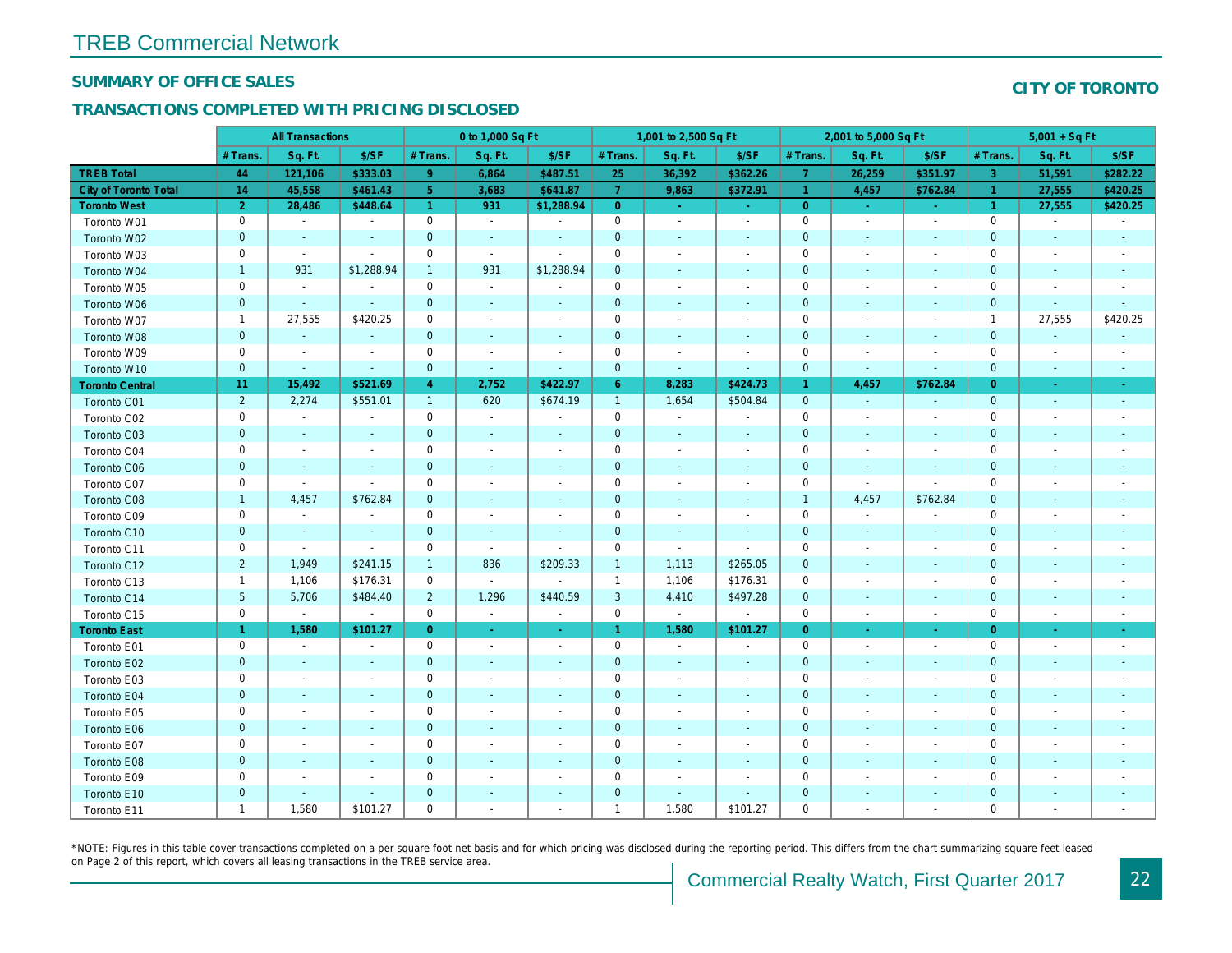## SUMMARY OF LAND SALES

## TRANSACTIONS COMPLETED WITH PRICING DISCLOSED

|                                  |                      | <b>All Transactions</b> |              |                      | 0 to 3 Acres |              |                |
|----------------------------------|----------------------|-------------------------|--------------|----------------------|--------------|--------------|----------------|
|                                  | # Trans.             | <b>Acres</b>            | \$/Acre      | # Trans.             | <b>Acres</b> | \$/Acre      | # Trans.       |
| <b>TREB Total</b>                | 46                   | 911.40                  | \$129,386    | 26                   | 19.73        | \$4,021,167  | 20             |
| <b>Halton Region</b>             | $\blacktriangleleft$ | 0.55                    | \$2.551.418  | $\blacktriangleleft$ | 0.55         | \$2.551.418  | $\Omega$       |
| <b>Burlington</b>                | $\mathbf{0}$         | 0.00                    | \$0          | $\mathbf 0$          | 0.00         | \$0          | $\mathbf{0}$   |
| <b>Halton Hills</b>              | $\mathbf{1}$         | 0.55                    | \$2,551,418  | $\overline{1}$       | 0.55         | \$2,551,418  | $\mathbf{0}$   |
| <b>Milton</b>                    | $\mathbf{0}$         | 0.00                    | \$0          | $\overline{0}$       | 0.00         | \$0          | $\overline{0}$ |
| Oakville                         | $\mathsf 0$          | 0.00                    | \$0          | $\mathbf 0$          | 0.00         | \$0          | 0              |
| <b>Peel Region</b>               | $\overline{7}$       | 80.53                   | \$212,300    | 3                    | 5.30         | \$1,422,035  | $\overline{4}$ |
| Brampton                         | $\mathbf{1}$         | 1.80                    | \$1,083,333  | $\overline{1}$       | 1.80         | \$1,083,333  | 0              |
| Caledon                          | $\overline{a}$       | 75.23                   | \$127,037    | $\mathbf 0$          | 0.00         | \$0          | $\overline{4}$ |
| Mississauga                      | 2                    | 3.50                    | \$1,596,112  | 2                    | 3.50         | \$1,596,112  | 0              |
| Toronto                          | 9 <sup>°</sup>       | 11.17                   | \$3,785,048  | 8                    | 3.37         | \$10,811,029 | $\mathbf{1}$   |
| <b>Toronto West</b>              | $\overline{2}$       | 0.69                    | \$5,268,627  | 2                    | 0.69         | \$5,268,627  | 0              |
| <b>Toronto Central</b>           | $5\phantom{.}$       | 2.60                    | \$12,130,917 | $5\phantom{.0}$      | 2.60         | \$12,130,917 | $\overline{0}$ |
| <b>Toronto East</b>              | $\overline{2}$       | 7.88                    | \$897,486    | $\overline{1}$       | 0.08         | \$16,218,176 | $\mathbf{1}$   |
| <b>York Region</b>               | 12 <sub>2</sub>      | 216.53                  | \$186,035    | 5 <sup>5</sup>       | 6.28         | \$4,494,840  | $\overline{7}$ |
| Aurora                           | $\mathbf{1}$         | 2.00                    | \$1,001,250  | $\overline{1}$       | 2.00         | \$1,001,250  | 0              |
| E. Gwillimbury                   | $\mathbf{3}$         | 143.92                  | \$12,090     | $\overline{0}$       | 0.00         | \$0          | 3              |
| Georgina                         | $\overline{1}$       | 0.37                    | \$272,250    | $\overline{1}$       | 0.37         | \$272,250    | 0              |
| King                             | $\overline{1}$       | 24.81                   | \$53,406     | $\mathbf 0$          | 0.00         | \$0          | $\mathbf{1}$   |
| Markham                          | $\mathbf{1}$         | 1.68                    | \$7,893,670  | $\overline{1}$       | 1.68         | \$7,893,670  | 0              |
| Newmarket                        | $\overline{1}$       | 0.38                    | \$6,434,211  | $\overline{1}$       | 0.38         | \$6,434,211  | $\overline{0}$ |
| Richmond Hill                    | $\overline{2}$       | 6.69                    | \$1,774,290  | $\overline{1}$       | 1.85         | \$5,616,216  | $\mathbf{1}$   |
| Vaughan                          | $\overline{1}$       | 10.40                   | \$451,923    | $\overline{0}$       | 0.00         | \$0          | $\overline{1}$ |
| Whitchurch-Stouffville           | $\mathbf{1}$         | 26.28                   | \$106,545    | $\mathsf 0$          | 0.00         | \$0          | $\mathbf{1}$   |
| <b>Durham Region</b>             | 8 <sup>°</sup>       | 170.45                  | \$30,102     | $6^{\circ}$          | 2.35         | \$1,384,561  | 2 <sup>1</sup> |
| Ajax                             | $\mathbf 0$          | 0.00                    | \$0          | $\mathbf 0$          | 0.00         | \$0          | 0              |
| <b>Brock</b>                     | $\overline{1}$       | 98.50                   | \$6,345      | $\mathbf{0}$         | 0.00         | \$0          | $\mathbf{1}$   |
| Clarington                       | 3                    | 71.42                   | \$48,516     | 2                    | 1.82         | \$1,217,033  | $\mathbf{1}$   |
| Oshawa                           | $\mathbf 3$          | 0.34                    | \$1,965,696  | $\mathbf{3}$         | 0.34         | \$1,965,696  | $\mathbf{0}$   |
| Pickering                        | $\mathbf 0$          | 0.00                    | \$0          | $\mathbf 0$          | 0.00         | \$0          | 0              |
| Scugog                           | $\overline{1}$       | 0.19                    | \$1,944,643  | $\overline{1}$       | 0.19         | \$1,944,643  | $\overline{0}$ |
| Uxbridge                         | $\mathbf 0$          | 0.00                    | \$0          | $\mathbf 0$          | 0.00         | \$0          | $\mathbf{0}$   |
| Whitby                           | $\mathbf{0}$         | 0.00                    | \$0          | $\overline{0}$       | 0.00         | \$0          | $\overline{0}$ |
| <b>Dufferin County</b>           | $\overline{0}$       | 0.00                    | \$0          | $\overline{0}$       | 0.00         | \$0          | $\overline{0}$ |
| Orangeville                      | $\mathbf{0}$         | 0.00                    | \$0          | $\overline{0}$       | 0.00         | \$0          | $\overline{0}$ |
| <b>Simcoe County</b>             | 9                    | 432.17                  | \$27,154     | 3                    | 1.88         | \$1,323,458  | 6              |
| Adjala-Tosorontio                | $\overline{1}$       | 6.90                    | \$61,594     | $\mathbf{0}$         | 0.00         | \$0          | $\overline{1}$ |
| <b>Bradford West Gwillimbury</b> | $\mathbf{1}$         | 99.20                   | \$38,609     | $\mathbf 0$          | 0.00         | \$0          | $\overline{1}$ |
| Essa                             | $\overline{1}$       | 47.00                   | \$15,957     | $\overline{0}$       | 0.00         | \$0          | $\mathbf{1}$   |
| Innisfil                         | $\overline{4}$       | 145.83                  | \$32,194     | 2                    | 1.64         | \$1,398,442  | $\overline{2}$ |
| <b>New Tecumseth</b>             | $\overline{2}$       | 133.23                  | \$15,274     | $\overline{1}$       | 0.23         | \$794,095    | $\mathbf{1}$   |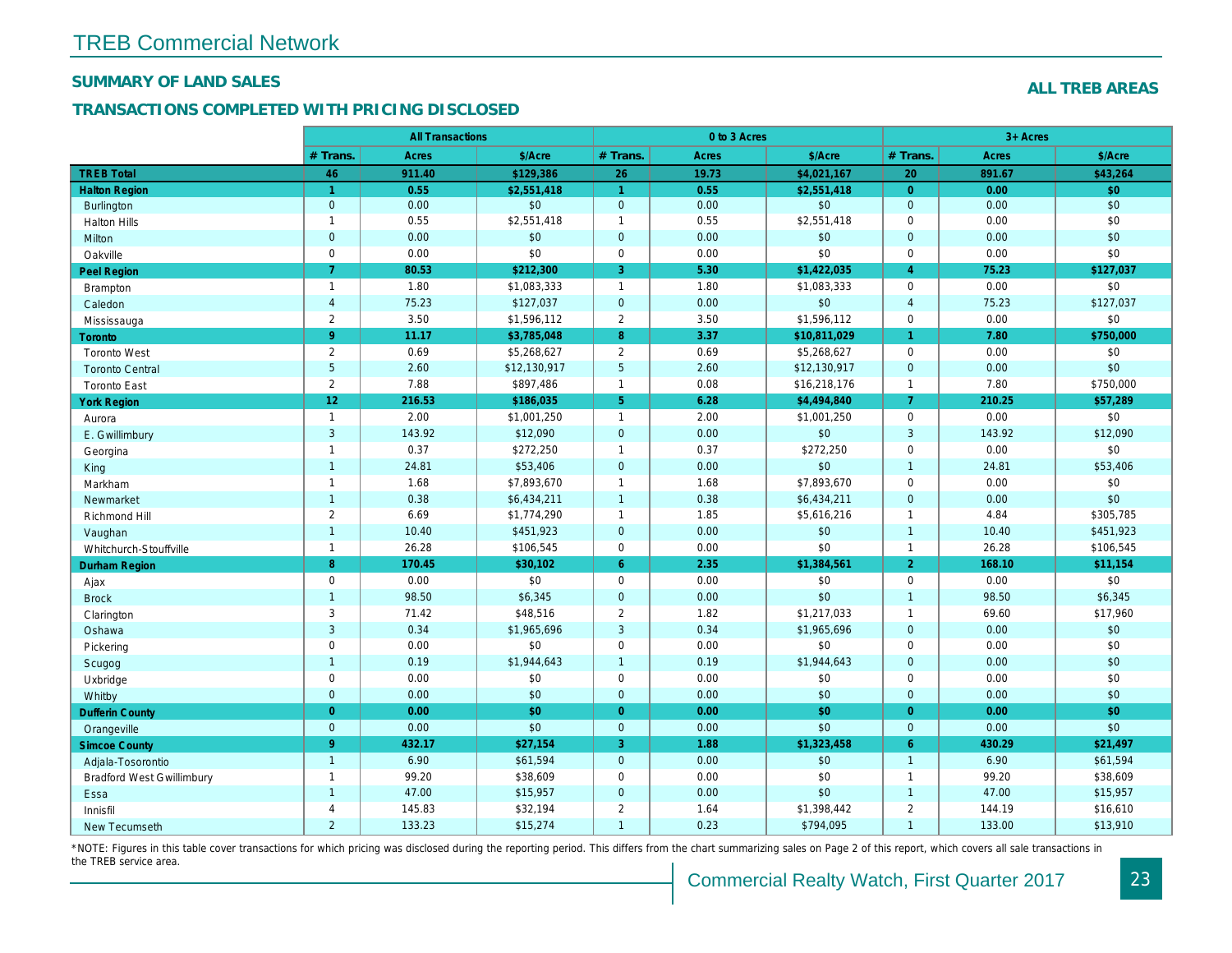#### SUMMARY OF LAND SALES

## TRANSACTIONS COMPLETED WITH PRICING DISCLOSED

|                              |                | <b>All Transactions</b> |              |                      | 0 to 3 Acres |              |                |  |
|------------------------------|----------------|-------------------------|--------------|----------------------|--------------|--------------|----------------|--|
|                              | # Trans.       | Acres                   | \$/Acre      | # Trans.             | Acres        | \$/Acre      | # Trans.       |  |
| <b>TREB Total</b>            | 46             | 911.40                  | \$129,386    | 26                   | 19.73        | \$4,021,167  | 20             |  |
| <b>City of Toronto Total</b> | 9 <sup>°</sup> | 11.17                   | \$3,785,048  | 8                    | 3.37         | \$10,811,029 | $\mathbf{1}$   |  |
| <b>Toronto West</b>          | $\overline{2}$ | 0.69                    | \$5,268,627  | $\overline{2}$       | 0.69         | \$5,268,627  | $\overline{0}$ |  |
| Toronto W01                  | $\mathbf 0$    | 0.00                    | \$0          | $\mathbf 0$          | 0.00         | \$0          | $\mathbf 0$    |  |
| Toronto W02                  | $\overline{1}$ | 0.60                    | \$2,729,945  | $\mathbf{1}$         | 0.60         | \$2,729,945  | $\mathbf 0$    |  |
| Toronto W03                  | $\mathbf 0$    | 0.00                    | \$0          | $\mathbf 0$          | 0.00         | \$0          | 0              |  |
| Toronto W04                  | $\overline{1}$ | 0.09                    | \$22,629,250 | $\overline{1}$       | 0.09         | \$22,629,250 | $\mathbf 0$    |  |
| Toronto W05                  | $\mathbf 0$    | 0.00                    | \$0          | $\mathbf 0$          | 0.00         | \$0          | $\mathbf 0$    |  |
| Toronto W06                  | $\pmb{0}$      | 0.00                    | \$0          | $\mathbf{0}$         | 0.00         | \$0          | $\mathbf 0$    |  |
| Toronto W07                  | $\mathbf 0$    | 0.00                    | \$0          | $\mathbf 0$          | 0.00         | \$0          | 0              |  |
| Toronto W08                  | $\mathbf 0$    | 0.00                    | \$0          | $\mathbf{0}$         | 0.00         | \$0          | $\overline{0}$ |  |
| Toronto W09                  | $\mathbf 0$    | 0.00                    | \$0          | $\mathbf 0$          | 0.00         | \$0          | $\mathbf 0$    |  |
| Toronto W10                  | $\pmb{0}$      | 0.00                    | \$0          | $\mathbf{0}$         | 0.00         | \$0          | $\mathbf{0}$   |  |
| <b>Toronto Central</b>       | 5 <sup>5</sup> | 2.60                    | \$12,130,917 | 5 <sup>5</sup>       | 2.60         | \$12,130,917 | $\overline{0}$ |  |
| Toronto C01                  | $\mathbf 0$    | 0.00                    | \$0          | $\mathbf{0}$         | 0.00         | \$0          | $\mathbf{0}$   |  |
| Toronto C02                  | $\mathbf{1}$   | 0.10                    | \$21,912,733 | $\mathbf{1}$         | 0.10         | \$21,912,733 | 0              |  |
| Toronto C03                  | $\mathbf 0$    | 0.00                    | \$0          | $\mathbf 0$          | 0.00         | \$0          | $\mathbf{0}$   |  |
| Toronto C04                  | $\mathsf 0$    | 0.00                    | \$0          | $\mathbf 0$          | 0.00         | \$0          | $\mathbf 0$    |  |
| Toronto C06                  | $\overline{2}$ | 0.27                    | \$8,194,262  | $\overline{a}$       | 0.27         | \$8,194,262  | $\mathbf{0}$   |  |
| Toronto C07                  | $\mathbf{1}$   | 0.12                    | \$10,715,973 | $\mathbf{1}$         | 0.12         | \$10,715,973 | $\mathbf 0$    |  |
| Toronto C08                  | $\overline{0}$ | 0.00                    | \$0          | $\mathbf{0}$         | 0.00         | \$0          | $\mathbf{0}$   |  |
| Toronto C09                  | $\mathsf 0$    | 0.00                    | \$0          | $\mathbf 0$          | 0.00         | \$0          | 0              |  |
| Toronto C10                  | $\mathbf 0$    | 0.00                    | \$0          | $\mathbf{0}$         | 0.00         | \$0          | $\overline{0}$ |  |
| Toronto C11                  | $\mathsf 0$    | 0.00                    | \$0          | $\mathbf 0$          | 0.00         | \$0          | $\mathbf 0$    |  |
| Toronto C12                  | $\overline{1}$ | 2.11                    | \$12,257,826 | $\mathbf{1}$         | 2.11         | \$12,257,826 | $\mathbf{0}$   |  |
| Toronto C13                  | $\mathbf 0$    | 0.00                    | \$0          | $\mathbf 0$          | 0.00         | \$0          | $\mathbf 0$    |  |
| Toronto C14                  | $\mathbf 0$    | 0.00                    | \$0          | $\mathbf{0}$         | 0.00         | \$0          | $\mathbf 0$    |  |
| Toronto C15                  | $\mathsf 0$    | 0.00                    | \$0          | $\mathbf 0$          | 0.00         | \$0          | $\mathbf 0$    |  |
| <b>Toronto East</b>          | $\overline{2}$ | 7.88                    | \$897,486    | $\blacktriangleleft$ | 0.08         | \$16,218,176 | $\mathbf{1}$   |  |
| Toronto E01                  | $\overline{1}$ | 0.08                    | \$16,218,176 | $\mathbf{1}$         | 0.08         | \$16,218,176 | 0              |  |
| Toronto E02                  | $\pmb{0}$      | 0.00                    | \$0          | $\mathbf{0}$         | 0.00         | \$0          | $\mathbf 0$    |  |
| Toronto E03                  | $\mathbf 0$    | 0.00                    | \$0          | $\mathbf 0$          | 0.00         | \$0          | $\mathbf 0$    |  |
| Toronto E04                  | $\pmb{0}$      | 0.00                    | \$0          | $\mathbf 0$          | 0.00         | \$0          | $\mathbf 0$    |  |
| Toronto E05                  | $\mathbf 0$    | 0.00                    | \$0          | 0                    | 0.00         | \$0          | 0              |  |
| Toronto E06                  | $\mathbf 0$    | 0.00                    | \$0          | $\mathbf{0}$         | 0.00         | \$0          | $\overline{0}$ |  |
| Toronto E07                  | $\overline{1}$ | 7.80                    | \$750,000    | $\mathbf 0$          | 0.00         | \$0          | $\overline{1}$ |  |
| <b>Toronto E08</b>           | $\mathbf 0$    | 0.00                    | \$0          | $\mathbf 0$          | 0.00         | \$0          | $\mathbf 0$    |  |
| Toronto E09                  | $\mathsf 0$    | 0.00                    | \$0          | $\mathbf 0$          | 0.00         | \$0          | $\mathbf 0$    |  |
| Toronto E10                  | $\pmb{0}$      | 0.00                    | \$0          | $\mathbf 0$          | 0.00         | \$0          | $\mathbf 0$    |  |
| Toronto E11                  | $\mathbf 0$    | 0.00                    | \$0          | $\mathbf 0$          | 0.00         | \$0          | $\mathbf 0$    |  |